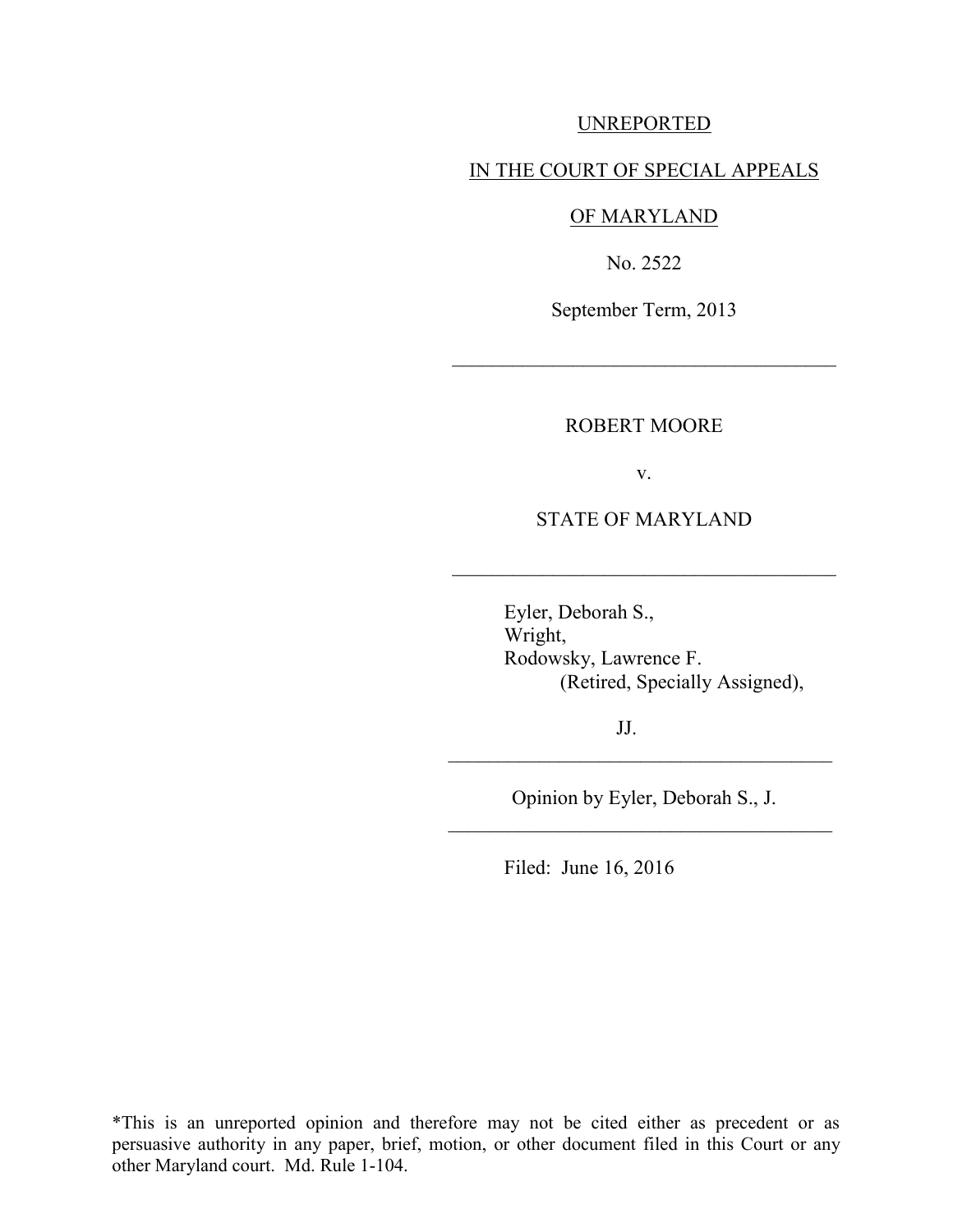A jury in the Circuit Court for Baltimore City convicted Robert Gary Moore, the appellant, Anthony Roach, and Quincy Chisolm of conspiracy to murder Alex Venable, his family members, and their associates. Moore also was convicted of first-degree murder of Venable; four counts of attempted first-degree murder of Venable's associates, Thomas McNeil, Tavin Baker, and Derrick Vaughn<sup>1</sup>; and five counts of use of a handgun in the commission of a crime of violence. He was sentenced to six sentences of life in prison plus 100 years' imprisonment, to run consecutively.<sup>2</sup>

Moore, Roach, and Chisolm all noted appeals. On August 18, 2014, their appeals were consolidated in this Court. Thereafter, counsel for Moore filed a motion to strike his appearance, which was granted by this Court on June 9, 2015. On October 16, 2015, Moore's appeal was severed from Roach and Chisolm's appeal, and Moore was granted a continuance to proceed *pro se*.

Moore poses sixteen questions presented. In its brief, the State has rephrased, reorganized, and consolidated Moore's questions. We shall adopt the questions as restated by the State. They are:

 $\overline{a}$ 

<sup>&</sup>lt;sup>1</sup> Two of Moore's attempted first-degree murder convictions arose from attempts to murder Vaughn on April 28, 2011, and again on January 17, 2012.

<sup>&</sup>lt;sup>2</sup> For his conviction, Chisolm was sentenced to life imprisonment, all but 40 years suspended, with a mandatory five years' supervised probation upon release. In addition to Roach's conspiracy conviction, he was convicted of attempted first-degree murder of Venable's brother, Allen Venable, use of a handgun in the commission of a felony or crime of violence, and being a convicted person in possession of a regulated firearm. He was sentenced to two life sentences, to run consecutively.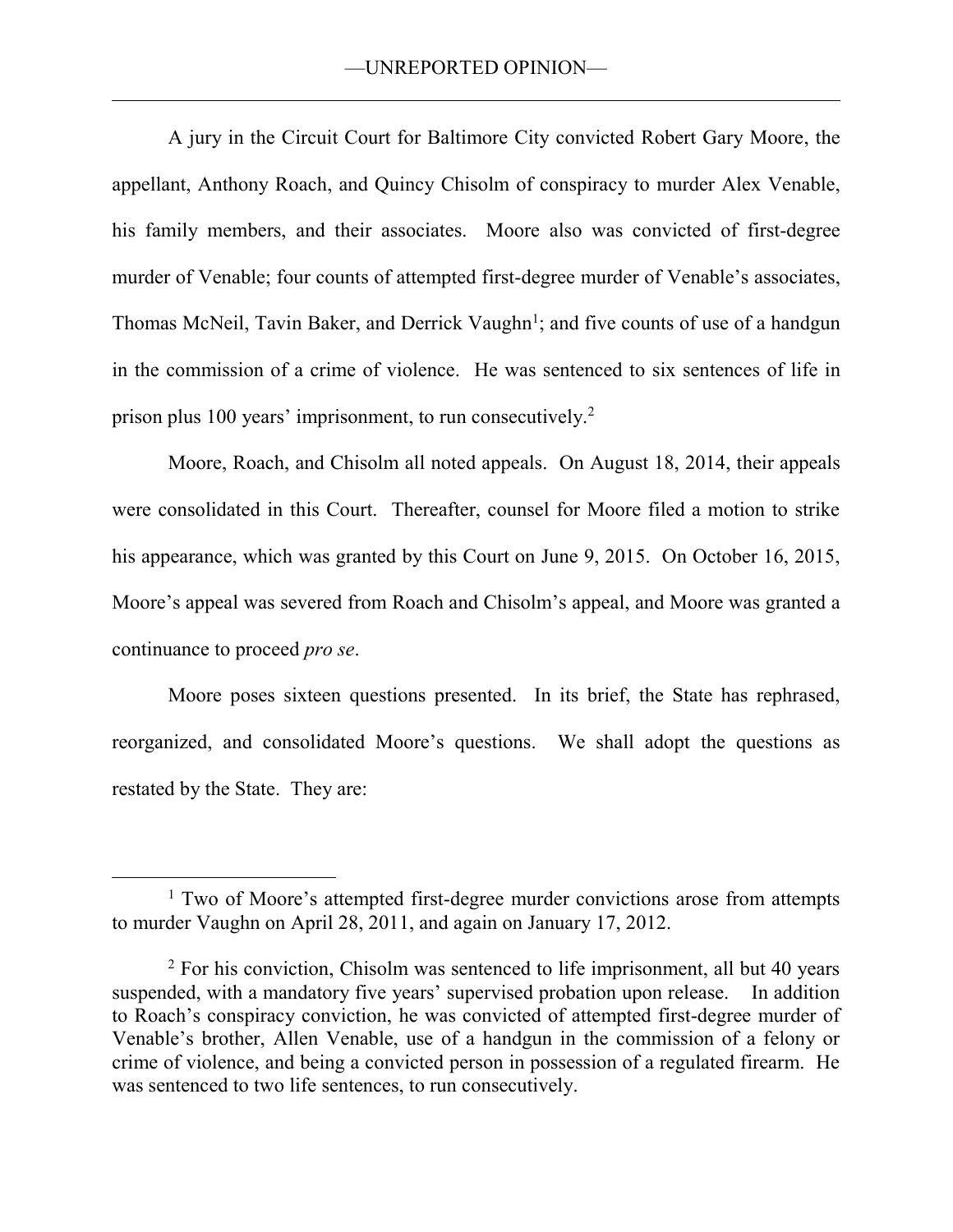- I. Did the lunch between Hooker and her brother during trial not violate the sequestration order or demonstrate misconduct on the part of the prosecutors?
- II. Did the trial court properly decline to postpone the specially scheduled trial?
- III. Did the trial court properly admit Mackall's testimony that Moore said he planned to harm the prosecutor?
- IV. Was the protective order not based on a fabrication?
- V. If preserved, did the trial court properly exercise its discretion in controlling the scope of the State's opening statement and closing arguments?
- VI. If considered, did the trial court properly reseat alternate juror number 3, and is any error harmless?
- VII. If preserved, did the trial court properly instruct the jury as to other crimes evidence, and was any error harmless?
- VIII. Where Moore voluntarily absented himself from trial, did the trial court properly exercise its discretion to admit a photograph of Moore in orange clothing so that he could be identified by witnesses, and was any error harmless?
- IX. Did the trial court properly rule during Deminds' testimony on redirect examination?
- X. To the extent the issue is preserved, did the trial court properly respond to complaints from or about juror no. 5?
- XI. Did the trial court properly respond to a jury note asking if it was possible to have a hung jury?
- XII. Did the trial court properly exercise its discretion to give a supplemental jury instruction on concurrent intent in response to a jury question?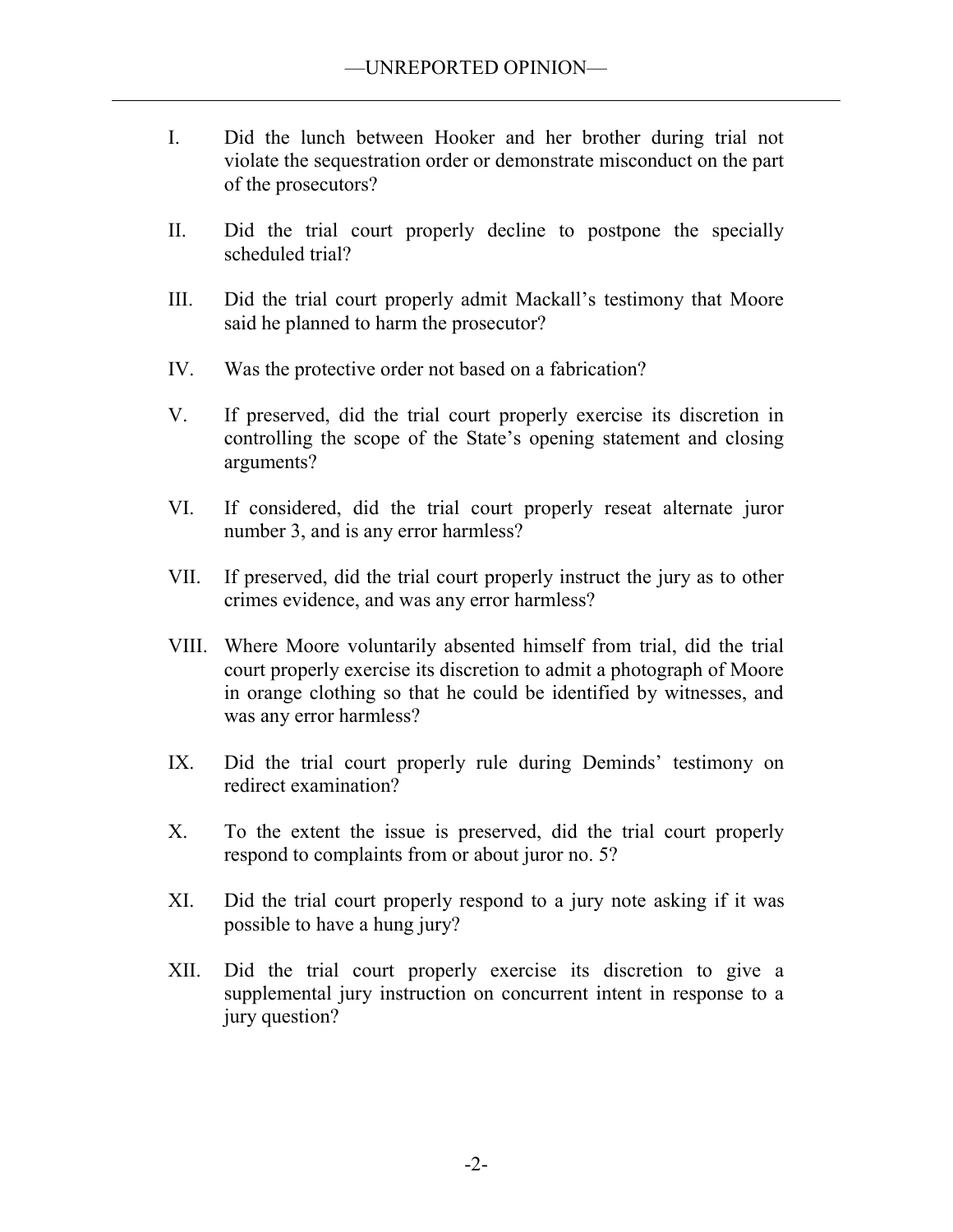XIII. If preserved, did the trial court properly exercise its discretion to strike three prospective jurors for cause?<sup>[3]</sup>

<sup>3</sup> Moore worded his questions presented as follows:

 $\overline{a}$ 

- I. Did the trial court abuse its discretion for not ordering a sequestering violation and for not ordering a mistrial?
- II. Did the prosecutors commit prosecutorial misconduct for intentionally disobeying the courts sequester order?
- III. Did the prosecutors commit prosecutorial misconduct for intentionally suppressing the brunch meeting?
- IV. Did the prosecutors commit prosecutorial misconduct for being untruthful to the dignity of the court about the true origins for the Writ?
- V. Did the trial court abuse its discretion for not allowing the postponement to prepare for trial?
- VI. Did the trial court abuse its discretion for allowing unsupported case law, and for allowing unreasonable and unsupported testimony by witness Terry Mackall concerning the Prosecutor?
- VII. Did prosecutors commit prosecutorial misconduct for referring the [sic] facts not in evidence and misstatement of facts?
- VIII. Did prosecutors commit prosecutorial misconduct for referring the facts [sic] not in evidence?
- IX. Did the trial court abuse it's [sic] discretion for denying defense side of the party strikes under Md. Rule 4-313?
- X. Did the trial court abuse it's [sic] discretion for revealing Appellant's prior felony drug conviction to the jury?
- XI. Did the trial court abuse it's [sic] discretion for showing jailhouse orange jumpsuit photo to the Jury?

(Continued…)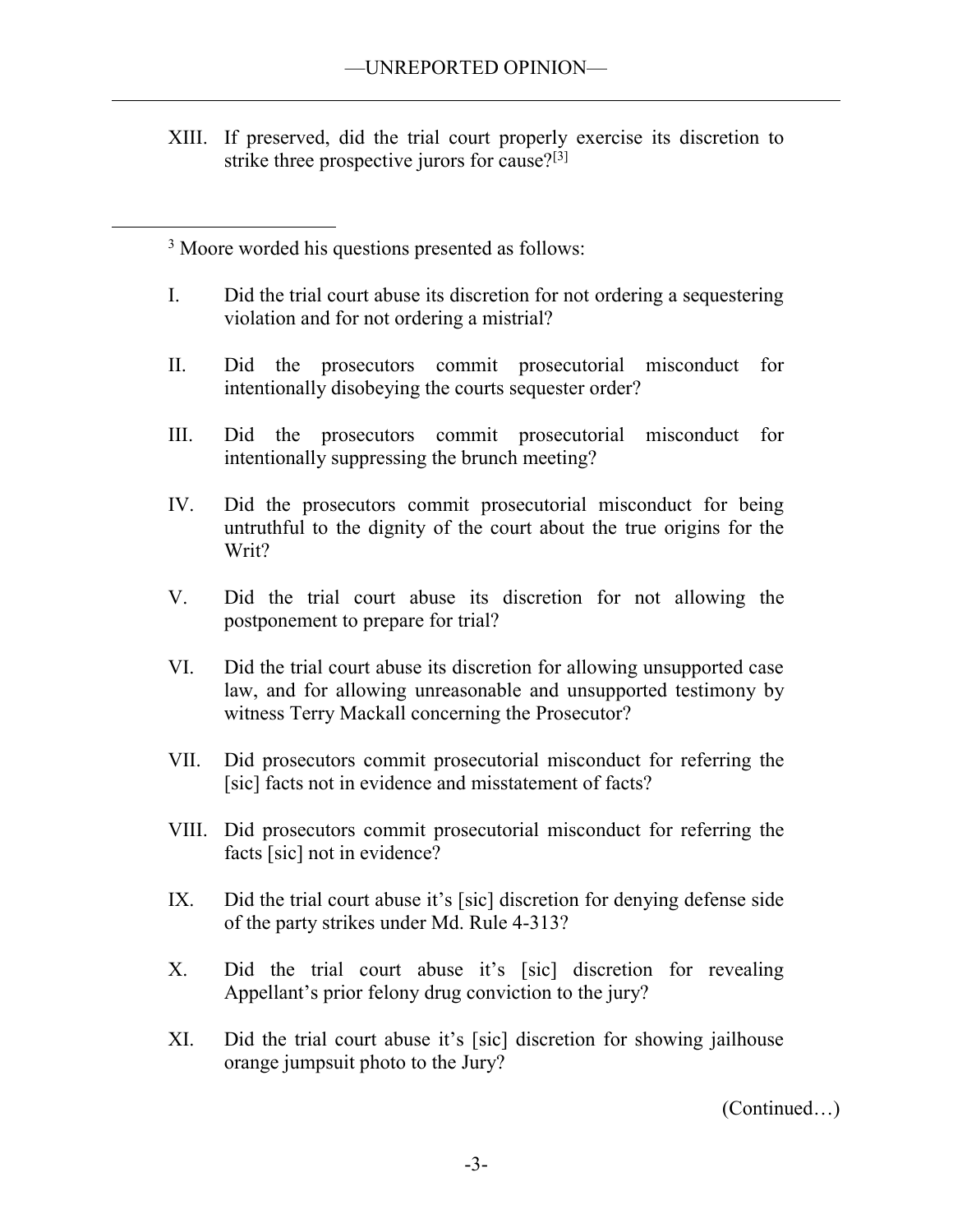On April 6, 2016, this Court heard oral arguments on Roach and Chisolm's consolidated appeal. In an unreported opinion filed on April 26, 2016, we affirmed their convictions. *See Roach & Chisolm v. State*, Nos. 2523 & 2711, Sept. Term 2013 (filed Apr. 26, 2016). In this appeal, Moore raises several issues that we addressed in that opinion, and we shall make reference to our decisions in that appeal where appropriate.<sup>4</sup> For the following reasons, we shall affirm the judgments of the circuit court.

# **FACTS AND PROCEEDINGS**

# (…continued)

 $\overline{a}$ 

- XII. Did the trial court abuse it's [sic] discretion for not ordering a mistrial for excessive leading and prosecutorial misconduct for suborning witness to commit perjury?
- XIII. Did the trial court abuse it's [sic] discretion for overwhelming prejudice for not **vior during** [sic] and order a mistrial for Juror #5 on three different issues?
- XIV. Did the trial court abuse it's [sic] discretion for not answering the jury note concerning Hung Jury?
- XV. Did the trial court abuse its discretion for giving the jury instructions on concurrent intent?
- XVI. Did the trial court abuse it's [sic] discretion for striking three citizens from the venire?

(Emphasis in original.)

<sup>4</sup> Moore filed a reply brief on June 8, 2016, responding to the State's brief, which was filed on May 12, 2016. Pursuant to Rule 8-502(a)(3), "[t]he appellant may file a reply brief no later than the earlier of 20 days after the filing of the appellee's brief or ten days before the date of scheduled argument." Because Moore's reply brief was not filed within 20 days after the State's brief, *i.e.*, June 1, 2016, we will not consider it. We note that it does not advance any arguments that have merit in any event.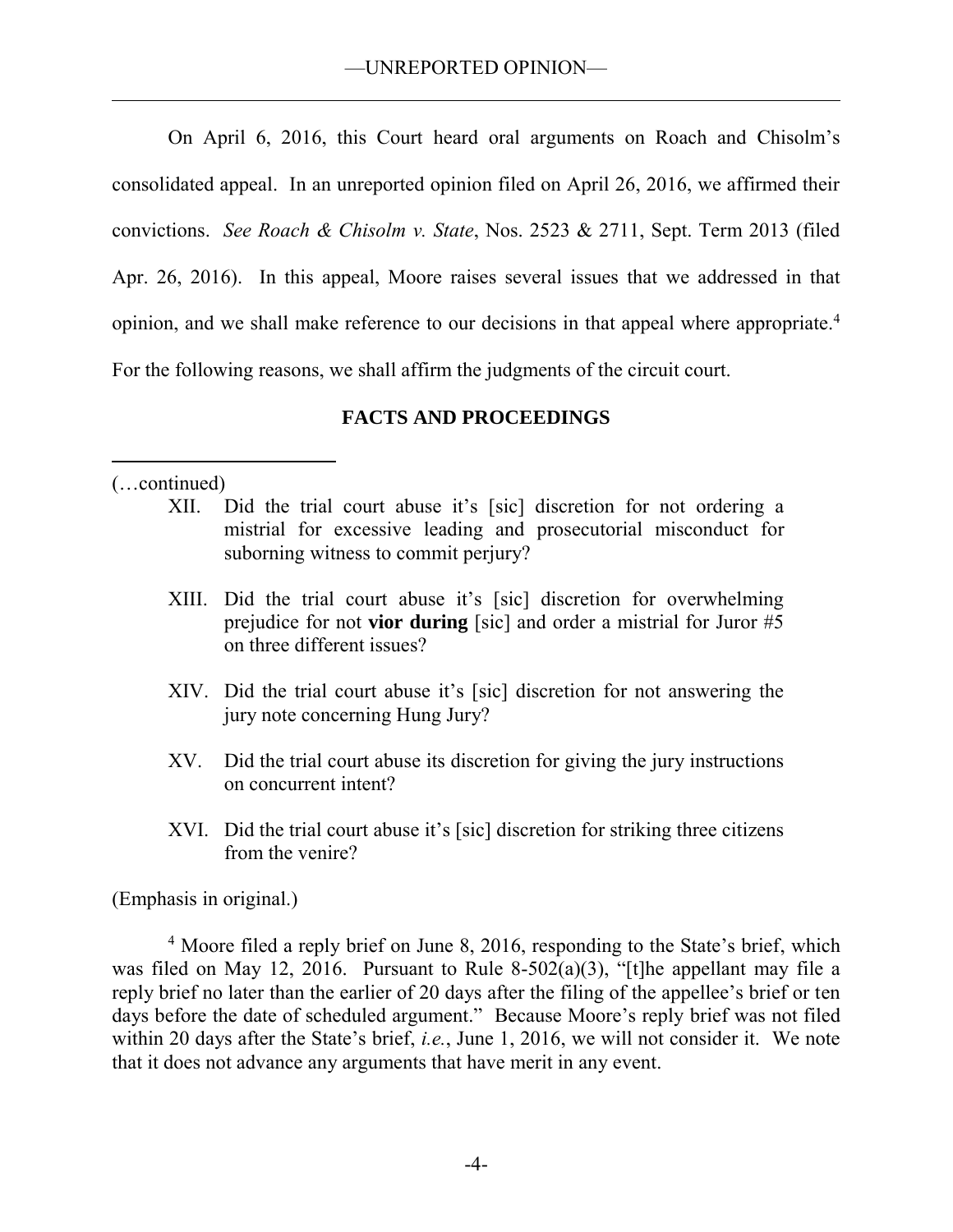We adopt the following facts as recited in *Roach & Chisolm*, *supra*:

The evidence adduced at trial established that on April 27, 2011, at around 8:00 p.m., Darian Kess was stabbed to death in his apartment located in a complex off The Alameda, in Northeast Baltimore. Kess was Moore's cousin. Earlier that evening, Kess was in his apartment with Maria Randle and Rokia Lewis. Kess decided to order food and left the apartment to borrow carryout menus from a neighbor. Randle and Lewis saw that when he returned he was accompanied by three men whose faces were covered with a "t-shirt type material." One man had a grip on Kess's arm and was holding a gun to his head.

 The men ordered Randle and Lewis to lie face-down on the floor in the living room, which they did. Randle could not see anything, but overheard one of the men demand money from Kess and say he knew that Kess "hit like 30 today." Two of the men walked Kess around the apartment while the third man stayed in the living room with Randle and Lewis.

After about 10 minutes, the two men brought Kess back into the living room. Randle heard a noise that "sounded like . . . some type of liquid or something was hitting the floor." The three men ran out of the apartment. Randle waited about five minutes, stood up, and saw Kess lying on the floor, holding his neck with one hand and "bleeding real bad, losing a lot of blood." He had been stabbed. Lewis assisted Kess while Randle went door-to-door in the apartment building seeking help. (The men had stolen her cell phone.) A neighbor called 9-1-1. About 30 minutes later, an ambulance arrived and transported Kess to The Johns Hopkins Hospital ("Hopkins"). Randle reported the incident to the Baltimore City Police Department ("BCPD"). Kess died three days later.

On the night of the stabbing, Moore and his wife, Sarah Hooker, went to the hospital to see Kess. The next morning, April 28, 2011, Hooker contacted Randle by phone to find out what had happened. Randle did not want to discuss the events over the phone and agreed to meet with Hooker. Hooker drove a black SUV with dark, tinted windows, and picked Randle up at around noon. Moore and Hooker's brother, Donnie Adams, were in the vehicle. Randle described the events of the previous night. Moore asked her if she would be able to identify any of the assailants' voices and she responded yes. Hooker then drove the group to the 1900 block of North Collington Avenue, between East 20<sup>th</sup> Street and North Avenue, stopping in front of a row house in the middle of the block. According to Randle, "four or five" people exited the row house and approached the SUV. Moore and Adams got out of the vehicle and asked the people if they knew anything about Kess's stabbing. Randle, who remained inside the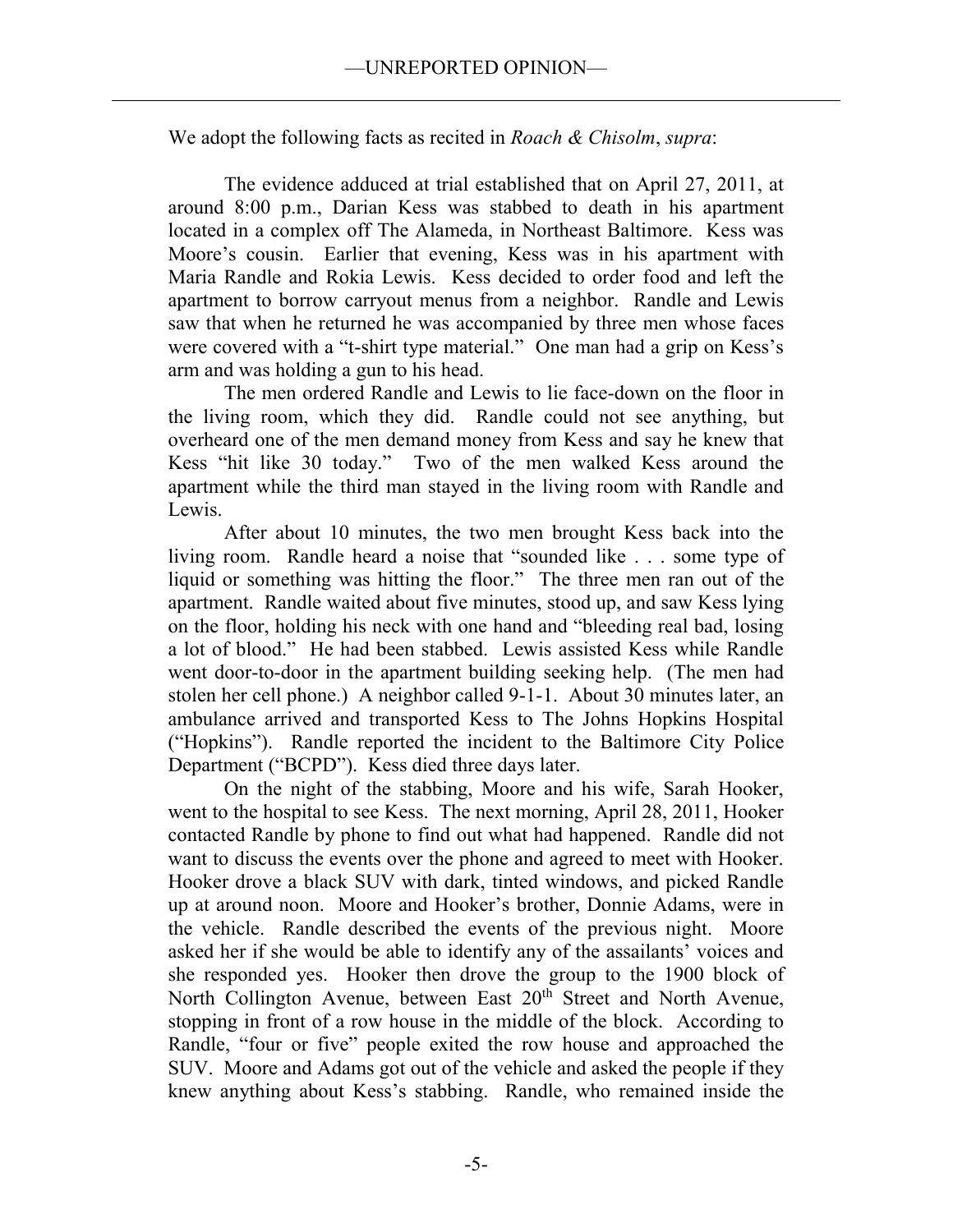SUV out of sight, recognized a voice as being one of the assailants. Moore and Adams got back in the SUV and Hooker drove Randle to the hospital to see Kess. Randle had no further contact with Hooker, Moore, or Adams.

That same day, Gloria Johnson was standing in the 1900 block of North Collington Avenue with a group of people, including Venable and a man she knew as "Kevin." An SUV pulled up and two men got out. Adams, who she knew from the neighborhood, was one of them. Adams briefly spoke to Venable. Johnson overheard Adams say he would "come back and spray the block." Adams and the other man got back in the SUV and drove away. Johnson walked down the street to a carryout store to buy a pack of cigarettes and returned ten minutes later. She saw someone come "out of 20th onto Collington" and start shooting in the area where she had been standing. Later, in a photo array she identified Adams as the shooter. She wrote on the photo array: "This is Donnie [Adams]. He came on the 1900 block of Collington and stated, I will spray this block and he was talking to Venable."

Venable, [McNeil, and Vaughn] all sustained gunshot wounds and were transported by ambulance to Hopkins. Venable died of his wounds. McNeil was shot three times in the stomach, twice in the right arm, and once in the left arm. He underwent surgery to remove the bullets from his stomach and place a metal plate in his right elbow. He remained in the hospital for a month. Vaughn was shot in his left leg. He was treated and released that day.

At trial, Adams testified pursuant to a plea agreement with the State. [Adams plead guilty to conspiracy to commit murder and conspiracy to distribute controlled dangerous substances ("CDS") in exchange for a 10 to 20-year sentence. At the time he testified, his sentencing was pending.] He stated that he had spoken to Kess on the afternoon of April 27, 2011, while Kess was selling drugs in the 1900 block of North Collington. They discussed how much money Kess had made that day. Venable, Vaughn, and McNeil were standing nearby when that conversation took place. Kess believed they overheard the conversation and were involved in Kess's stabbing later that night.

Adams's testimony conflicted in some minor respects with that of Randle and Johnson. According to Adams, the day after the stabbing, Hooker picked him up at around 10:00 a.m. Randle and Moore already were in the SUV. Randle was there to let them "know who did it." He and Moore "were going to handle it" and "take care of it." Hooker drove them to North Collington Avenue. Adams got out of the SUV to speak to Venable. He denied making any threats. He got back in the SUV. Randle identified Venable as one of the assailants at Kess's apartment the night before. They drove away, let Randle "out of the car" "[o]nce it got back to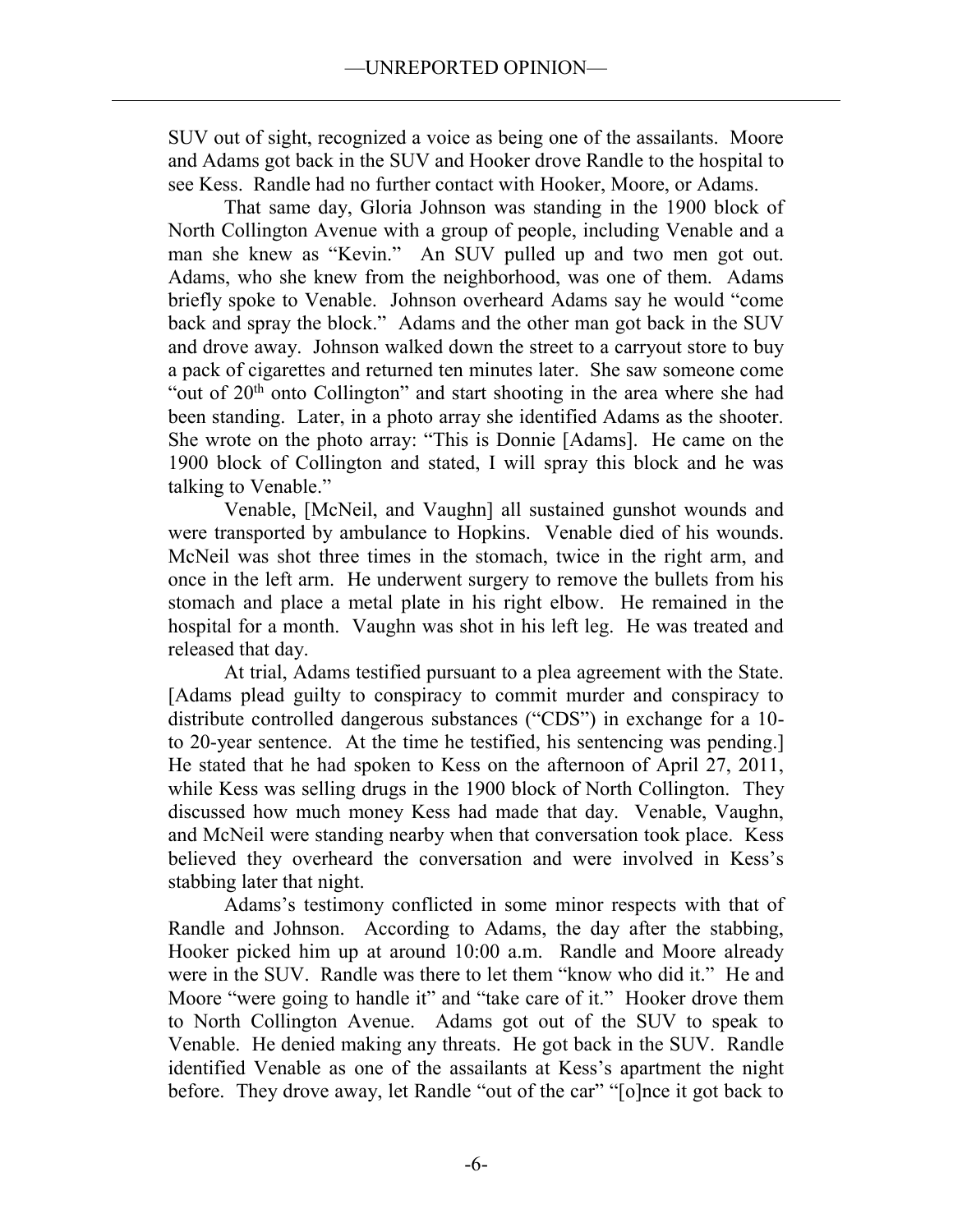North Avenue[,]" and then parked the car at the corner of North Avenue and Castle Street. Moore contacted Roach and it was Roach who shot Venable.

Hooker likewise testified pursuant to a plea agreement with the State. [Hooker anticipated that she would be sentenced to 15 years' imprisonment for conspiracy to commit murder and conspiracy to distribute cocaine, in lieu of a sentence of 16 years to life.] She explained that Moore and his associates were drug dealers in the area of North Collington and North Avenues. Venable and his associates were rival drug dealers. On April 28, 2011, she contacted Randle and picked her up in a black SUV she had rented. She drove Randle, Moore, and Adams to the 1900 block of North Collington Avenue. After they left there, she dropped Randle off at the hospital and dropped Adams off on Preston Street. Moore called Roach, and she and Moore went to Gary Williams's house to meet him. Tavon Price was there. Moore said he "wanted something done about" Kess's stabbing.

Hooker testified that Roach and Price were responsible for shooting Venable, McNeil, and Vaughn on April 28, 2011 (the "April 28 Shooting"); that she, Moore, Adams, Chisolm, Roach, Price, Emanuel Deminds, and Taylor Flemming agreed to retaliate against Venable for killing Kess; and that the April 28 Shooting was the first of several retaliatory acts that Moore and she orchestrated against Venable, his family members, and their associates.

Tavon Baker was one of Venable's associates. On June 7, 2011, he was shot while standing in the 2000 block of East Lafayette Street, in front of Hasan Rahman's house (the "June 7 Shooting"). Rahman testified that he saw Moore, who he had known "practically all [his] life," walking east on East Lafayette Street in Baker's direction. Moore's hands were behind his back. When Moore raised his left arm, Rahman saw a gun in his hand. Rahman yelled, "He got a gun" and Baker ran up a side alley. Moore followed Baker and fired the gun several times. Baker ran into the back yard of a row house and through an open basement door. He hid inside. He realized he had been shot in his left foot. Police arrived moments later. They transported Baker by ambulance to Hopkins. His gunshot wound was treated and he was released three hours later.

[Venable's brother, Allen Venable ("Allen")] was shot on the morning of September 16, 2011 (the "September 16 Shooting"). He, Edwin Willis, and their friend Robert Foster were walking southbound in the 2100 block of North Collington Avenue, toward Allen's father's house. As they approached the intersection of North Collington and Cliftwood Avenues, two men rounded the corner with guns in their hands. The men opened fire. Allen turned and ran north on North Collington, not stopping until he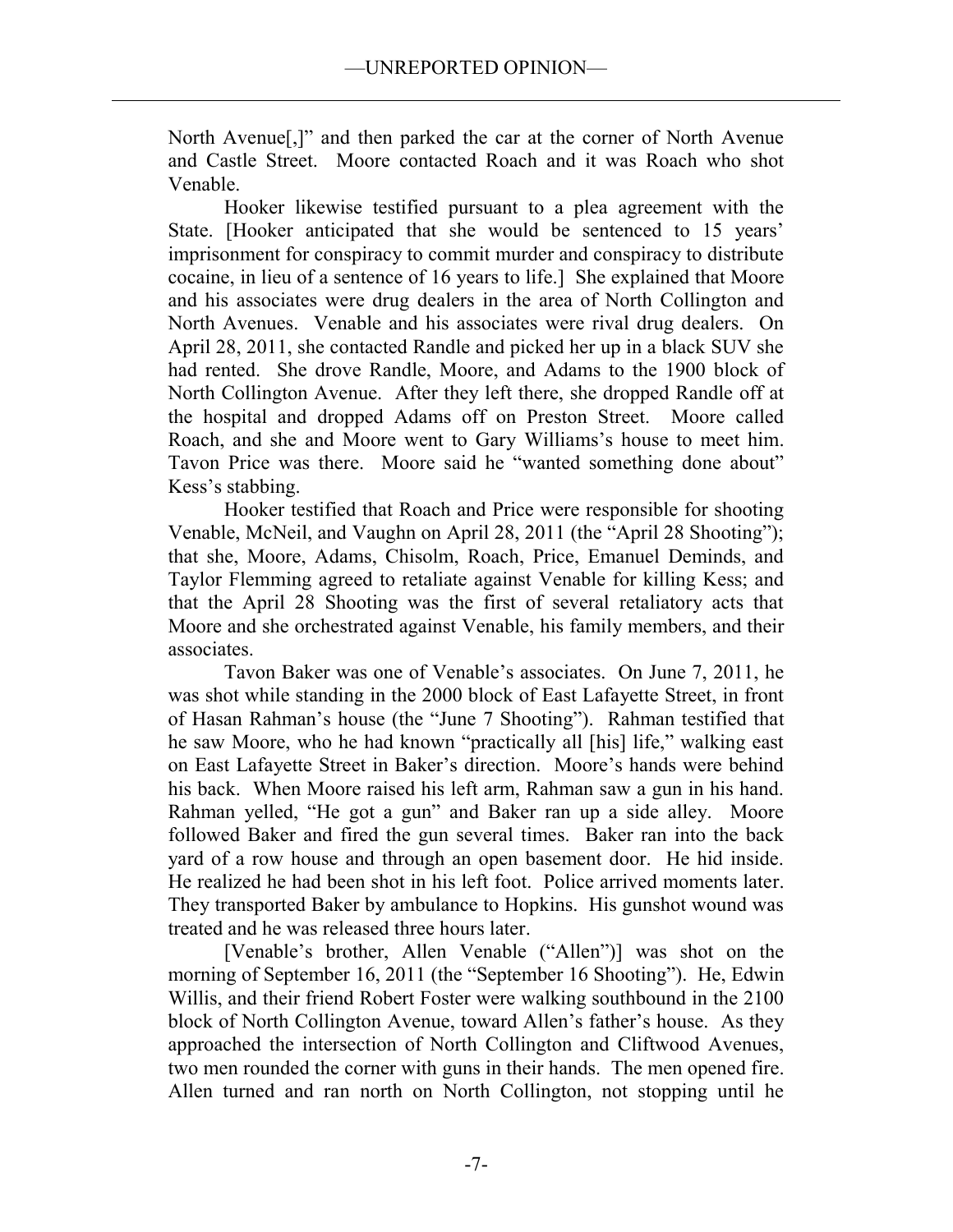reached a gas station three blocks away. Officer Robert Crane of the BCPD happened to be there, and Allen reported the shooting to him. Allen was treated for a gunshot wound to his left buttock. At trial, he identified Roach as one of the shooters.

Hooker testified that on September 16, 2011, she rented a silver Lexis and drove Roach and Chisolm to the corner of Cliftwood and Collington Avenues. The two men got out of the Lexis and shot Allen. Later, Moore gave Roach and Chisolm cocaine in exchange for their carrying out the September 16 Shooting.

Willis was not wounded in the September 16 Shooting, but was shot three days later (the "September 19 Shooting"). That day, he and Rahman were standing outside Rahman's house, in the 2000 block of East Lafayette Street, "talking to some girls," including Rahman's niece. Rahman noticed a black minivan driving west on East Lafayette Street. It stopped in the 2100 block of that street. Willis also noticed "a suspicious van." Two men got out and started shooting at Willis. He tried to run away but was shot. He did not see who shot him. Area residents came outside to assist and called an ambulance. Willis was shot in his neck, left shoulder, right buttock, and the left side of his face. The bullet fractured bones in his face. He was taken to Hopkins for treatment. In a photo array, Rahman identified Chisolm and Moore as the shooters.

At trial, Rahman testified that Hooker was the driver of the minivan. [Rahman testified that he recently had been arrested on a drug charge and for violating his parole. He entered into a plea agreement with the State, agreeing to testify against Roach, Chisolm, and Moore in exchange for the State dropping the parole violation charge, which carried a possible sentence of 10 years' imprisonment.] Hooker corroborated Rahman's testimony, admitting that she rented the minivan and was driving it on September 19, 2011. She identified Chisolm and Roach as the shooters, and further testified that Moore gave them cocaine for committing the shooting.

In November of 2011, Moore was incarcerated after being convicted of an unrelated drug charge. Notwithstanding Moore's incarceration, he and Hooker continued to plan additional retaliatory acts, over the telephone. These telephone calls were recorded and 44 of them were played at trial.

In December of 2011, Adams was incarcerated on an unrelated handgun charge. He was attacked and severely stabbed in prison. Hooker and Moore believed the stabbing was in retaliation for their attacks on Venable, his family members, and their associates over the previous months. Moore called Hooker and told her "to go up" to "North and Collington" and "shoot anybody in the block."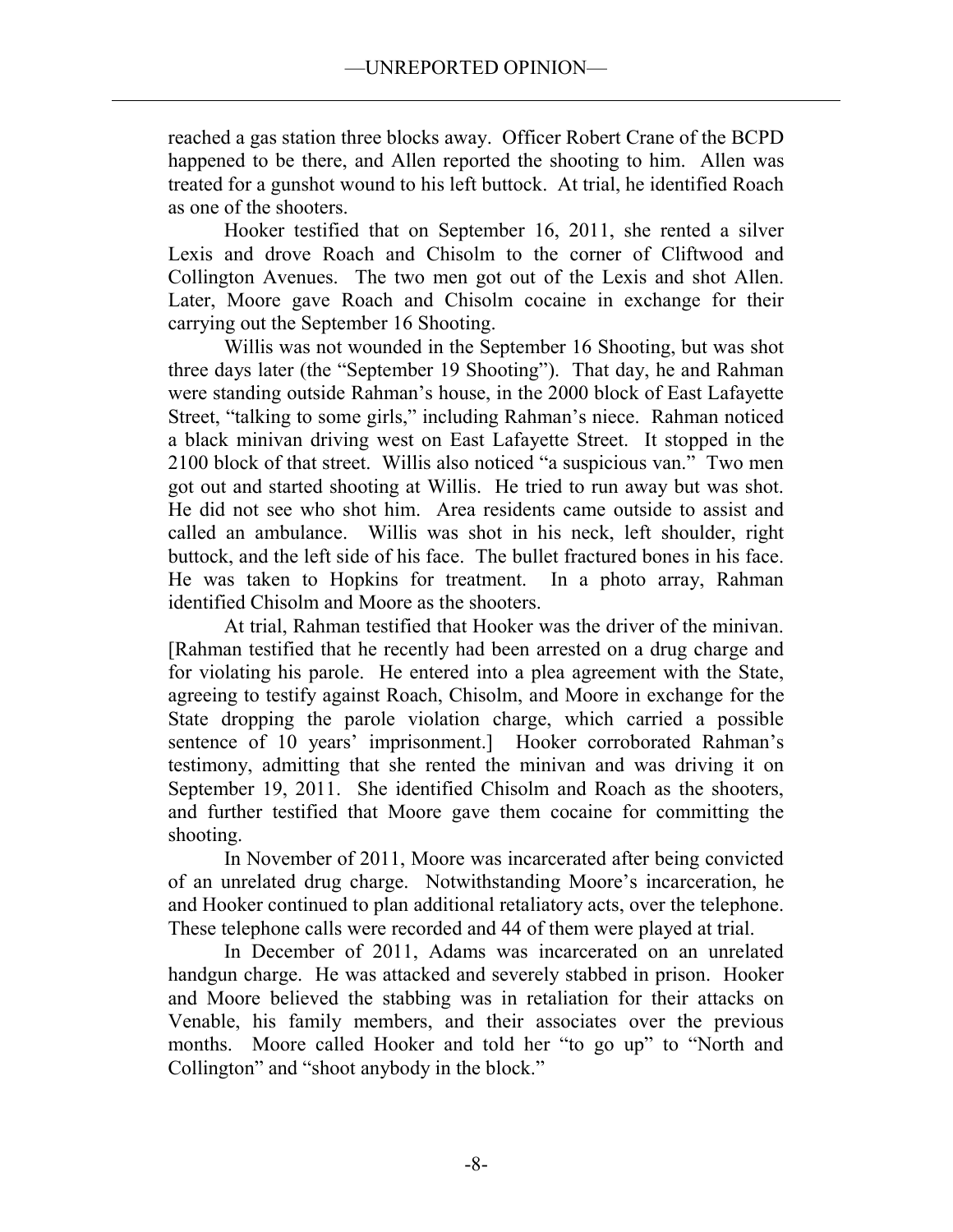On January 1, 2012, Chisolm was arrested in connection with the September 16 and 19 Shootings.

On January 7, 2012, Officer Nathaniel McCullough of the BCPD responded to a call about an incident at 1935 North Collington Avenue (the "January 7 Shooting"). He found Vaughn in the living room of the house, holding his abdomen. His clothes were bloodstained. Officer McCullough called a medic. Vaughn was transported to Hopkins, where he underwent surgery to remove a bullet from his abdomen. Vaughn testified that he could not remember any of the details of the shooting or the shooter's identity.

Deminds also testified pursuant to a plea agreement with the State. [Deminds plead guilty to conspiracy to commit murder and conspiracy to distribute CDS. At the time of his testimony, his sentencing was pending, and he anticipated that he would receive a 15-year sentence.] He stated that Hooker and Moore paid him to shoot Vaughn on January 7, 2012, and that Chisolm was supposed to participate in the shooting. Hooker tried to reach Chisolm by phone, without success. (Apparently, Hooker did not realize that Chisolm was incarcerated.) Deminds testified that Roach told him that he (Roach) had shot Venable, McNeil, and Vaughn on April 28, 2011.

We include additional facts as pertinent to this appeal.

# **DISCUSSION**

### **I.**

 At the outset of trial, the court imposed a rule on witnesses. Adams testified for the State on October 18, 2013. Hooker, who, as noted above, is Adams's sister, testified on October 29, 30, and 31, 2013. Each time Hooker left the stand before her testimony concluded, the court instructed her that she was not permitted to discuss her testimony with anyone else.

 Before Hooker's last day on the witness stand (October 31, 2013), the prosecutors obtained a writ for Adams to come to the courthouse that day and made arrangements for Hooker and Adams to go to lunch together, accompanied by the prosecutors and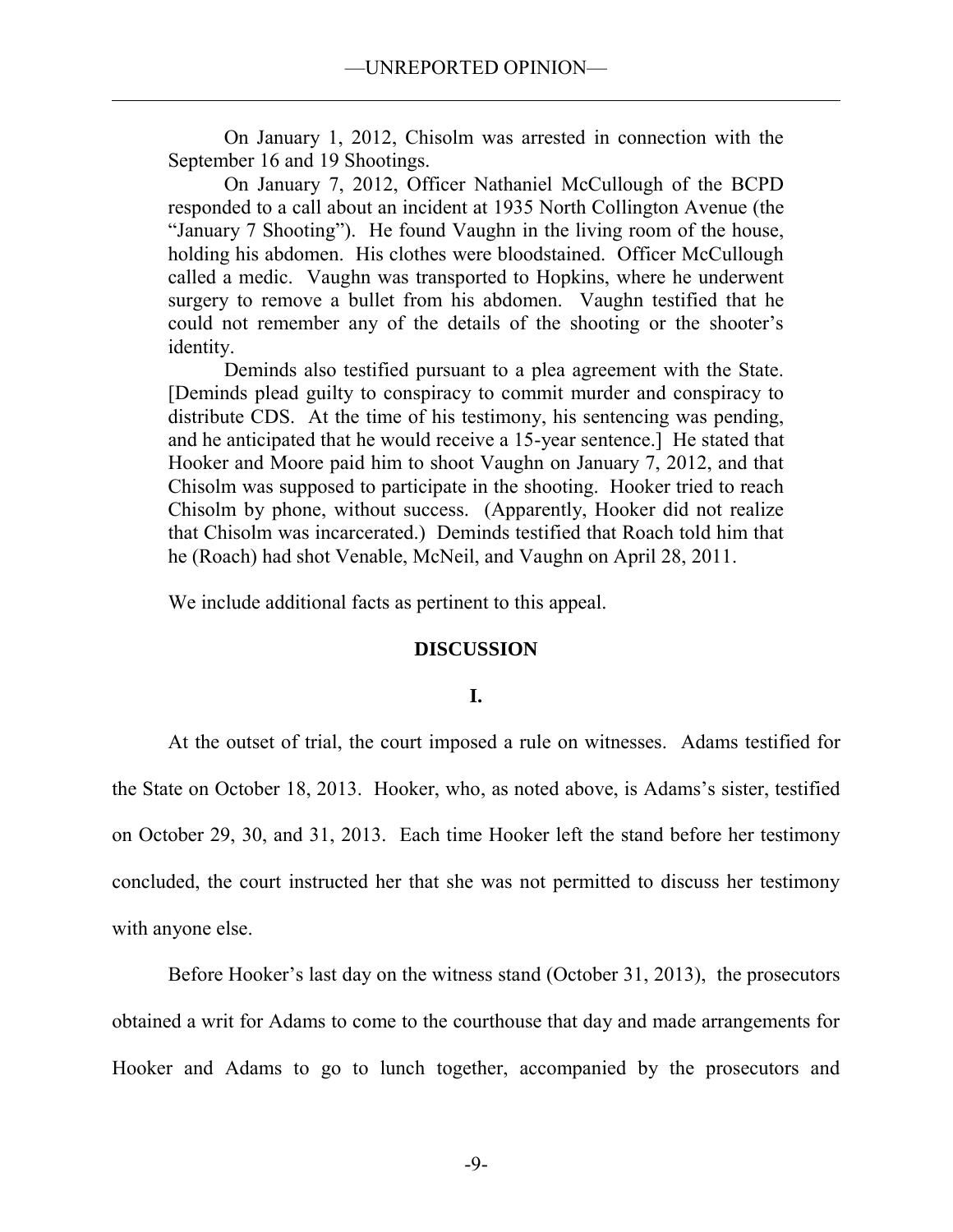correctional officers. The prosecutors did not inform the defense about the lunch. Chisolm's lawyer noticed Adams in the hallway outside the courtroom and wondered why he was there. When court resumed after the lunch break, he asked the prosecutors why Adams was present and learned about the lunch.

 The defense brought the lunch to the court's attention, and, at a bench conference, the prosecutors disclosed that they had arranged the lunch because both Adams and Hooker were facing long prison terms and they thought it was "a nice thing to do." The court allowed defense counsel to cross-examine Hooker about the lunch. When Hooker completed her testimony, Chisolm moved for a mistrial. Counsel for Moore and for Roach joined in the motion.

Moore's lawyer argued that the lunch was a benefit the prosecutors had arranged for Hooker to induce her to testify favorably for the State. He maintained that the prosecutors had violated their professional duties by doing so and that they had acted with the "objective of manipulating, influencing and . . . controlling the testimony of [Hooker] during the course" of her testimony. He asserted that a mistrial was necessary because the prosecutors had violated their ethical duties by using the court to issue a writ so that they could affect the testimony of a witness who was still on the stand and that it made no difference that defense counsel had been given the opportunity to cross-examine Hooker about the lunch.

 The next day, the court questioned Adams and Hooker about the lunch. They both said that they had known nothing about it in advance; that the lunch had lasted for

-10-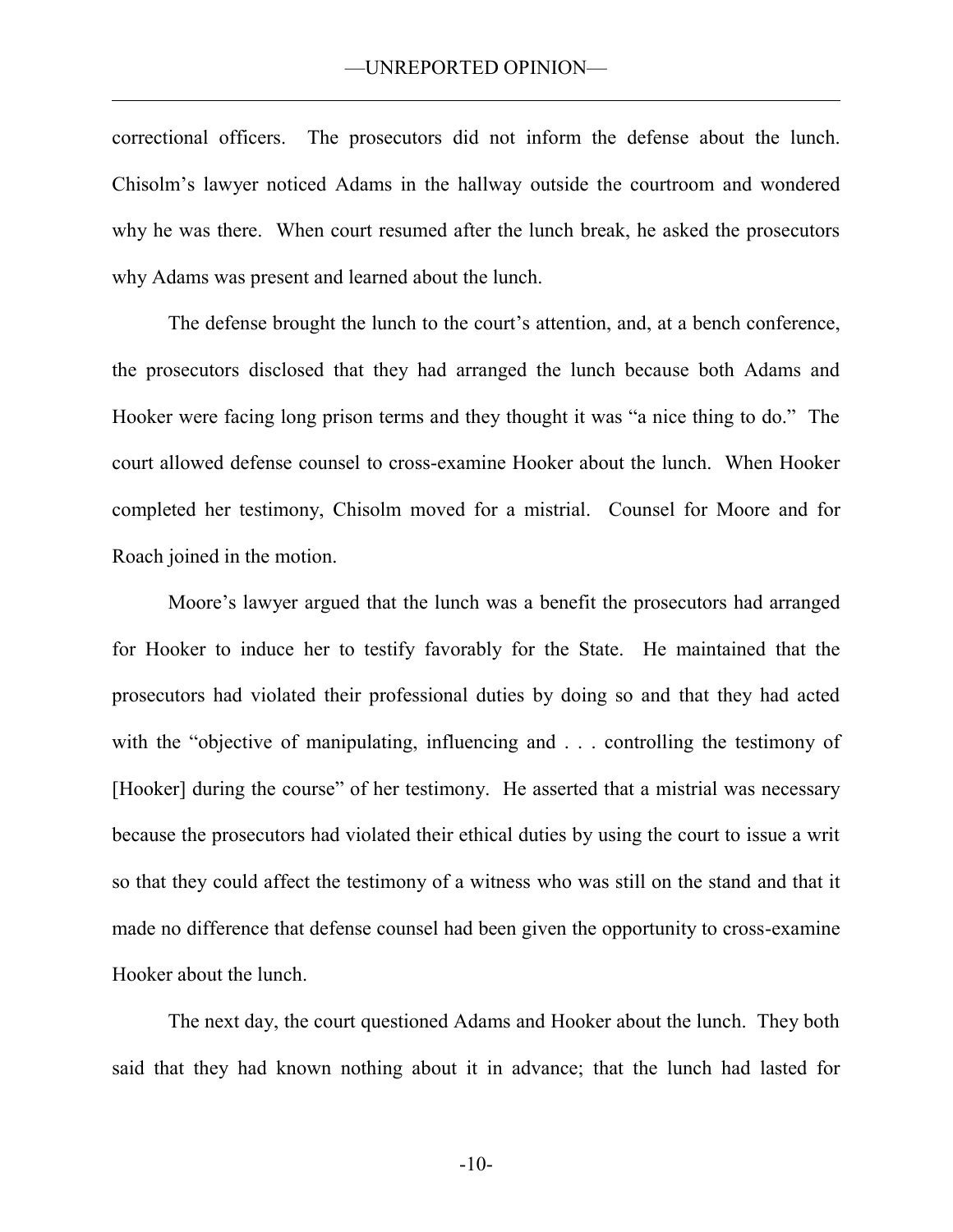approximately 20 minutes; and that during the lunch they had not discussed the case and had been supervised by correctional officers. The court found that the lunch did not violate the sequestration order because Hooker and Adams did not discuss the case. The court also found that the prosecutors' actions amounted to a discovery violation. It held them in criminal contempt and imposed a \$100 fine for their actions.<sup>5</sup> It denied defense counsels' motion for a mistrial and permitted them to question Adams and Hooker about the lunch in front of the jury.

(a)

Moore contends the trial court abused its discretion in ruling that the lunch meeting between Hooker and Adams was not a violation of the sequestration order, and that its ruling was reversible error. The State responds that there was no sequestration order violation because there was no evidence that Adams and Hooker discussed their testimony (or the case) during the lunch.

This same contention was raised, unsuccessfully, in *Roach & Chisolm*, *supra*. There, we held that

"[t]he general purpose of the sequestration of witnesses has been to prevent . . . [witnesses] from being taught or prompted by each other's testimony." *Tharp v. State*, 362 Md. 77, 95 (2000) (alteration in original) (internal quotation marks and citations omitted); *Jones v. State*, 11 Md. App. 468, 480–81 (1971) ("The purpose of the rule is to prevent prejudice, and its essential purpose is to prevent one prospective witness from being taught by hearing another other witness's testimony[.]"). Even when the rule is

 $\overline{a}$ 

<sup>&</sup>lt;sup>5</sup> In an unreported opinion, this Court reversed and vacated the prosecutors' contempt convictions.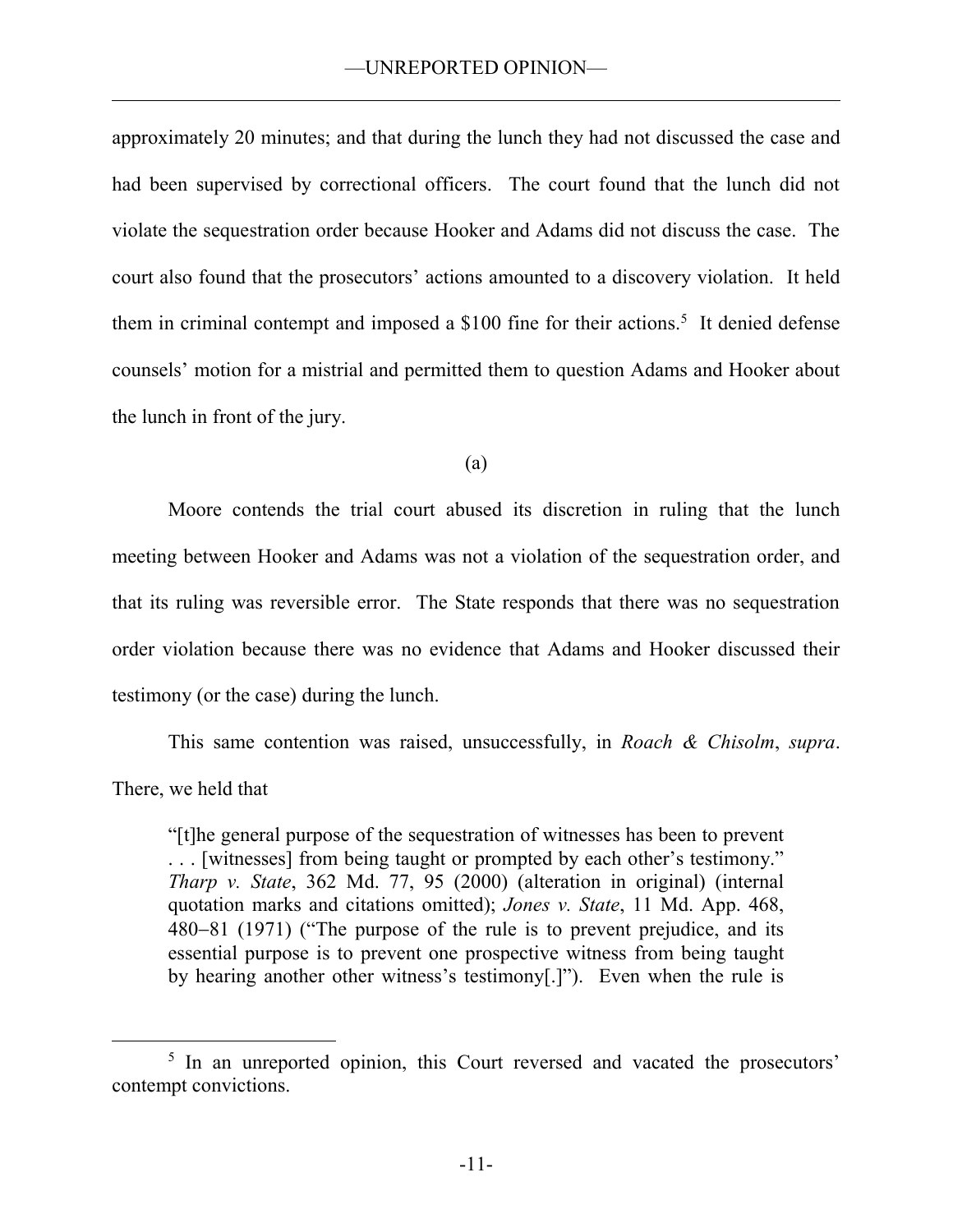violated, "it is within the sound discretion of the trial judge to determine whether to admit the testimony of the witness[.]" *Id.* at 481.

There is nothing in the record that would support a finding that the lunch was a violation of the rule on witnesses by the prosecutors or their witnesses. Both Adams and Hooker testified that the lunch lasted 20 minutes and that they did not discuss the case. Indeed, correctional officers were present and could have testified had that been the case. And, even if a violation had occurred (and again, there is no evidence that it did), the court acted prudently by providing defense counsel the opportunity to further cross-examine Hooker and Adams to their satisfaction.

Slip op. at 33 (alteration in original). For the same reasons, Moore's contention that the

lunch meeting violated the court's sequestration order lacks merit.

(b)

Moore further contends the trial court abused its discretion by not granting a mistrial based on the prosecutors' misconduct. The State counters that the court properly found that the prosecutors had committed a discovery violation by not disclosing the lunch to the defense in advance, and a mistrial was not warranted because Moore was afforded the opportunity to cross-examine both Hooker and Adams about the lunch meeting, and therefore was not prejudiced by the prosecutors' not having disclosed it in advance.

A mistrial is no ordinary remedy and "[a] request for a mistrial in a criminal case is addressed to the sound discretion of the trial court and the exercise of its discretion, in a case involving a question of prejudice which might infringe upon the right of the defendant to a fair trial, is reviewable on appeal to determine whether or not there has been an abuse of that discretion by the trial court in denying the mistrial." *Wilhelm v. State*, 272 Md. 404, 429 (1974). [The Court of Appeals has] stated that "the declaration of a mistrial is an extraordinary act which should only be granted if necessary to serve the ends of justice." *Jones v. State,* 310 Md. 569, 587 (1987), *vacated on other grounds*, 486 U.S. 1050[-51] (1988).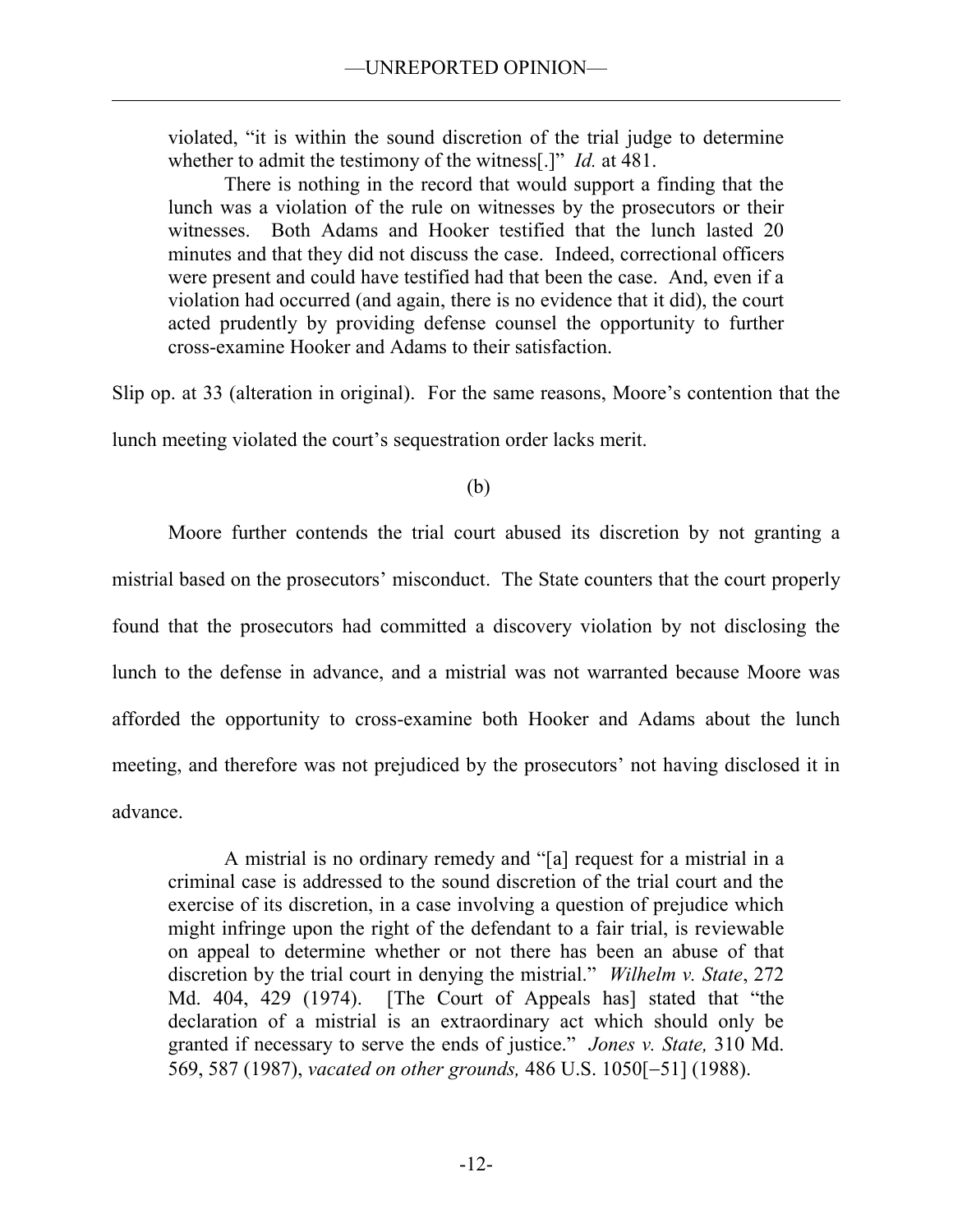*Cooley v. State*, 385 Md. 165, 173 (2005) (first alteration in original) (parallel citations omitted).

 The prosecutors' actions did not necessitate a mistrial. When confronted about the lunch meeting, the prosecutors readily conceded that they had arranged it because it was a "nice thing to do." The court responded appropriately by providing defense counsel with the opportunity to question both Adams and Hooker before the jury, about any perceived benefit. The court properly considered alternative remedies and determined that further cross-examination would cure any prejudice to Moore, Roach, and Chisolm. Under the circumstances, the trial court did not abuse its discretion by denying Moore's motion for a mistrial.

### **II.**

For reasons we shall address below, the State filed a motion for a protective order before trial, which was granted. Under the terms of the protective order, the State was required to provide all discovery to defense counsel by December 14, 2012, except for the names, addresses, and statements of civilian witnesses. This information was to be provided to defense counsel 45 days before trial. The protective order stated that defense counsel could share with their clients the general information in the statements, but, until two days before trial, could not share the names of the witnesses. Defense counsel were also prohibited from providing their clients with copies of the witnesses' statements.

 Trial was specially scheduled to begin on October 17, 2013. The trial judge who was specially assigned to the case was not the judge who granted the protective order.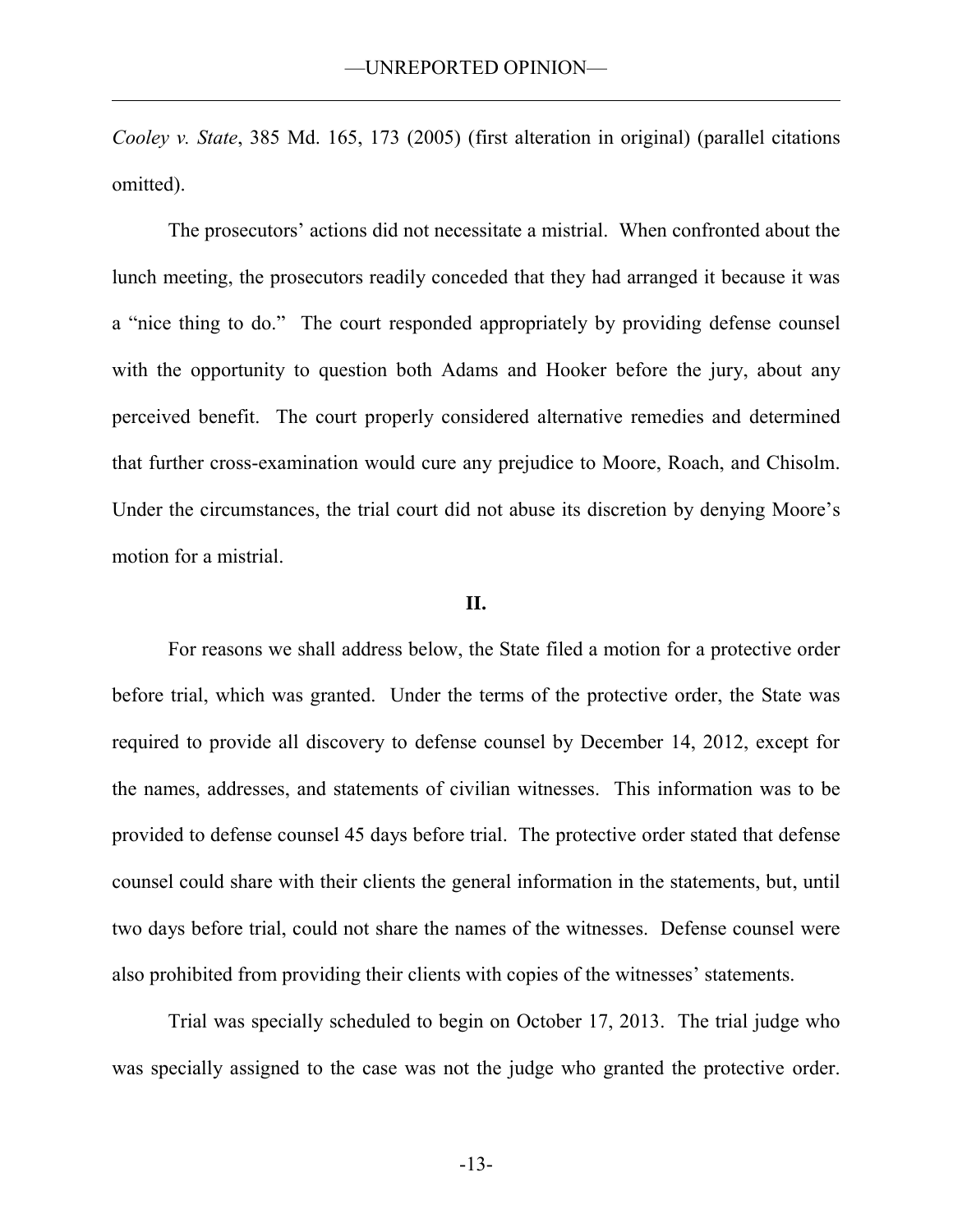On September 9, 2013, Moore's lawyer filed a "Motion to Dismiss for Failure to Comply with Discovery Order, or in the Alternative, to Postpone Specially Set Trial Dates and Request for Emergency Hearing." In the motion, Moore's lawyer argued that the State had produced discovery on August 17, 2013, and that "none of Defense Counsel understood, nor anticipated, that the discovery would be so voluminous." He asserted that "the State failed to comply with the terms supporting the Court's Order."

A hearing on the motion was held on September 30, 2013. Moore's lawyer argued that the October 17, 2013 trial date should be postponed because he had not anticipated the large amount of discovery that would be produced and he did not have sufficient time to review the information with Moore before trial. He maintained that because the State was continuing to supplement its August 17, 2013 production, his ability to review the discovery was being hindered. Moore's lawyer conceded that he did not file a motion for reconsideration after the motion for protective order was granted, nor did he seek other relief from the issuing judge.

 The State responded that it had produced all of the relevant discovery on August 13, 2013, well before the 45-day deadline prescribed in the protective order; that the supplements to the discovery were minor changes to transcripts and statements that already had been produced; and that a postponement was not a proper remedy under the circumstances.

The trial court denied Moore's motion. It found that all defense counsel were aware of the terms of the protective order; that the State had fully complied with the

-14-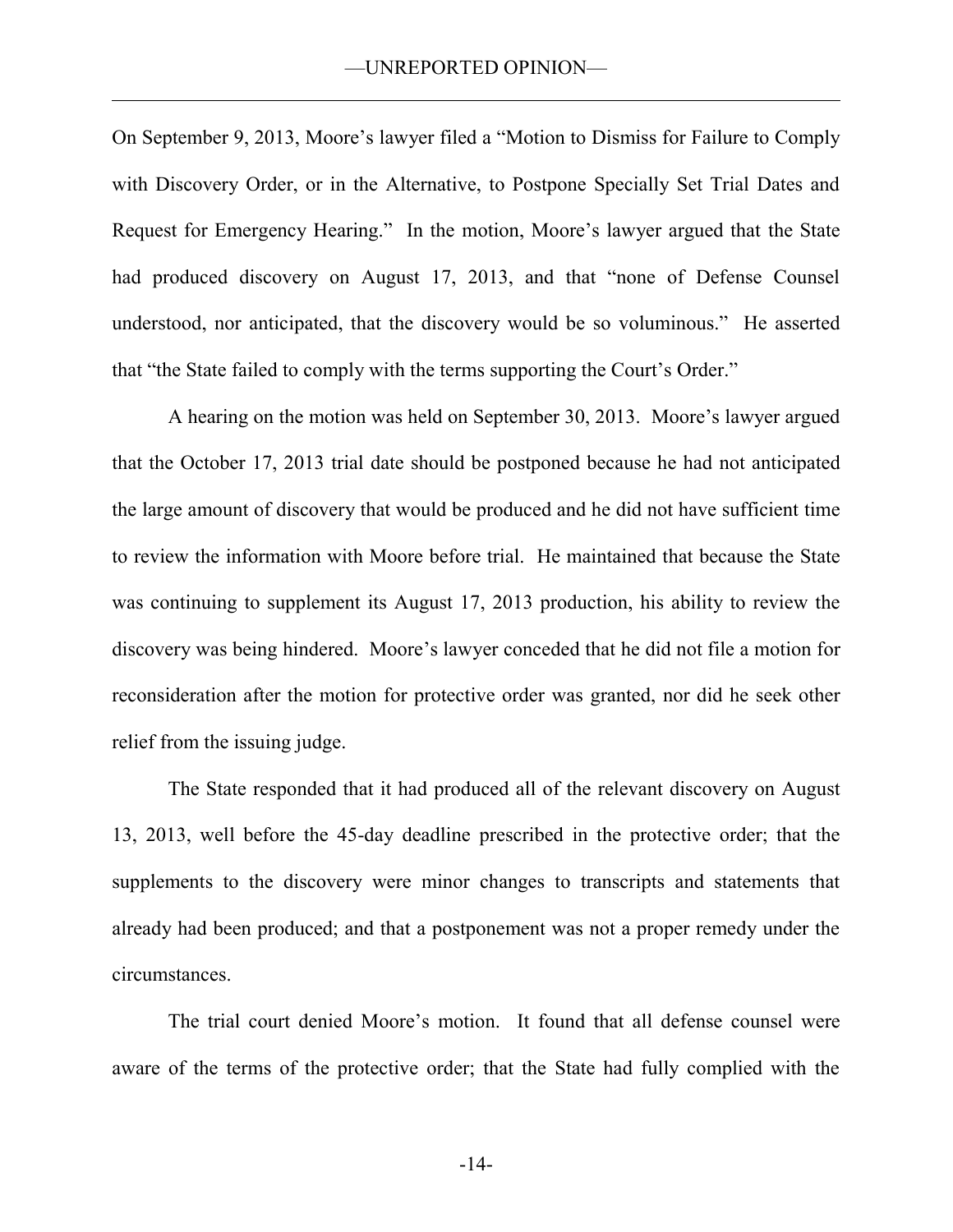protective order's terms; and that defense counsel should have raised the issue that they had inadequate time to prepare with the judge who issued the protective order. The court explained that, because the case was specially set, it did not have the authority to grant a postponement, and that dismissal was not an appropriate remedy under the circumstances.

On appeal, Moore contends the trial court abused its discretion by denying his motion to postpone the trial date. He argues that, because the trial date was not postponed, his lawyer was not "actually prepared sufficiently enough for trial" and failed to "digest impo[r]tant evidence" and to interview a "crucial witness" for the defense. As a consequence, he (Moore) was denied "adequate and sufficient representation."

 The State counters that the trial court did not abuse its discretion by denying the postponement request under the circumstances, especially given that defense counsel did not seek any remedy from the judge who issued the protective order. It also maintains that Moore's argument that his trial counsel was ineffective is better suited for decision on post-conviction, but, if we address it, Moore has not met the "standard for prejudice set forth in *Strickland v. Washington*, 466 U.S. 668 (1984)."

In *Roach & Chisolm*, Roach similarly contended that the trial court abused its discretion by denying his motion to postpone the trial date based on the State's failure to comply with the terms of the protective order. We disagreed.

Roach's argument that the trial court abused its discretion by denying his motion to dismiss or, in the alternative, to postpone the trial ... lacks merit. As the court found, the State did not violate the terms of the protective order. There was no basis on which to grant Roach's motion to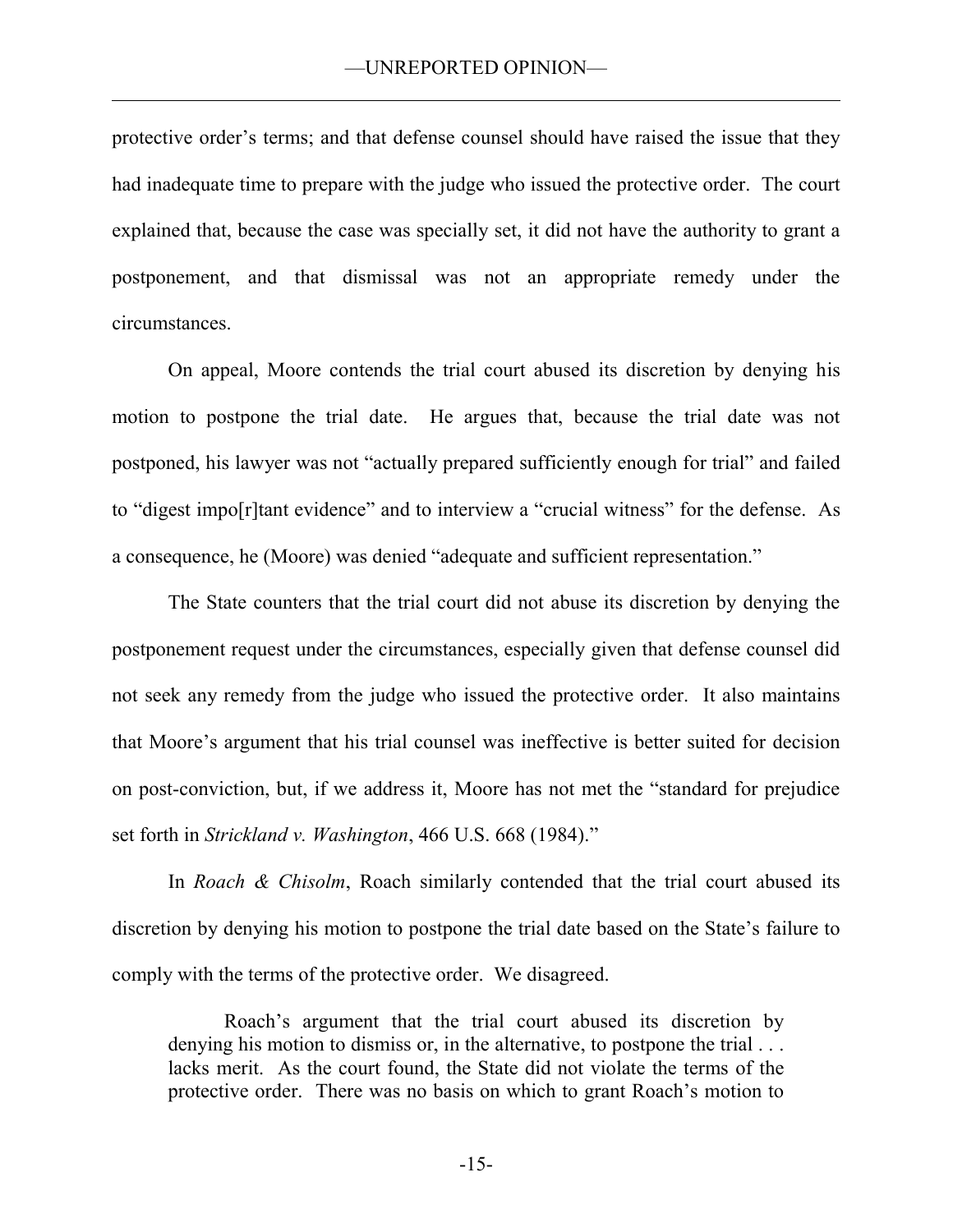dismiss. With respect to the terms of the protective order and whether they unduly restricted the period of time in which defense counsel had to prepare for trial, counsel for Roach at no time asked the court to reconsider or revise the document production timeframe as set forth in the protective order, despite having ample time to do so. In this circumstance, the court did not abuse its discretion by denying Roach's postponement request or taking steps to have the Administrative Judge consider a postponement.

Slip op. at  $52-53$  (footnote omitted).

 $\overline{a}$ 

We reach the same conclusion here. Moore's lawyer did not file a motion to reconsider with the judge who granted the protective order. Later, he agreed to specially set the trial. At the September 30, 2013 hearing, the court correctly stated that because the trial had been specially set, only the administrative judge had the authority to postpone the trial. The court correctly found that the State had complied with the terms of the protective order. The court did not abuse its discretion in denying Moore's request for a postponement.<sup>6</sup>

# **III.**

Before trial, the State sought to introduce evidence of a plot by Moore to murder one of the prosecutors handling the case. The State proffered that in December of 2012, while Moore was incarcerated awaiting trial, he conversed with a fellow inmate, Terry

<sup>6</sup> We agree with the State that Moore's argument that he was denied effective assistance of counsel should be addressed in a petition for post-conviction relief. *See Robinson v. State*, 404 Md. 208, 211 (2008) ("We will not review [Moore's] claim on this point because we do not find any exception to the general rule that such claims be brought in a post-conviction proceeding applicable in this case."); *see also Smith v. State*,  $394$  Md.  $184$ ,  $199-200$  ( $2006$ ) (stating the general rule, with exceptions not applicable here, is that claims of ineffective assistance of counsel are better suited for postconviction relief).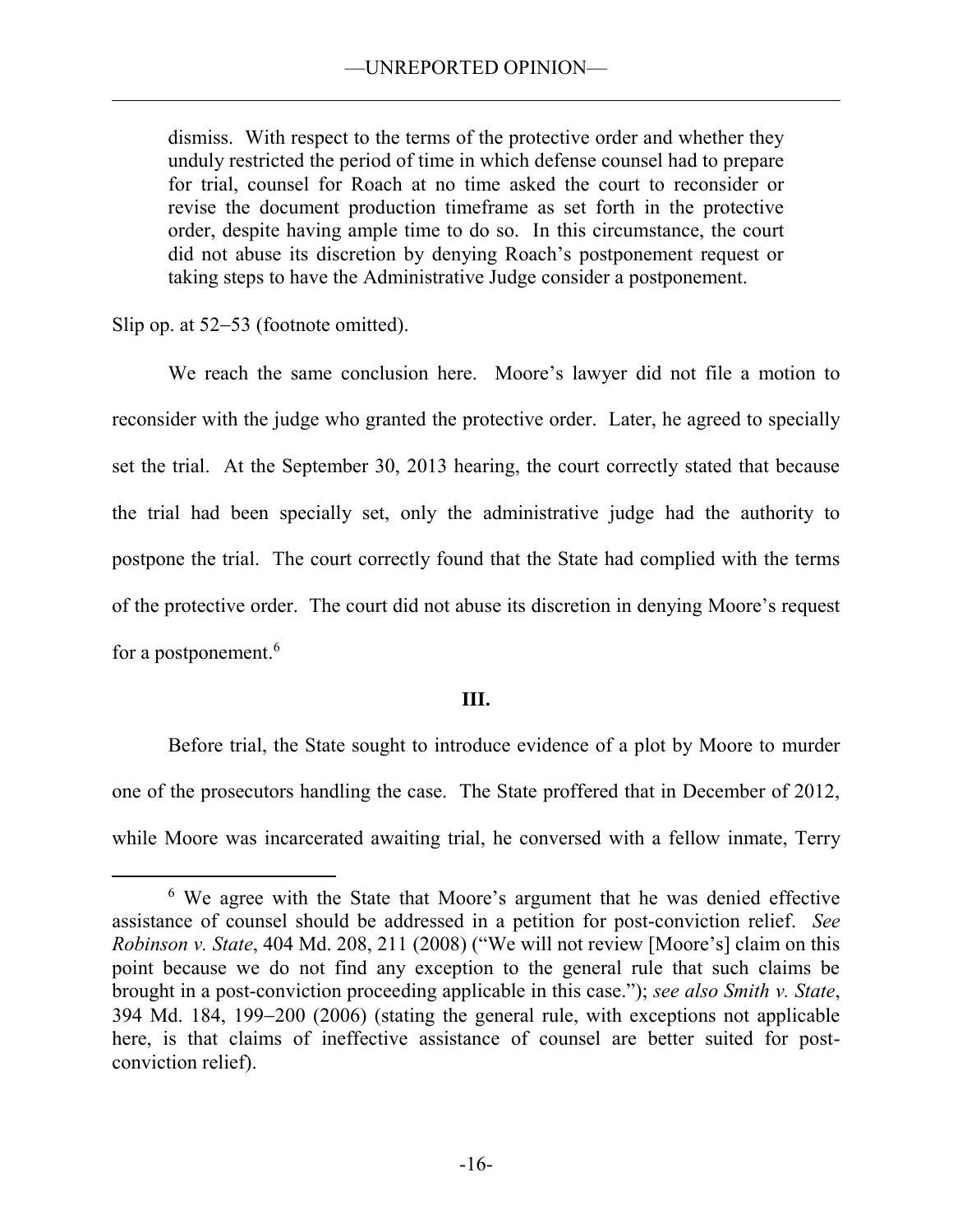Mackall, about a plan to murder the prosecutor. Mackall wrote a letter to the prosecutors informing them about Moore's plan. Further investigation by the BCPD substantiated that Moore had been threatening to kill the prosecutor. The trial court permitted Mackall to testify at trial for the limited purpose of establishing Moore's consciousness of guilt.

Moore contends the trial court abused its discretion by allowing Mackall to testify. He argues that, in doing so, the trial court erroneously relied on *United States v. Hayden*, 85 F.3d 153 (4th Cir. 1996), which is distinguishable<sup>7</sup>; and that because there was no evidence to corroborate Mackall's testimony, it should not have been admitted. The State counters that Mackall's testimony about what Moore told him was admissible as a statement of a party opponent. It maintains that the State was under no obligation to corroborate Mackall's testimony, and any discrepancies between his testimony and that of other witnesses was "fodder for cross-examination and closing argument[.]"

 $\overline{a}$ 

<sup>7</sup> In *Hayden*, the Fourth Circuit held that the trial court did not abuse its discretion by admitting into evidence an anonymous letter that included threats against a potential witness. The witness testified that the defendant was the only person who could have written the letter because its contents referred to money he owed the defendant for drugs. The court reasoned that the letter and the witness's testimony about its contents were admissible to establish the defendant's consciousness of guilt. Moore argues that his case is distinguishable because the prosecutor did not receive a threatening letter from him, and that Mackall's letter stating that Moore had made threats against her was unreliable.

Moore's argument fails for several reasons. First, the court did not need a physical letter threatening the prosecutor to admit testimony about Moore's own statements to show his consciousness of guilt. Second, Mackall testified at trial and was subject to cross-examination, and the reliability of his testimony was ultimately up to the jury. Finally, in *Copeland v. State*, 196 Md. App. 309 (2010), on which the trial court also relied, we held that testimony from a witness about threats made by a defendant is admissible as "an 'other purpose' that will overcome the presumption of exclusion that is attached to 'other crimes' evidence" under Rule 5-404(b).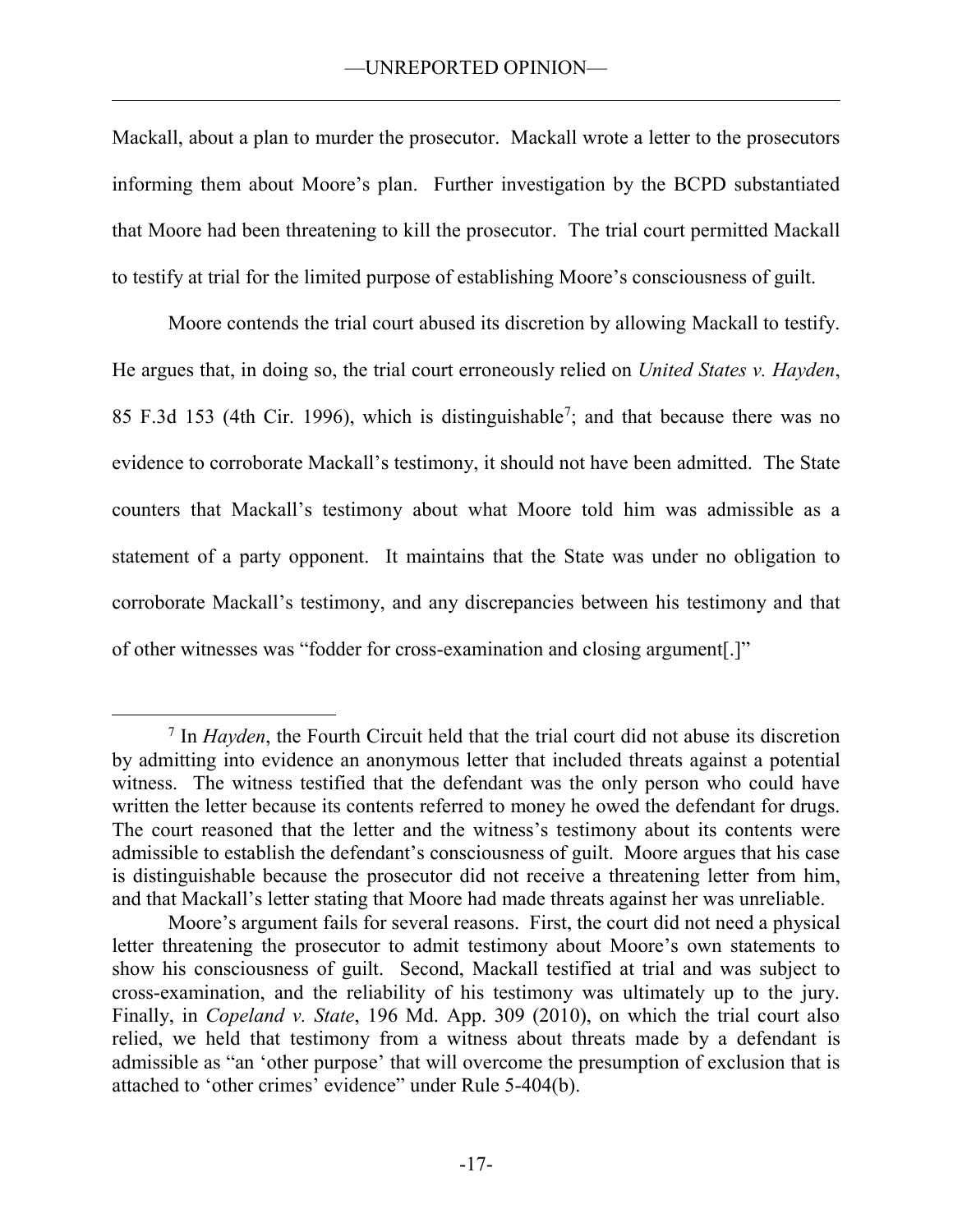In *Roach & Chisolm*, we rejected an argument that the trial court abused its discretion by allowing Mackall to testify because his testimony was inadmissible other crimes or bad acts evidence. We explained that evidence that is admitted solely as proof of "consciousness of guilt" is not being used to show propensity, but for an "other purpose," so as to overcome the presumption of exclusion that attaches to other crimes or bad acts evidence; and that was the sole purpose for which Mackall's testimony was admitted. Although Moore makes a somewhat different argument here than was made in *Roach & Chisolm*, the fact remains that Mackall's testimony about Moore's plan to kill the prosecutor was admissible to show consciousness of guilt on Moore's part. There is no authority that required the State to corroborate Mackall's testimony about Moore's own statement. Any inconsistencies between Mackall's testimony and that of other witnesses' was for the jury to resolve.

### **IV.**

As mentioned above, the State filed a motion for a protective order, under Rule 4-  $263(m)(1)$ , seeking to withhold the names, addresses, and statements of witnesses it expected would testify at trial. The State argued that witnesses in this case had expressed "fears of retaliation" to the police, and the State believed Moore and his associates were planning "future attacks against" potential witnesses. The motion was filed on August 13, 2012.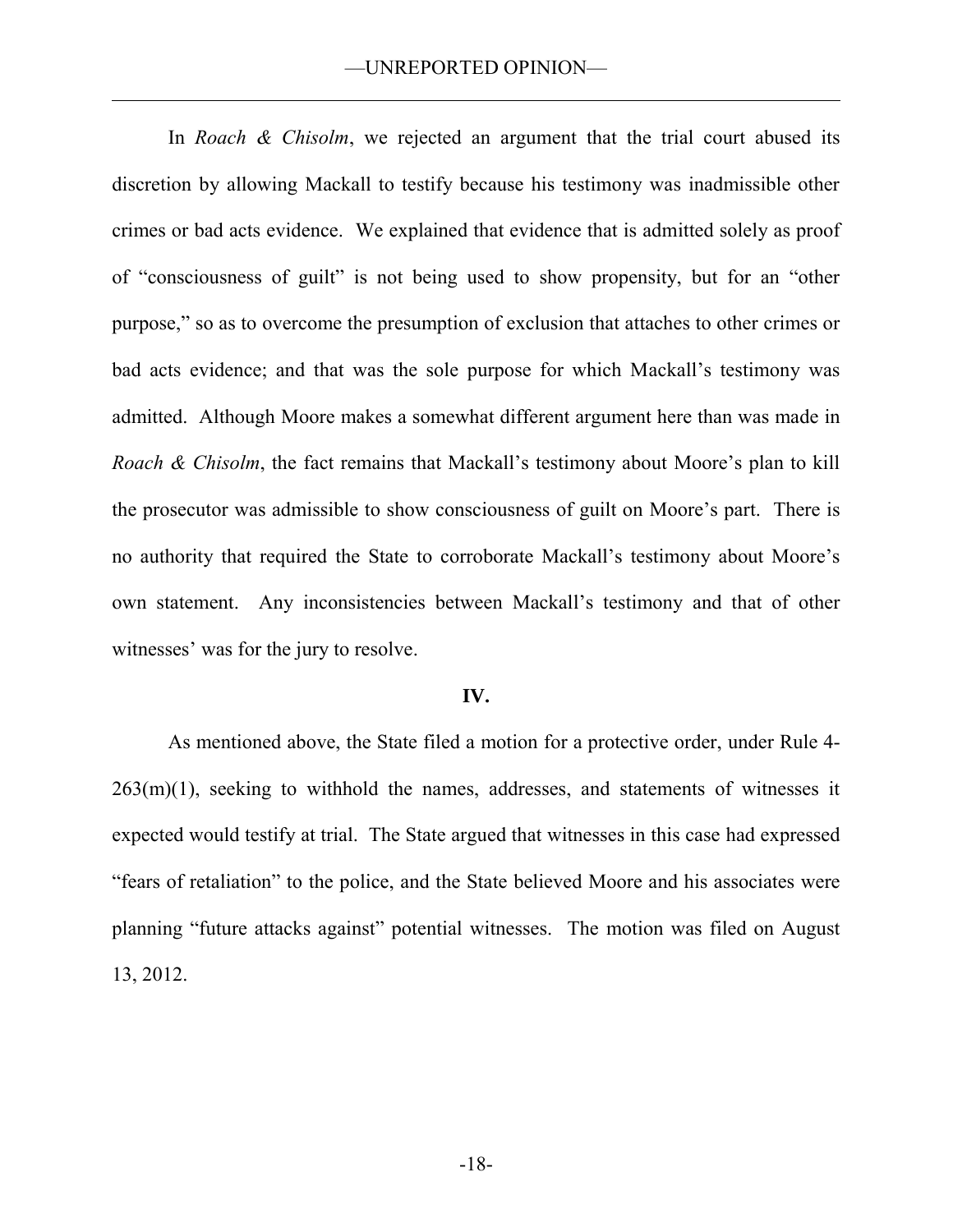On November 14, 2012, the court held an evidentiary hearing on the motion. The State called three witnesses, Special Agent Bernard Malone, Detective Keith Kienle, and Officer Phillip Smith.

At the time of the hearing, Special Agent Malone had been a member of the Drug Enforcement Administration ("DEA") for fifteen years. He testified that he investigated Moore's drug organization, intercepted wiretapped telephone conversations, and identified ties between Moore's group and a "violent prison-based gang" known as the Black Guerrilla Family ("BGF"). He described the various shootings carried out by Moore and his associates. He further testified that "the violence associated with" Moore's organization and the BGF resulted in "extreme reluctance in the community to generate cooperating witnesses and cooperating informants." A cooperating informant working with Special Agent Malone disclosed that if Moore and his associates found out who was providing information to the police, "they would take care of it" and "they would eliminate the witness."

Detective Kienle, a member of the Violent Crime Impact Section of the BCPD, testified that he was involved in the underlying investigation and provided details of each of the shootings that were carried out in furtherance of the conspiracy.

Officer Smith was qualified as an expert in "the areas of gang and gangs, the operation of gangs, specifically the operation of BGF." He testified that BGF members are known to target witnesses who cooperate in criminal prosecutions, and that they will

-19-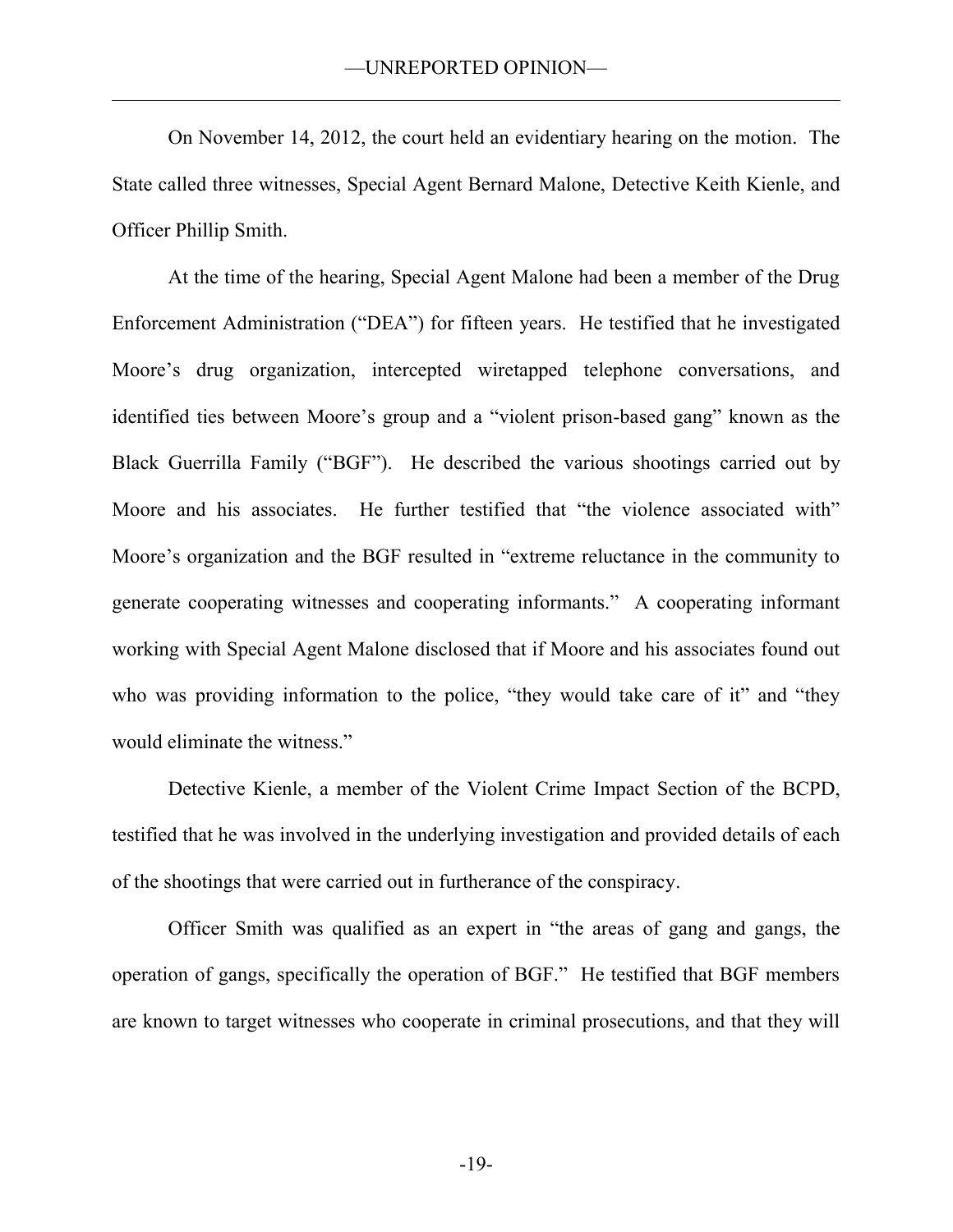threaten witnesses and "their family [and] loved ones" with violence to force them to recant their testimony.

The court granted the State's motion for a protective order, finding that there was a "wealth of evidence regarding witness' serious existing fears" and that the "State's evidence in favor of the protective order . . . clearly outweighs concerns regard[ing] the Defendants' Sixth Amendment rights."

On appeal, Moore contends the prosecutors engaged in misconduct by presenting "facts not in evidence" and misstating facts at the protective order hearing and by eliciting testimony that he was the leader of a drug organization affiliated with the BGF. The State counters that the evidence adduced at the protective order hearing sufficiently showed good cause for a protective order, and the trial court did not abuse its discretion in granting the State's request.

In *Roach & Chisolm*, we held:

In the case at bar, the State met its burden to show good cause why a protective order was needed. It adduced evidence that Moore's drug organization had ties to the BGF, a violent gang, and that Moore was planning to "take care of" and "eliminate" witnesses who were cooperating with the prosecution. The court's finding that witnesses having information supportive to the State were facing the prospect of violence against them was supported by the evidence and not clearly erroneous. The court did not abuse its discretion by granting the protective order.

Slip op. at 52.

In this case, there is absolutely no evidence in the record of prosecutorial misconduct. The State proved that a protective order was necessary under the circumstances with properly admitted evidence. And, for the reasons stated in *Roach &*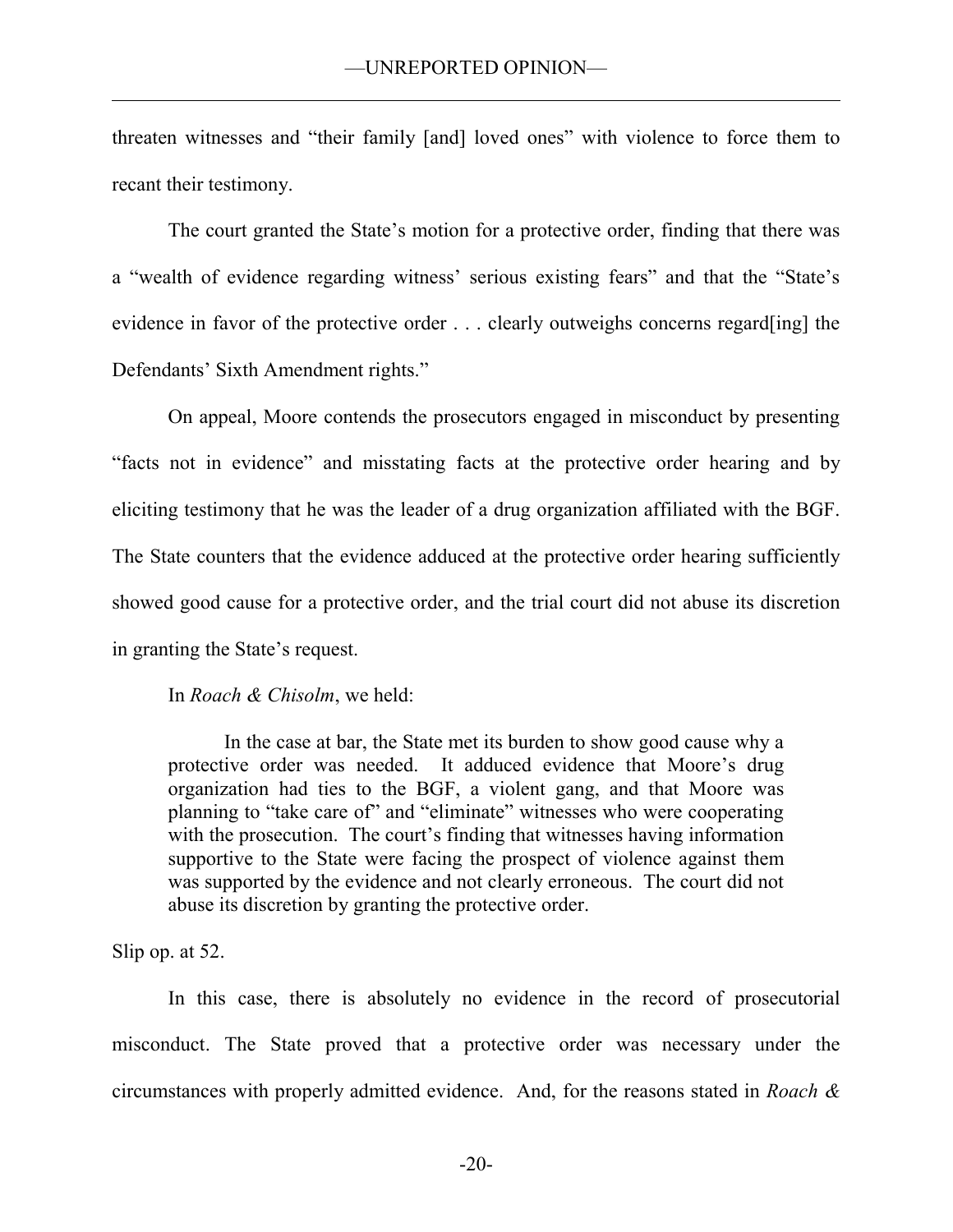*Chisolm*, the trial court's factual finding that the "life of any State witness was in danger once the witness was identified" was not clearly erroneous, *Lancaster v. State*, 410 Md. 352, 380 (2009) (citations omitted), and the court did not abuse its discretion in granting the State's motion for a protective order. *Coleman v. State*, 321 Md. 586, 603–04 (1991).

#### **V.**

Moore contends the prosecutors committed additional acts of misconduct by referencing in their opening statement and arguing in closing "facts not in evidence" that he was the leader of a fictitious gang known as the "Untouchable Crew," and arguing in closing that the guns he referred to in recorded jail phone calls were the guns that were used to carry out the five shootings.

The State responds that neither issue is preserved for review, and, if preserved, the arguments properly were made. Specifically, the prosecutor's comments about the "Untouchable Crew" were references to Moore's own words in his recorded jail phone calls; and the prosecutor's argument about the guns was a proper inference from facts in evidence.

### (a)

 We agree with the State that neither issue has been preserved for review. There was no objection made to either comment by the prosecutor. "Ordinarily, the appellate court will not decide any . . . issue [other than jurisdiction] unless it plainly appears by the record to have been raised in or decided by the trial court[.]" Md. Rule 8-131(a). "The review of the unpreserved objection to statements made during the State's closing

-21-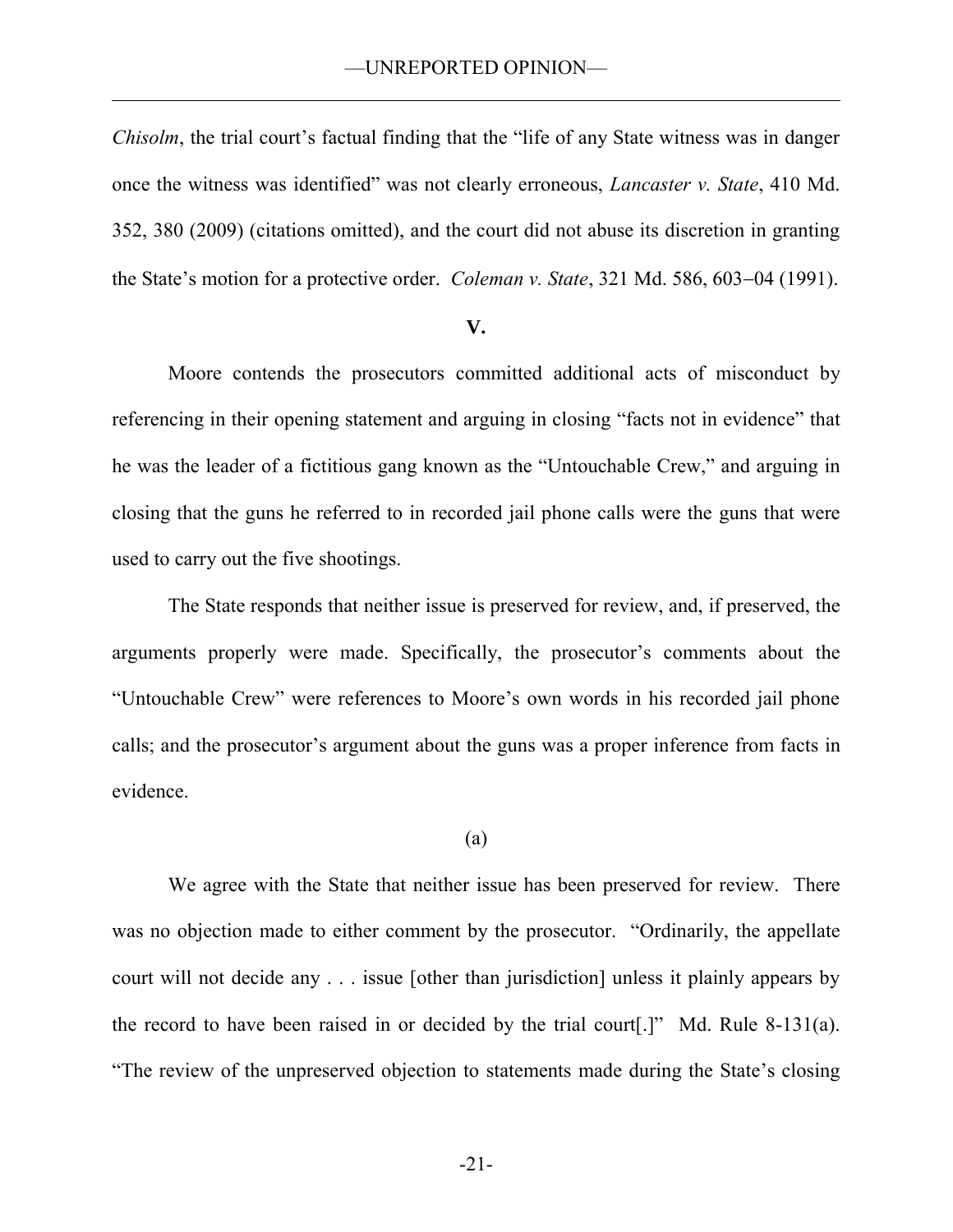argument would not serve either purpose of guiding the circuit court or avoiding another appeal[.]" *White v. State*, 223 Md. App. 353, 402 (2015).

### (b)

 The arguments lack merit in any event. In general, a party is permitted in closing argument to "'discuss the evidence and all reasonable and legitimate inferences which may be drawn from the facts in evidence[.]'" *Mitchell v. State*, 408 Md. 368, 380 (2009) (quoting *Wilhelm*, 272 Md. at 412). "What exceeds the limits of permissible comment or argument by counsel depends on the facts of each case." *Smith & Mack v. State*, 388 Md. 468, 488 (2005).

With respect to the prosecutor's reference to the "Untouchable Crew," during the evidence phase of the trial, the State played a recorded jail phone call between Moore and Hooker in which Moore said, "You know, we gotta get a name for our motha fuckin crew. You hear me?" He then said, "We the untouchables yo. Definitely." In opening statement, the prosecutor told the jurors that they would hear that call. In closing argument, the prosecutor argued that Moore carried out the June 7th Shooting because Baker was "running his mouth" about the "Untouchable Crew."

There was nothing improper about these comments. The prosecutor predicted in opening that there would be evidence that Moore ran with the "Untouchable Crew," the predicted evidence was admitted, and the prosecutor referenced it in closing.

Similarly, in closing argument the prosecutor discussed a specific recorded telephone call in which Moore said he wanted "the guns gone." The prosecutor argued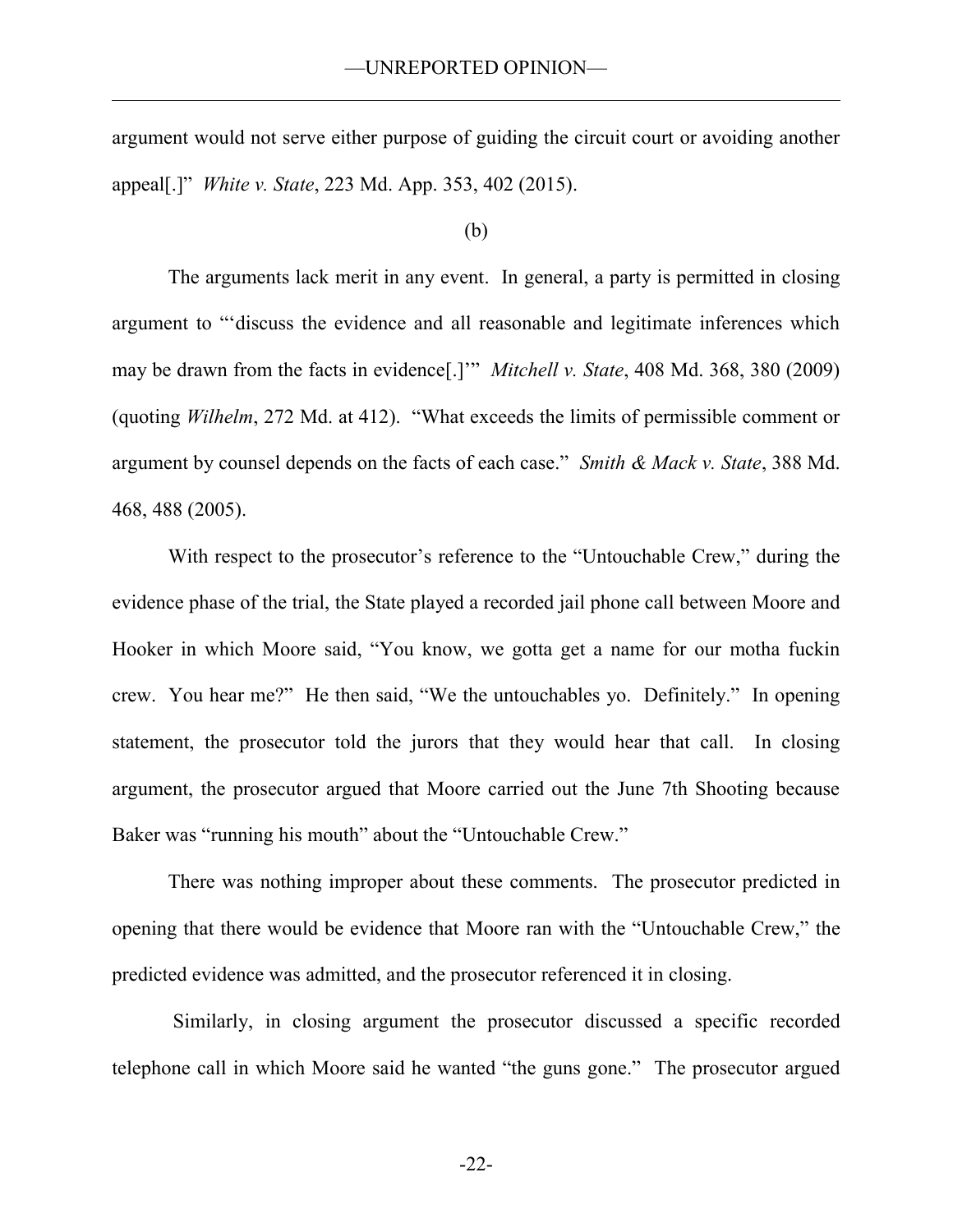that the guns Moore was referring to were "the guns that [were] used in these shootings." The facts adduced at trial supported this inference. Hooker testified that she and Moore supplied .9mm, .45 caliber, and .40 caliber guns to Chisolm, Roach, and Deminds to carry out the shootings. Officers of the BCPD recovered bullet casings from the crime scenes of each shooting. BCPD crime lab technicians testified that they analyzed the casings, that the casings were consistent with the guns that Hooker testified were lent to carry out the shootings, and that the same guns were likely used to carry out each shooting. Thus, the prosecutor's argument was not based on a fact not in evidence; it was based on a properly drawn inference from facts in evidence.

### **VI.**

During jury selection, Juror 6355 was accepted by the State and all three codefendants as Alternate 3. Later, Roach's lawyer attempted to use one of his peremptory challenges to strike Juror 6355.<sup>8</sup> The State made a *Batson* challenge, arguing that of Roach's last fifteen challenges, eleven were "individuals of the Caucasian race."<sup>9</sup>

 $\overline{a}$ 

<sup>&</sup>lt;sup>8</sup> Rule 4-313(a)(2) provides, in pertinent part, that "[e]ach defendant who is subject on any single count to a sentence of life imprisonment . . . is permitted 20 peremptory challenges and the State is permitted ten peremptory challenges for each defendant." Here, the conspiracy charge carried a possible sentence of life imprisonment. *See* Md. Code (2002, 2012 Repl. Vol., 2015 Supp.), § 2-201(b)(1) of the Criminal Law Article ("CL") (stating life imprisonment as possible sentence for first-degree murder); *see also id.* at § 1-202 (limiting the punishment for conspiracy to commit first-degree murder to the punishment for first-degree murder).

<sup>9</sup> *See Batson v. Kentucky*, 476 U.S. 79 (1986). "In *Batson*, the United States Supreme Court held that using peremptory challenges to exclude prospective jurors solely on the basis of race violates the Equal Protection Clause of the Fourteenth (Continued…)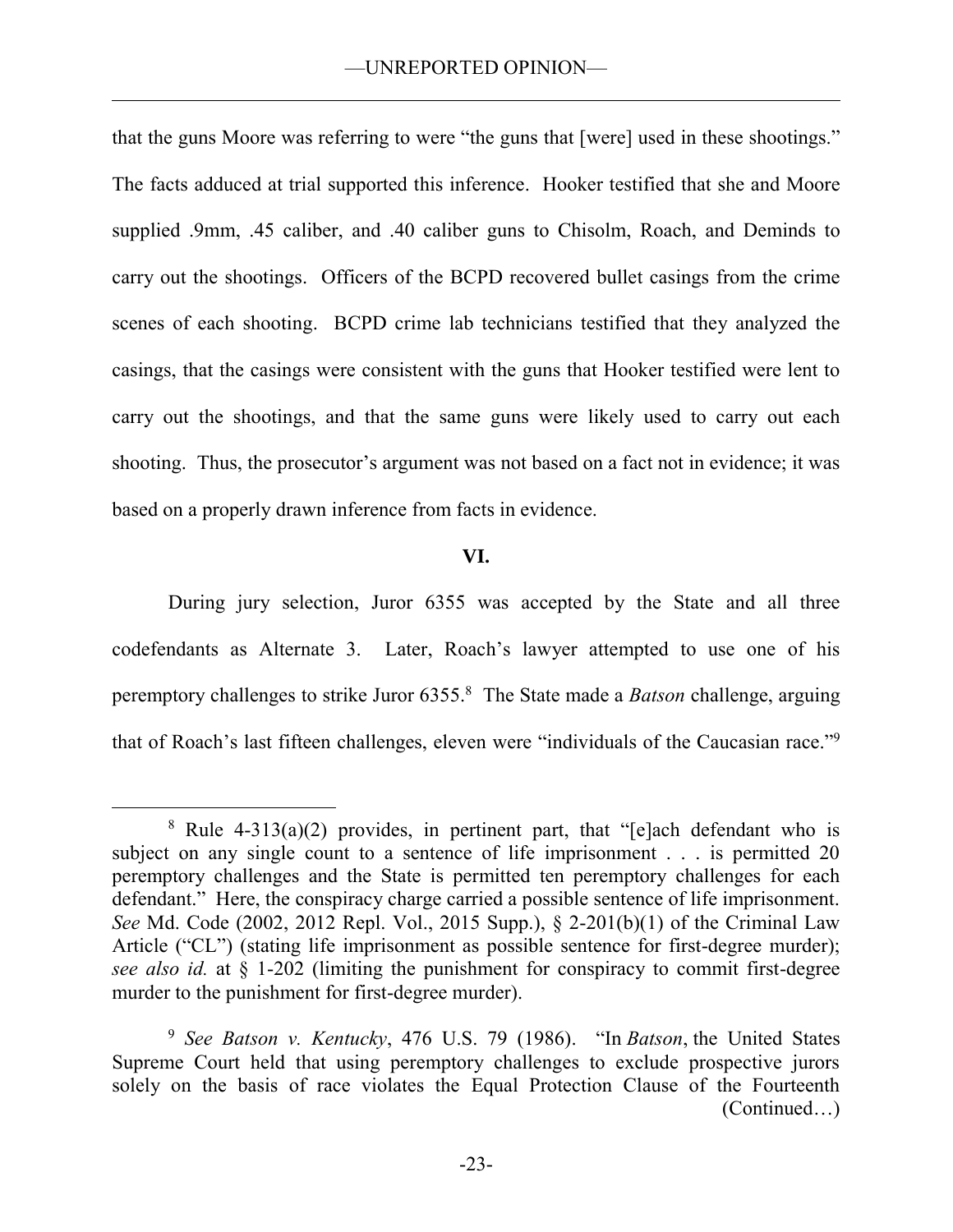Of those eleven, three were white males, including Juror 6355. Roach's lawyer argued that Juror 6355 is an accountant and she routinely strikes accountants because she has found them "to be problematic in the past." The court found the State had "met its burden to show that there was a non-neutral reason to strike" Juror 6355 and reseated him as Alternate 3.

Counsel for Chisolm then moved to strike Juror 6355. The State objected, arguing that Chisolm's counsel had stricken "three white males in a row," "all around the same age[.]" Chisolm's lawyer responded, "I too have a problem with accountants[.]" The court found a "*prima facie* violation. The reasons are not neutral." It again reseated Juror 6355.

At that point, Moore's lawyer asked, "[M]ay I take exception to the court's ruling[?]" The court stated, "It's not yours to take." Nevertheless, Moore's lawyer complained that Juror 6355 was "tainted" because he had been stricken by defense counsel twice and reseated by the court twice, and "that that will create prejudice as to Mr. Moore's interests." The court noted his exception.

Moore contends the trial court erred by prohibiting Roach and Chisolm from using peremptory strikes to remove Juror 6355. He argues that "the [S]tate was allowed to use their strikes as they wanted," but the defense "wasn't given that same [r]ight[.]" He

 $\overline{a}$ 

<sup>(…</sup>continued)

Amendment" to the United States Constitution. *Collini v. State*, 227 Md. App. 94, 99 n.3 (2016). In *J.E.B. v. Alabama ex rel. T.B.*, 511 U.S. 127 (1994), *Batson* was extended to prohibit the use of peremptory challenges based solely on gender. *Id.*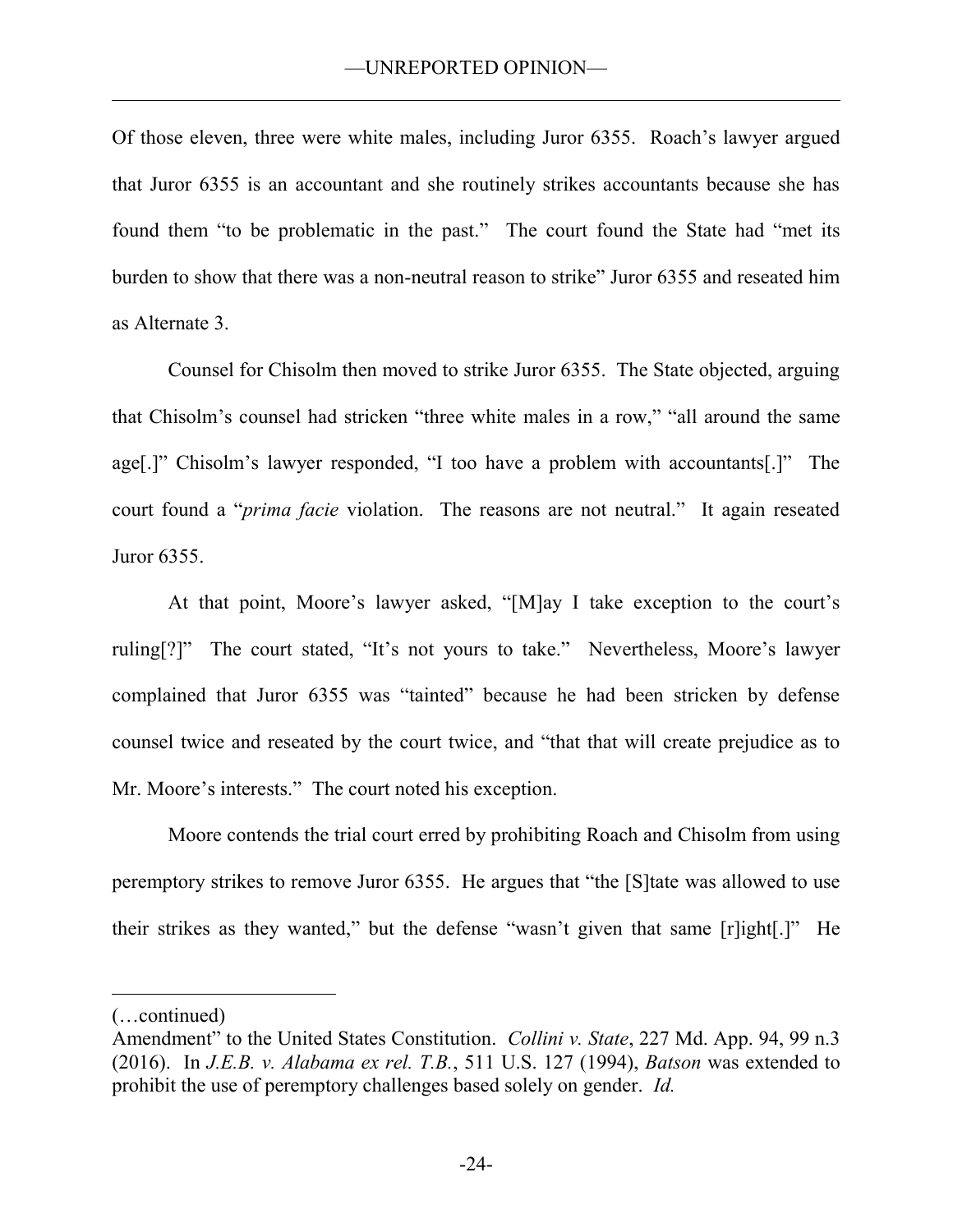maintains that the judge erred by telling his trial counsel that the objection about Juror 6355 being "tainted" was "not [his] to make." He argues that jury selection is a "collective process" and "all three defendants [were] [a]ffect[ed] by the decision of th[e] same jury."

The State responds that Moore did not preserve this issue for review because he did not use one of his own peremptory challenges to strike Juror 6355, and he cannot challenge the *Batson* rulings the trial court made about the strikes by Roach and Chisolm. The State further argues that any error by the court was harmless because as an alternate, Juror 6355 was "not one of the twelve jurors who found Moore guilty."

We agree with the State that the issues are not preserved. In essence, Moore is arguing that the court erred in finding that Roach and Chisolm committed *Batson* violations, and that as a result he (Moore) was prejudiced by Juror 6355's being named to the jury. "[I]n cases involving multiple defendants, each defendant must lodge his own objection in order to preserve it for appellate review and may not rely, for preservation purposes, on the mere fact that a co-defendant objected." *Williams v. State*, 216 Md. App. 235, 254, *cert. denied*, 438 Md. 741 (2014). *See also Ezenwa v. State*, 82 Md. App. 489, 515 (1990); *Osburn v. State*, 301 Md. 250, 253 (1984). An exception to this rule, not applicable here, is when the court makes clear that its ruling applies to all defendants. *See Bundy v. State, 334 Md. 131, 146-47 (1994).* 

The court's rulings on the *Batson* violations were specific to Roach and Chisolm. The court found that Roach had "a non-neutral reason to strike" Juror 6355 because

-25-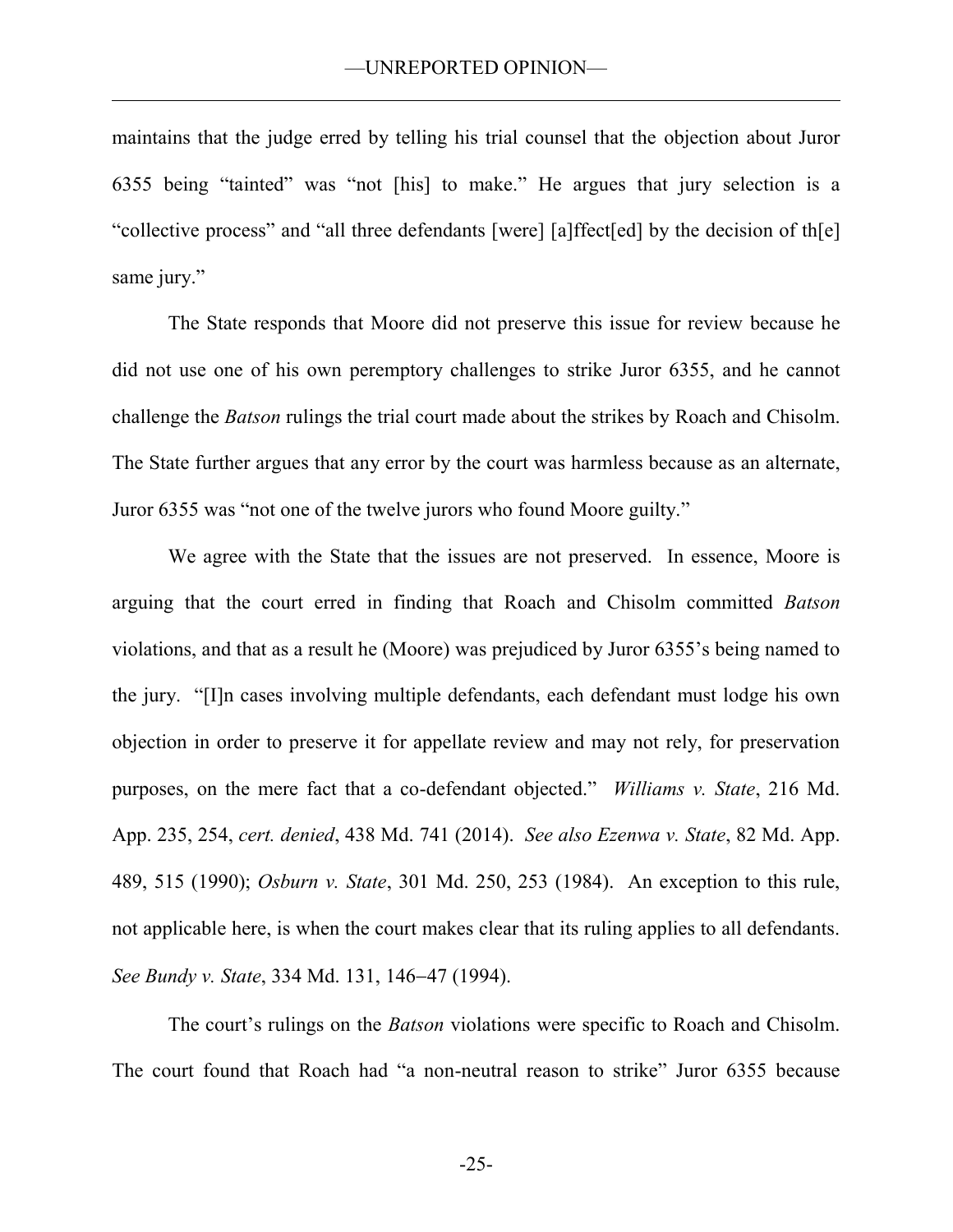eleven of his last fifteen strikes were of "individuals of the Caucasian race," and three of the eleven were "white males," including Juror 6355. With respect to Chisolm, the court found a "*prima facie* violation" because his last three strikes, including Juror 6355, were white males, and that Chisolm's reasons for striking the jurors were "not neutral." Indeed, the court's ruling could not have applied to "all defendants" because the *Batson* challenge raised by the State required the court to analyze the challenges used by Roach and Chisolm, individually.

Moore's argument that "jury selection is a collective process" because "all three defendants [were] [a]ffect[ed] by the decision of th[e] same jury" lacks merit. Rule 4- 313 provides that the allotted number of peremptory challenges are guaranteed to "[e]ach defendant[.]" *See also Sharp v. State*, 78 Md. App. 320, 322–26 (1989) (explaining that peremptory challenges are specific to each *individual* defendant). While one defendant might have many reasons to strike a prospective juror, a codefendant may have an equal number of reasons to ensure that that same juror remains on the jury. In this case, Roach's and Chisolm's attempts to use their peremptory challenges and the court's subsequent finding that those attempts violated *Batson* did not give Moore standing to challenge the court's ruling on appeal. To preserve the issue for appeal, Moore would have had to use his own peremptory challenge to strike Juror 6355, and the court would have had to deny that request. He did not, therefore he did not preserve, and indeed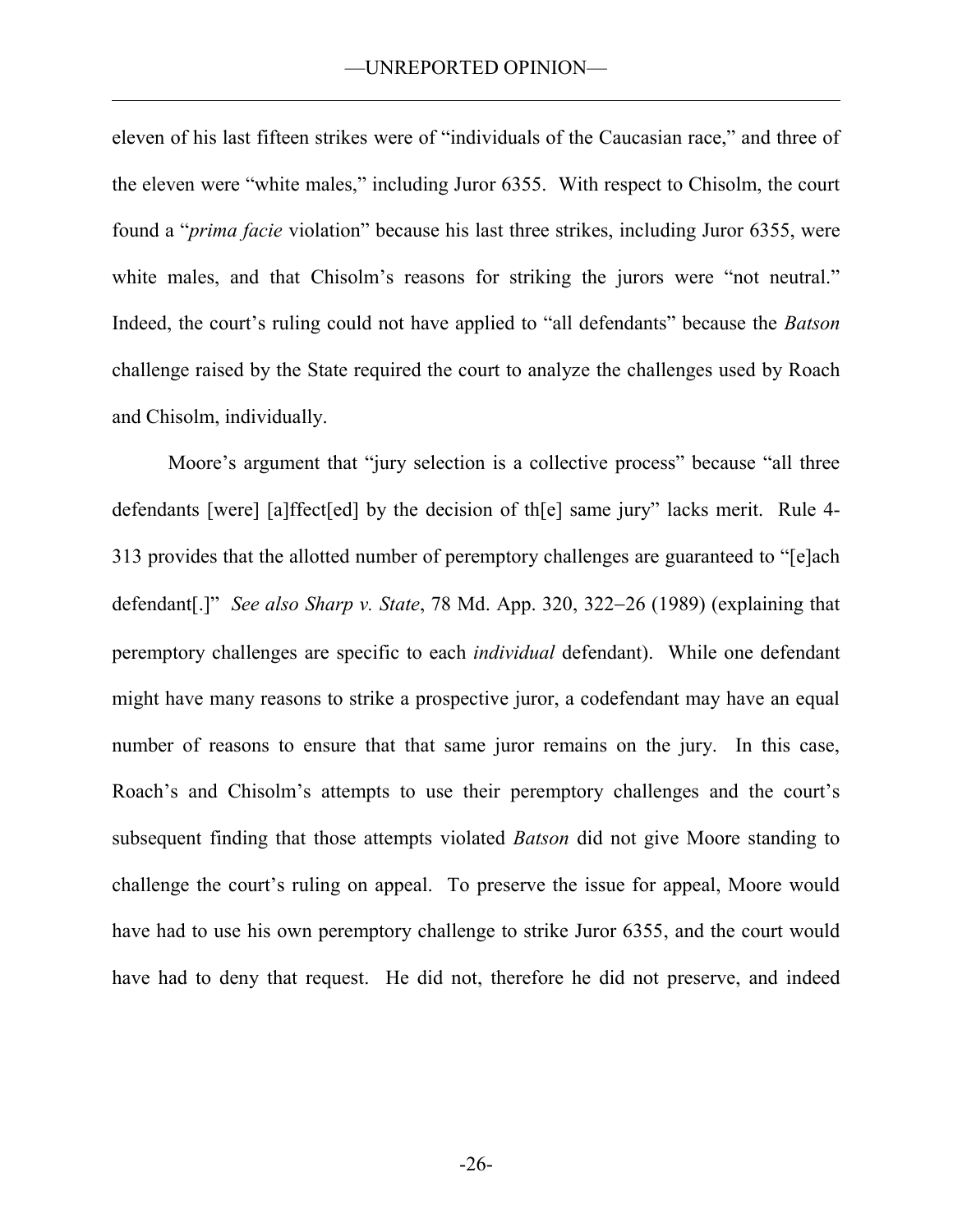waived, any argument that Juror 6355's participation adversely affected his interests. The court's statement that trial counsel's objection was "not [his] to make" was correct.<sup>10</sup>

Even if Moore had attempted to use a peremptory challenge to strike Juror 6355 and the court had abused its discretion by denying the request, all of which is sheer speculation, the ruling would have been harmless beyond a reasonable doubt because Juror 6355 did not participate in deliberations. Juror 6355 was reseated as Alternate 3. During the trial, two jurors were excused, and Alternates 1 and 2 took their places. At the end of the case, Alternates 3, 4, 5, and 6 were thanked and excused. Thus, Alternate 3, *i.e.*, Juror 6355, "could not have affected the jury's verdict." *Morton v. State*, 200 Md. App. 529, 539 (2011).

# **VII.**

The court gave the following jury instruction:

 $\overline{a}$ 

You have heard evidence that the Defendant committed the crime of controlled dangerous substance [("CDS")] possession with intent to distribute, which is not a charge in this case. You may consider this evidence only from the question of identity, common scheme or plan, preparation, motive, intent, opportunity or knowledge. However, you may not consider this evidence for any other purpose. Specifically, you may not

<sup>&</sup>lt;sup>10</sup> Additionally, Moore's argument below—that Juror 6355 was "tainted" because the court had reseated him twice—is different from his argument on appeal, *i.e.*, that the court improperly curtailed Roach and Chisolm's use of their peremptory challenges, further establishing that Moore's challenge was not preserved for appeal. *See Gutierrez v. State*, 423 Md. 476, 488 (2011) ("[W]hen an objector sets forth the specific grounds for his objection . . . the objector will be bound by those grounds and will ordinarily be deemed to have waived other grounds not specified." (Alteration in original) (citations omitted)).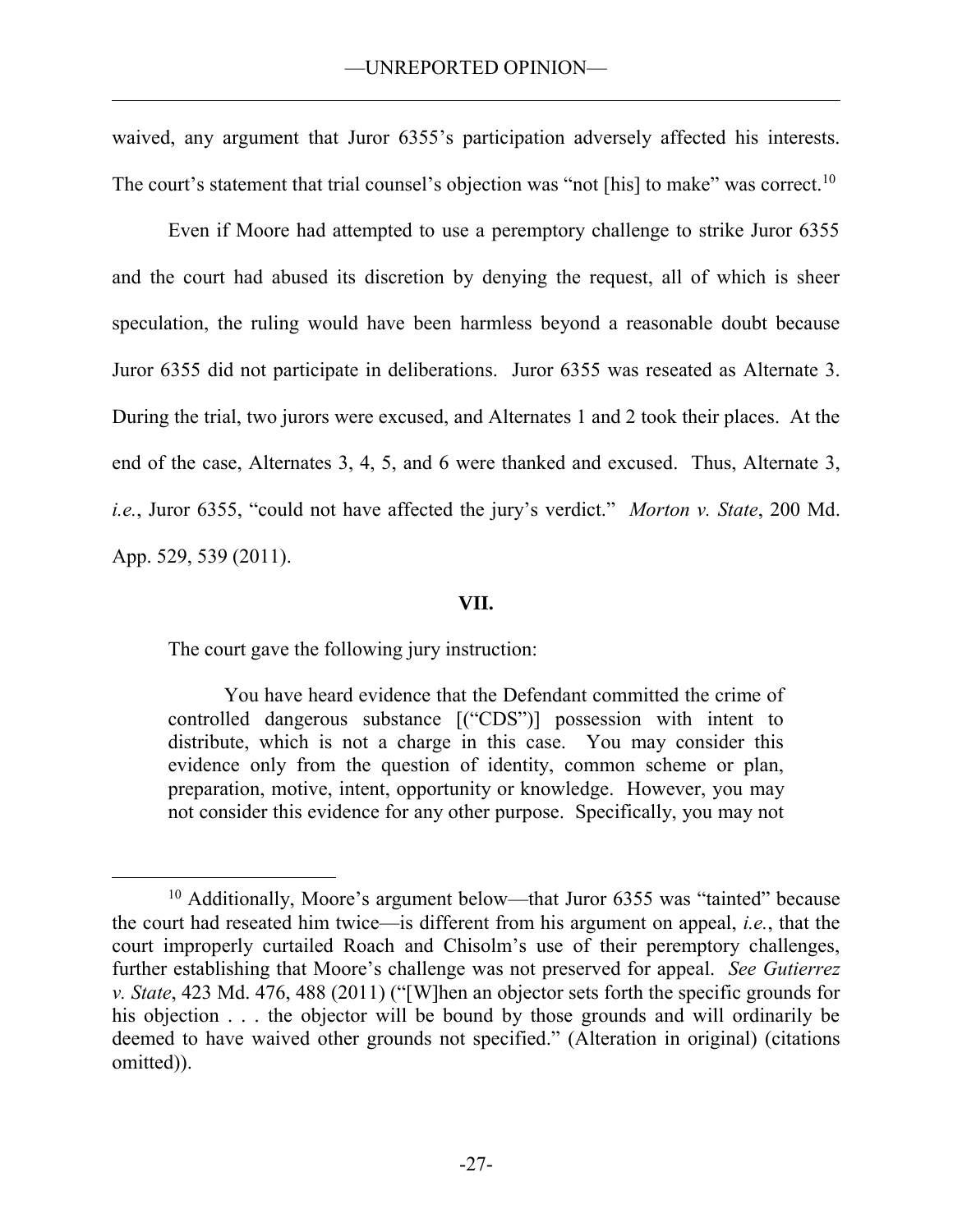consider it as evidence that the Defendant is of bad character or has a tendency to commit crime.[11]

The following day, while the jury was deliberating, the court received a note from

a juror stating: "May I please have a copy of the law related to the charges and some

extra pencils?" The court told the Clerk to prepare written instructions and to provide the

instructions to counsel so they could review them before copies were sent to the jurors.

After counsel reviewed the written instructions, the following conversation took place:

[COUNSEL FOR MOORE]: With respect to instruction 3:23, indicates "you have heard the Defendant committed the crime of [CDS] possession with intent to distribute," I do not believe that that was testimony offered in the trial. There was testimony that Mr. Moore had been convicted, but not what he was convicted for. So I'd move to strike that language, Your Honor.

THE COURT: All right. All right. Let's strike that language.

[COUNSEL FOR MOORE]: Yes, Your Honor.

THE COURT: We'll change it to "You've heard that the Defendant committed a crime."

[COUNSEL FOR MOORE]: Yes, Your Honor.

 $\overline{a}$ 

Moore contends the trial court abused its discretion by instructing the jury that he had a prior conviction for possession with intent to distribute a CDS. He argues that his "prior conviction was ... exposed to the jury, which highly could ha[ve] influence[d] the jury's decision under bad character reasoning." (Emphasis omitted.) He further argues that the court's decision to later strike the reference to the possession with intent to

<sup>&</sup>lt;sup>11</sup> The court began its instructions by informing the jury that it would refer to Moore, Roach, and Chisolm collectively as "the Defendant."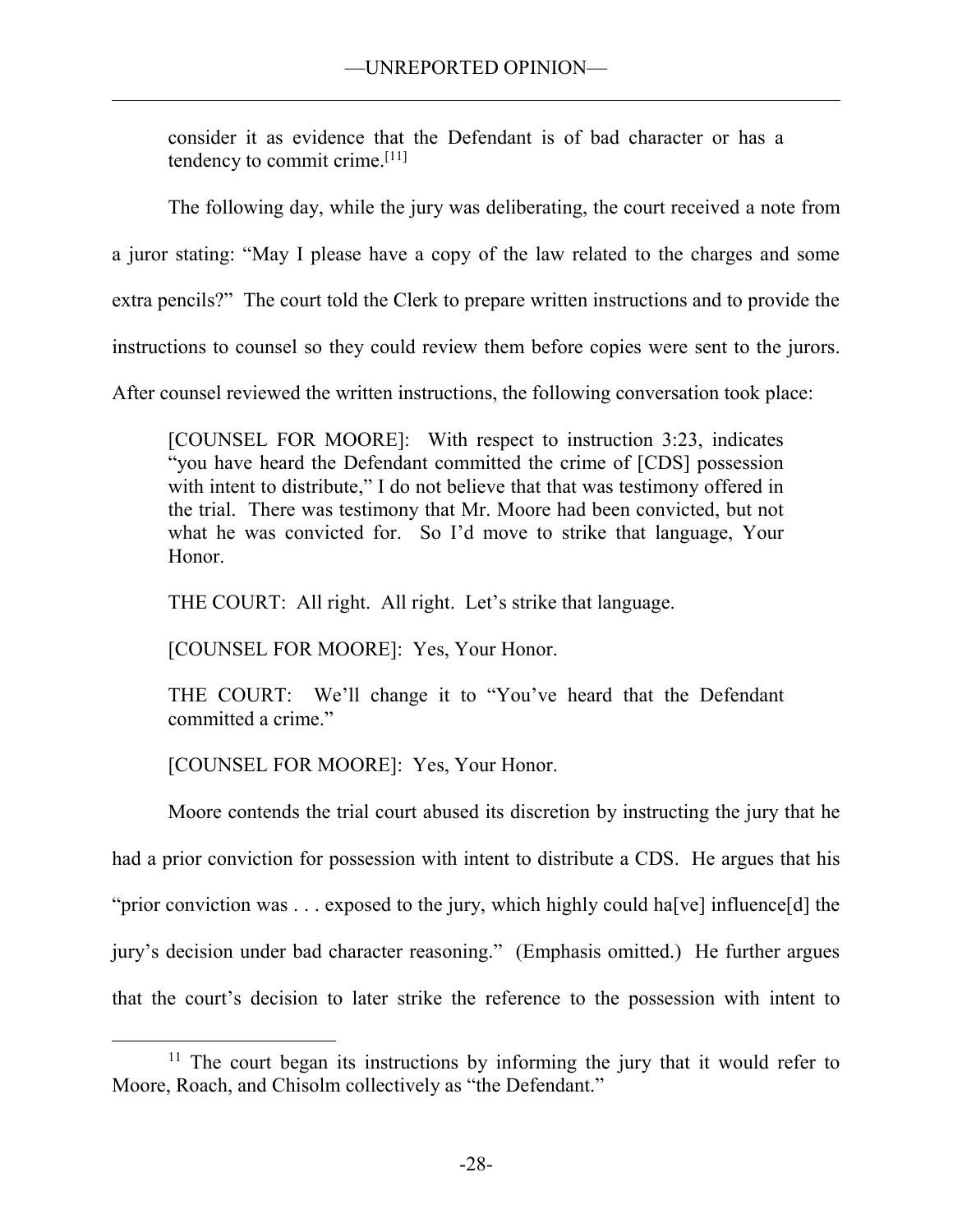distribute charge in the written instruction provided to the jury did not cure the prejudice caused by the court's previous oral instruction.

The State responds that Moore's counsel did not object to the instruction, and therefore this question is not preserved for review. And, even if preserved for review, the issue lacks merit because the instruction was generated by the evidence. It stated that Moore had "committed," not that he had been "convicted of," the "crime of [CDS] possession with intent to distribute"; and that was accurate because Hooker had testified that Moore had given Roach and Chisolm cocaine for carrying out the September 16 and September 19 Shootings. The State also asserts that any error was harmless beyond a reasonable doubt because the court gave a limiting instruction.

The State is correct that this issue is not preserved for review. Moore's counsel did not object to the instruction after the court gave it to the jury. *Johnson v. State*, 223 Md. App. 128, 152 (2015); Md. Rule 4-325(e). He only argued that the instruction should be altered later, when a written version of the instructions that already had been given was being prepared.<sup>12</sup>

The issue lacks merit in any event. The instruction did not state that Moore had a *prior conviction* for possession with intent to distribute CDS, but only that the jury had heard evidence that Moore "*committed* the crime of [CDS] possession with intent to

 $\overline{a}$ 

<sup>&</sup>lt;sup>12</sup> Moore argues that the prejudice that resulted from the court's oral instruction was that the jury learned that he had a *conviction* for possession with intent to distribute a CDS. Moore does not provide any citation to the record showing that any prior conviction, including any prior conviction for that crime, was disclosed to the jury.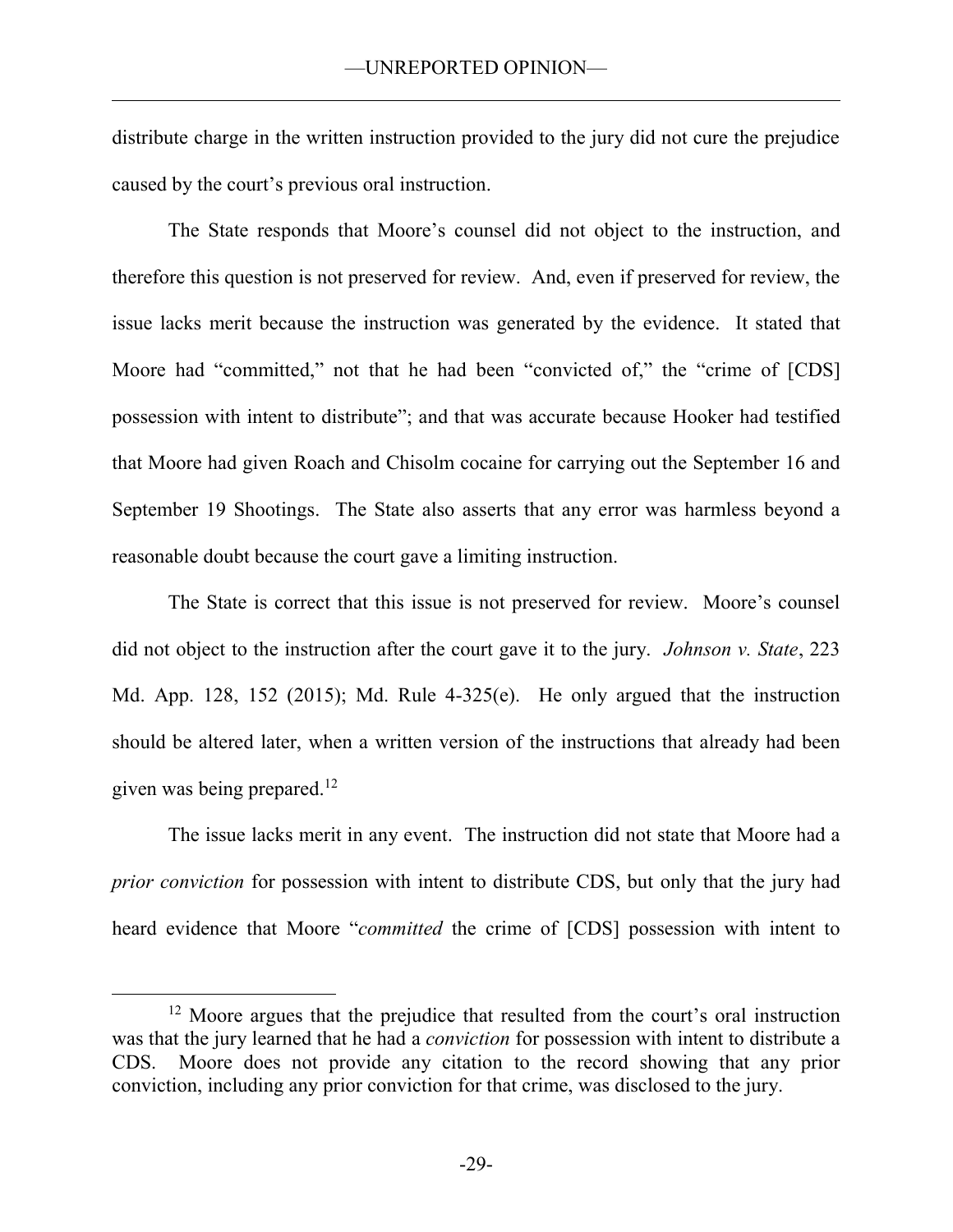distribute." (Emphasis added.) Indeed, no information about a prior conviction was revealed. As the State points out, the court's instruction was based on the evidence that Moore had given Roach and Chisolm cocaine for carrying out the September 16 and September 19 Shootings. Thus, the evidence supported that Moore had "committed the crime of [CDS] possession with intent to distribute, which is not a charge in this case[.]"

Moreover, the court specifically instructed the jurors that they "may not consider [that the defendants committed the crime of possession with intent to distribute CDS] as evidence that the Defendant is of bad character or has a tendency to commit crime." "Maryland courts long have subscribed to the presumption that juries are able to follow the instructions given to them by the trial judge, particularly where the record reveals no overt act on the jury's part to the contrary." *Spain v. State*, 386 Md. 145, 160 (2005) (citations omitted). Thus, the prejudice Moore complains occurred was adequately addressed by the court's limiting instruction, which was a correct statement of law, and any error was harmless beyond a reasonable doubt. *Dorsey v. State*, 276 Md. 638, 659 (1976).

#### **VIII.**

Over the course of the trial, Moore, represented by counsel but acting on his own accord, loudly protested that the court did not have jurisdiction over him, interrupted the court repeatedly, objecting to "all silent contracts," and physically resisted being brought into the courtroom. During jury selection, while the potential jurors were at lunch, Moore became combative and the court ordered him escorted from the courtroom. Two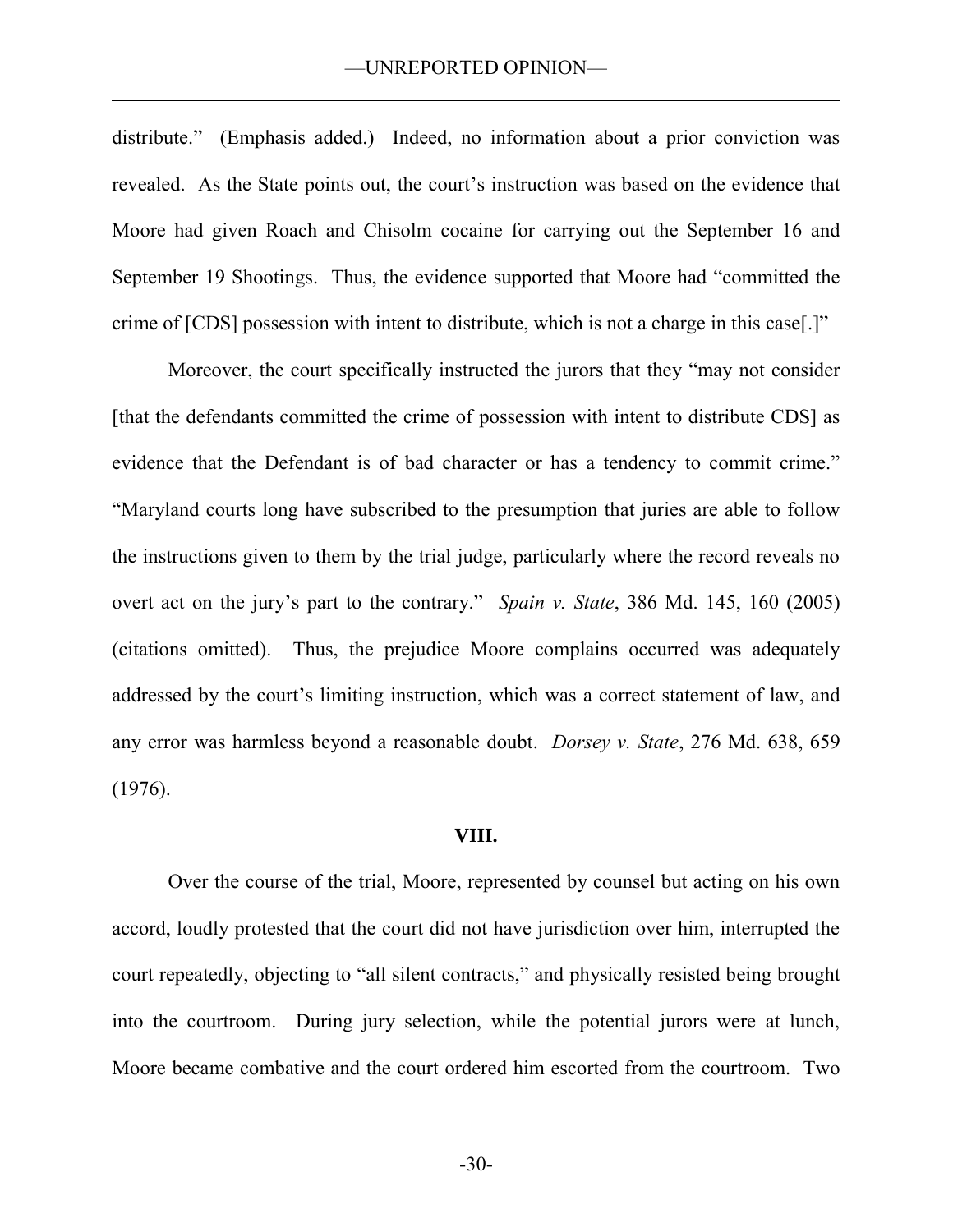days later, Moore was brought back into the courtroom, but continued to shout objections to "all silent contracts." He was again removed.

On numerous occasions, the court asked the correctional officers if Moore was willing to walk from the court's holding area to the courtroom, and each time the officers reported that Moore refused to walk up the stairs to the courtroom. Moore subsequently was excluded from the courtroom for safety reasons.

Because Moore voluntarily absented himself from trial, witnesses for the State could not identify him in court for the jury. For this reason, for purposes of identification, the State showed its witnesses an enlarged photograph of Moore, taken from a photographic array that the BCPD had put together. It showed him from the shoulders up, wearing a white t-shirt with "about three inches" of an orange jumpsuit showing. The State modified the photograph so it did not show Moore's State Identification Number ("SID") or any reference to the Department of Corrections. On two occasions, the State asked the court if it could publish the photograph to the jury. In both instances, Moore's lawyer objected and argued that the photograph was "extremely prejudicial." The court overruled the objection. It explained:

This court does not find this photograph overly prejudicial. In fact, the probative value outweighs the prejudicial impact under the circumstances. The circumstances being that Mr. Moore by his conduct has elected not to be here and this court is still doing what it can to get Mr. Moore here. As Mr. -- the court hopes to have some sort of wheelchair or other device to get Mr. Moore to the courtroom on tomorrow, but that does not mean that he would be seen by the jury. If he's still out of control then he will not be seen by the jury. So we will do what we can.

Later, the photograph was admitted into evidence, over objection.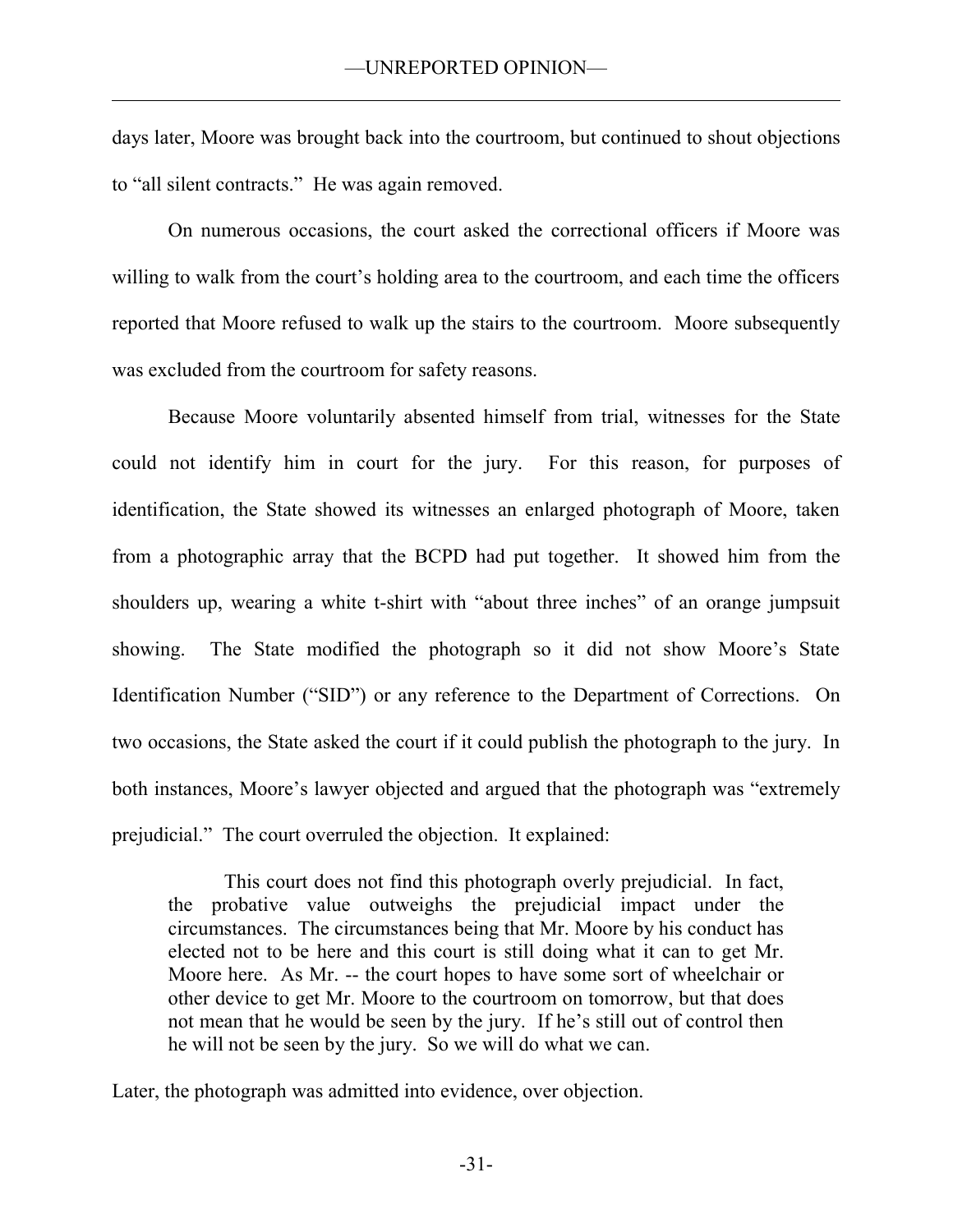Moore contends the trial court abused its discretion by "admitting this prejudicial jail photo into evidence and allowing the prosecutors to show it to the jury more than once[.]" He argues that the photo prejudiced him "by degenerating [sic] his image in front of the jury."

The State responds that the decision to admit photographic evidence lies within the trial court's discretion; that the court did not abuse its discretion under the circumstances; and that even if it did, any error was harmless beyond a reasonable doubt because "there was an abundance of evidence at trial that Moore had been incarcerated in the past."

"The right to a fair trial is a fundamental liberty secured by the Fourteenth Amendment" of the United States Constitution, and "[t]he presumption of innocence . . . is a basic component of a fair trial under our system of justice." *Estelle v. Williams*, 425 U.S. 501, 503 (1976). A criminal defendant cannot be compelled to attend trial in prison clothing "because it serves as a 'constant reminder' that the accused is in custody, and presents an unacceptable risk that the jury will consider that fact in rendering its verdict." *Knott v. State*, 349 Md. 277, 286–87 (1998) (citing *Estelle*, 425 U.S. at 503). Furthermore, "compelling a defendant to stand trial in prison attire is 'repugnant to the concept of equal justice embodied in the Fourteenth Amendment,' in that usually only those who cannot afford to post bail prior to trial are so compelled." *Id.* at 287 (quoting *Estelle*, 425 U.S. at 505–06). "Essential to a finding of constitutional violation is the element of compulsion." *Id.*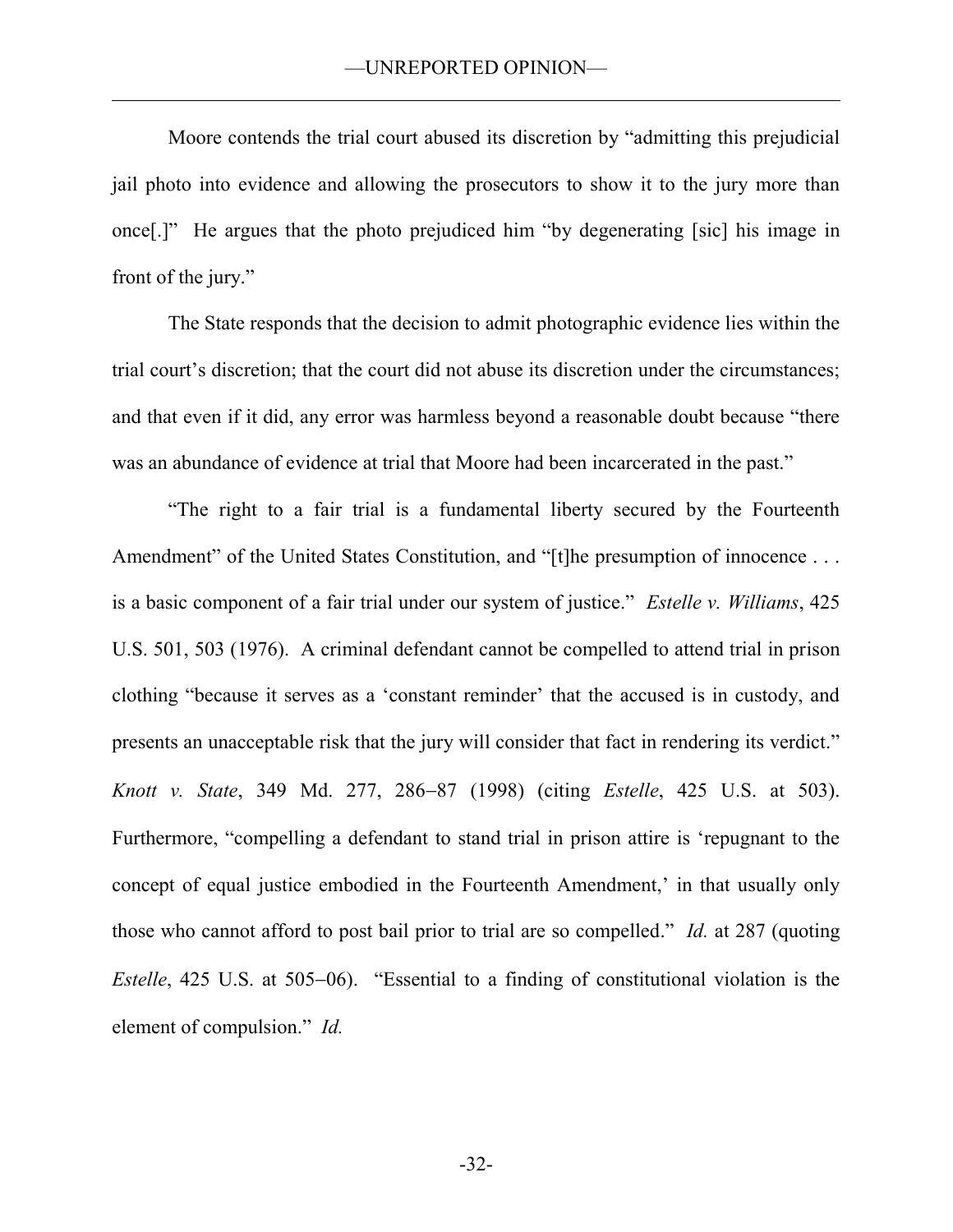Here, Moore was not present at trial, due to his own misbehavior, and as a consequence the State had to show witnesses a photograph of him for them to use to identify him. Moore is in no position to challenge the State's use of the photograph, as he was responsible for making it necessary for the State to use a photograph of him. Under the circumstances, it is clear that the court did not compel Moore "against his will, to be tried in jail attire." *Estelle*, 425 U.S. at 507.

The photograph was not unduly prejudicial, as the only indication that Moore was wearing prison garb was the "three inches" of orange jumpsuit material. *Cf. Savoy v. State*, 218 Md. App. 130, 159 (2014) ("When the identity of the perpetrator is an issue in the case, that the jury may recognize photos as mug shots and infer that the defendant had prior contacts with the judicial system is insufficient prejudice to warrant reversal." (citing *Straughn v. State*, 297 Md. 329, 336–37 (1983)). The trial court did not abuse its discretion by admitting the photograph into evidence.

#### **IX.**

As mentioned above, Deminds testified pursuant to a plea agreement with the State. On direct examination, the State played for Deminds a recorded jail phone call between Hooker and Moore. Deminds was present with Hooker when the call took place. In the recording, Moore asks Hooker, "[D]id you take him [sic] care of him for what ... he did?" Deminds understood Moore's question to Hooker to mean, "did [Hooker] thank [Deminds] for taking care of what they asked me to do," *i.e.*, carrying out the January 7th Shooting of Vaughn.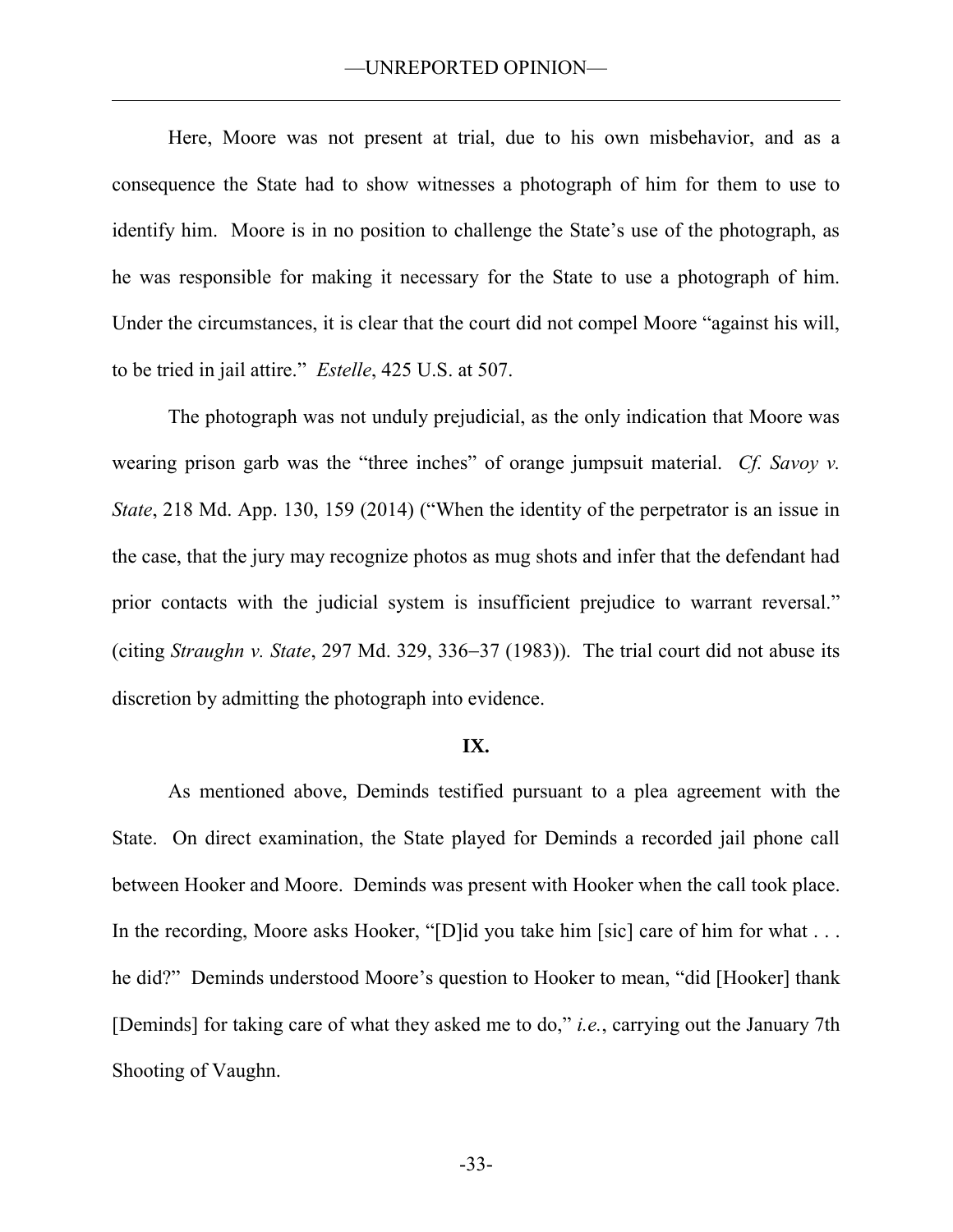On cross-examination, Deminds stated that Moore never directly spoke to him or thanked him for his participation in the January 7th Shooting.

On redirect, the State replayed the recorded jail phone call to rehabilitate Deminds and to confirm that although Moore did not personally thank him for shooting Vaughn, he understood Moore's conversation with Hooker to be a thank you for carrying out the January 7th Shooting. After the call was replayed, the following took place:

[THE STATE]: Mr. Deminds, were you able to hear that call?

[DEMINDS]: Yes.

[THE STATE]: And at the end of that call -- who were the voices in that call?

[DEMINDS]: Sarah Hooker and Robert Moore.

[THE STATE]: And were you present with Ms. Hooker that day?

[DEMINDS]: Yes.

At that point, Moore's lawyer objected and the court conferred with counsel at the bench. Moore's lawyer argued that "[t]here's absolutely nothing about thank you in that call and there's nothing that [the State] can get Mr. Deminds to say that suggests Mr. Moore said thank you to him." The prosecutor responded:

I really didn't think it was specifically said, "Thank you for taking care of that." I thought it [was] coded language for the call that I initially played because often whether or not any -- all of these calls, they use coded language for almost everything that they talk about. So I really did not - and that's why I was trying to have him explain it and have them --

THE COURT: You would go to --

[THE STATE]: -- play the call so he could explain it.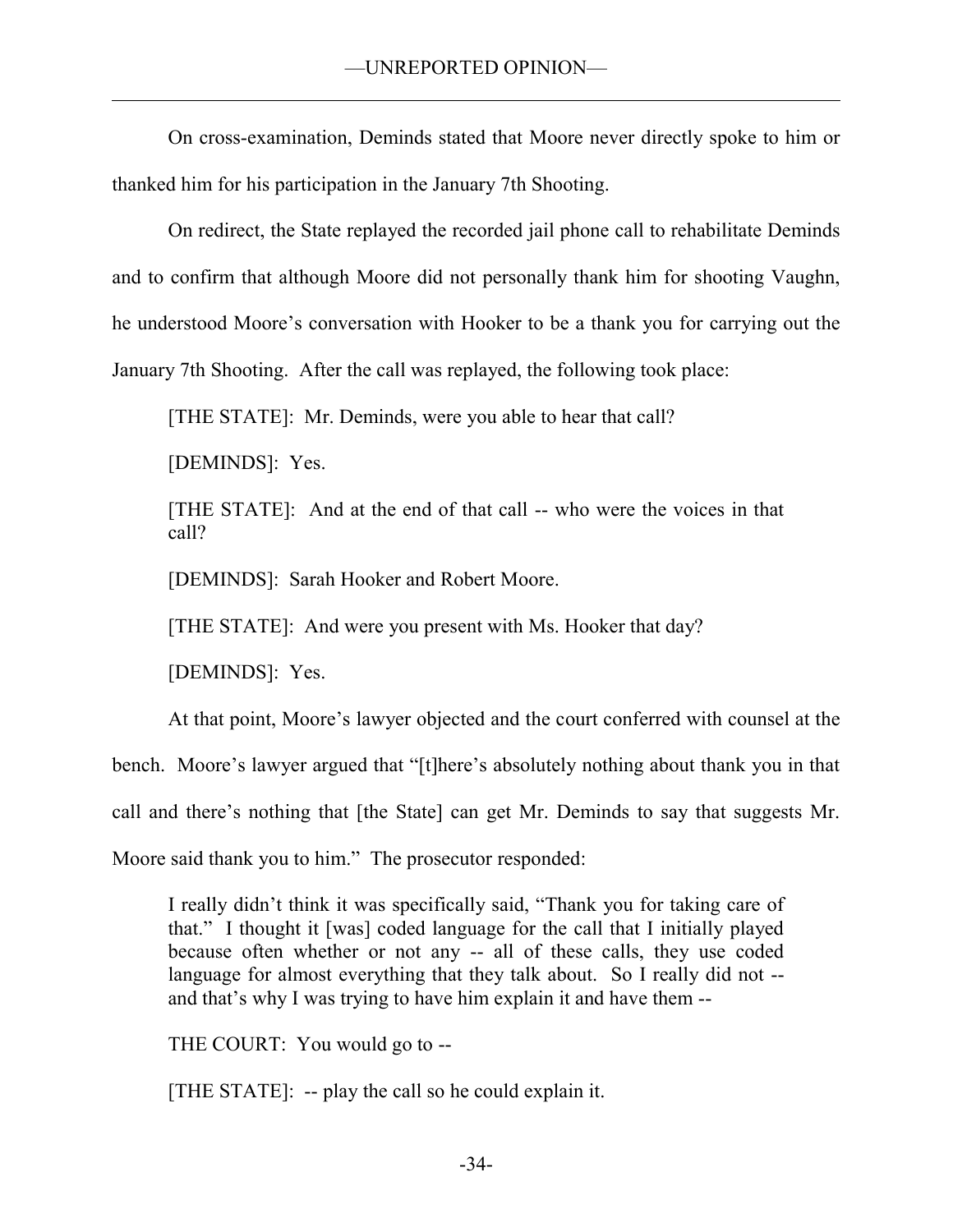THE COURT: -- you would go to the call and say the comment about taking care of Ms. Hooker and you have to take it step by step. If you go outside of [cross-examination], I will sustain the objection.

The prosecutor did not ask Deminds any further questions.

(a)

Moore contends the questions the prosecutor asked Deminds on redirect examination are one example of several instances in which the prosecutors "excessively and astronomically lead [their] witnesses through the whole trial[.]" He argues that, for this reason, the trial court abused its discretion by not declaring a mistrial. However, Moore does not cite to anywhere in the record where his trial counsel moved for a mistrial on the ground that the State's questions were "excessively and astronomically" leading. "'Because [Moore's] arguments were not raised below, they are not preserved for appellate review.'" *Paige v. State*, 226 Md. App. 93, 122 (2015) (quoting *Robinson v. State*, 209 Md. App. 174, 202 (2012)); *see also* Md. Rule 8-131(a).To the extent he asks us to review for plain error, we decline to do so. *Pickett v. State*, 222 Md. App. 322, 33940 (2015).

#### (b)

 Moore further contends the prosecutor suborned perjury by means of the questions posed to Deminds on redirect. He argues that he (Moore) never thanked Deminds; that the prosecutor knew that to be the truth because Deminds had testified on crossexamination that he never was personally thanked by Moore; and that, by replaying the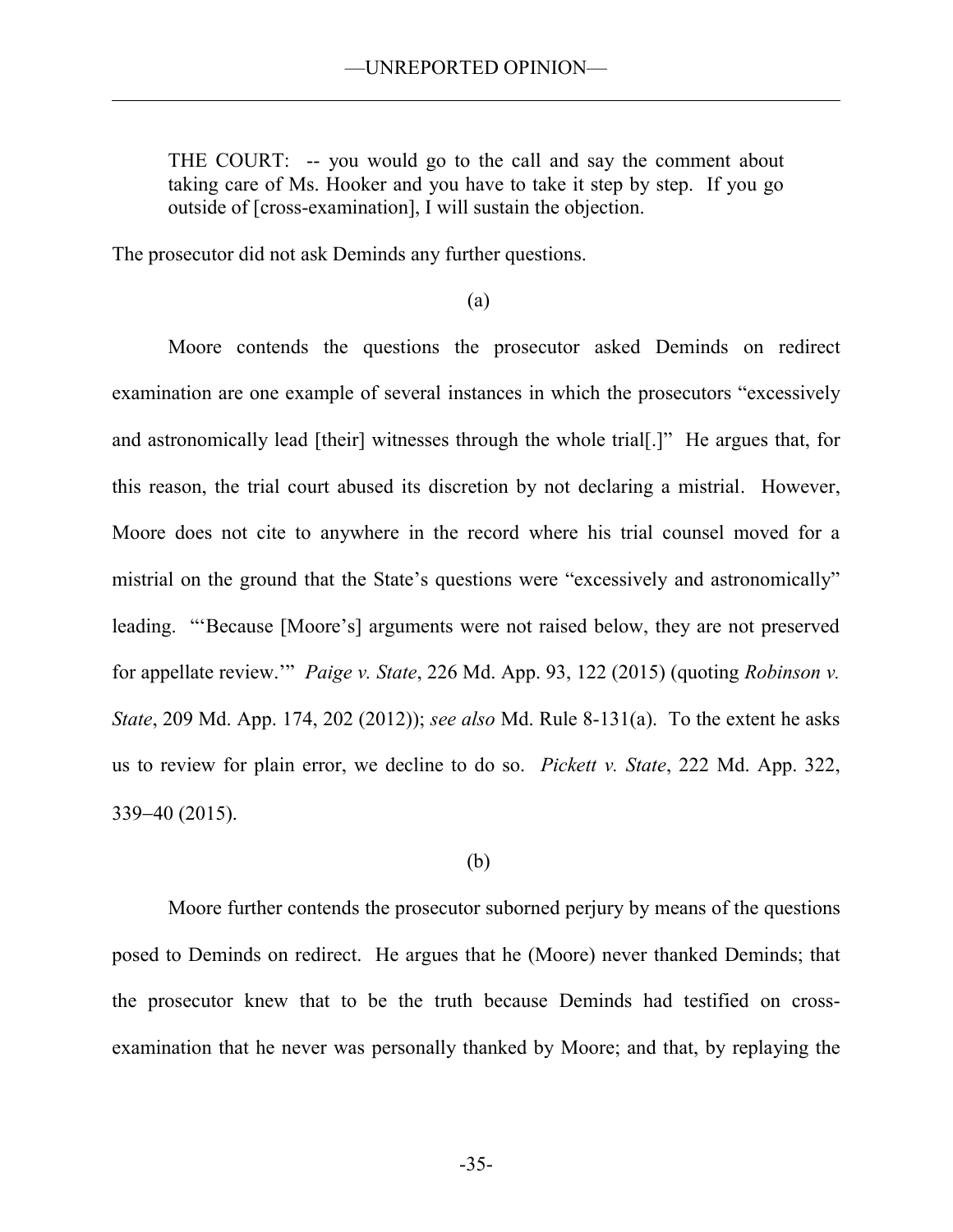call and asking Deminds, "[W]ere you able to hear that call?" the prosecutor caused Deminds to testify, falsely, that Moore had personally thanked him.

This argument was not raised or decided below and therefore is not preserved for our review. Md. Rule 8-131(a).It has no merit in any event. "Mere conflicts of testimony . . . do not constitute subornation of perjury." *Grandison v. State*, 341 Md. 175, 241 (1995) (citations omitted). *See also* Md. Code (2002, 2012 Repl. Vol., 2015 Supp.), § 9-101 of the Criminal Law Article ("CL") (defining perjury); *id.* at § 9-102 (providing elements of subornation of perjury). The record clearly shows that the prosecutor attempted to rehabilitate Deminds on redirect, and when she was unable to do so, ended the examination. The prosecutor's conduct was hardly improper, and certainly did not rise to the level of suborning perjury.

### **X.**

 Moore maintains that Juror 5 was incompetent to serve and should have been removed and replaced by an alternate juror. He contends the court's failure to remove Juror 5 in three instances was reversible error.

#### (a)

On October 25, 2013, during trial, the court discussed with counsel at a bench conference a note it had received from Juror 5.

THE COURT: All right. We have a security concern from a juror. "How safe are we supposed to feel with all of your sheriffs asleep?"

[COUNSEL FOR MOORE]: What was that? I didn't hear that, Your Honor.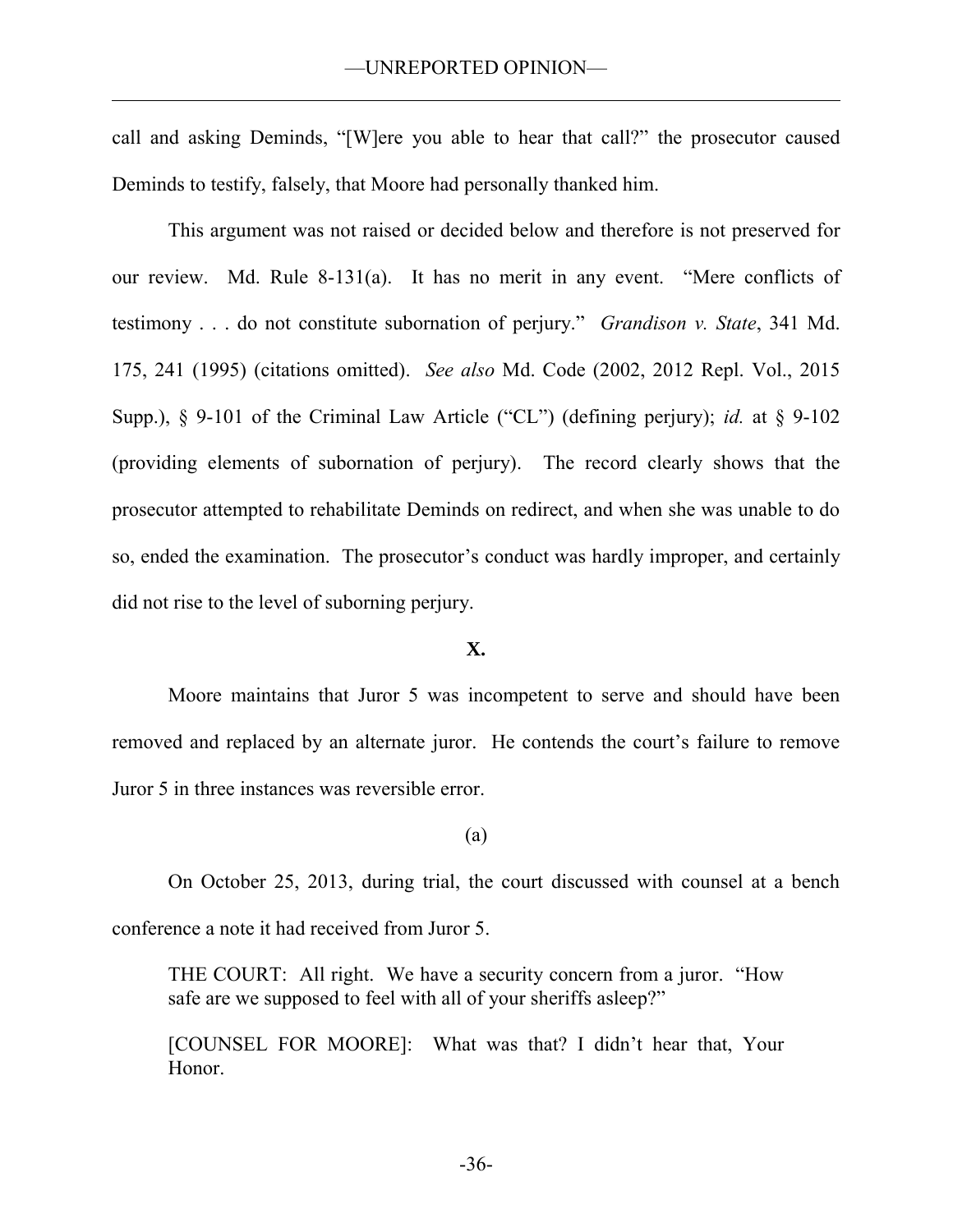THE COURT: "How safe are we supposed to feel with all these sheriffs asleep?"

[COUNSEL FOR ROACH]: I'm sorry? "Supposed to feel?"

THE COURT: Yes. I'm not seeing any of the sheriffs asleep.

[COUNSEL FOR MOORE]: Which juror is that, Your Honor?

THE COURT: I'm sorry?

[COUNSEL FOR MOORE]: Which juror is that?

THE COURT: No. 5. And I know that there's been standing at times, but I'm not aware of anyone sleeping. I'll hear from you before I fashion an answer.

 All three defendants moved for a mistrial. Counsel for Chisolm asked the court to question Juror 5 to determine "whether she has any concerns about her safety and whether she feels that she can still be impartial and give both sides a fair trial based upon those fears." The State responded that a mistrial was not an appropriate remedy. It argued that the court should not question Juror 5 individually because that would only "draw attention to the fact that there's security[.]"

The court denied the mistrial motions. It stated that it would allow the witness on the stand to complete his testimony and then decide how to address Juror 5's note. Later, the court again discussed with counsel at the bench how to proceed.

THE COURT: I don't want to single out Juror No. 5. I will tell you that I've observed her and she is paying attention.

[COUNSEL FOR MOORE]: Very good.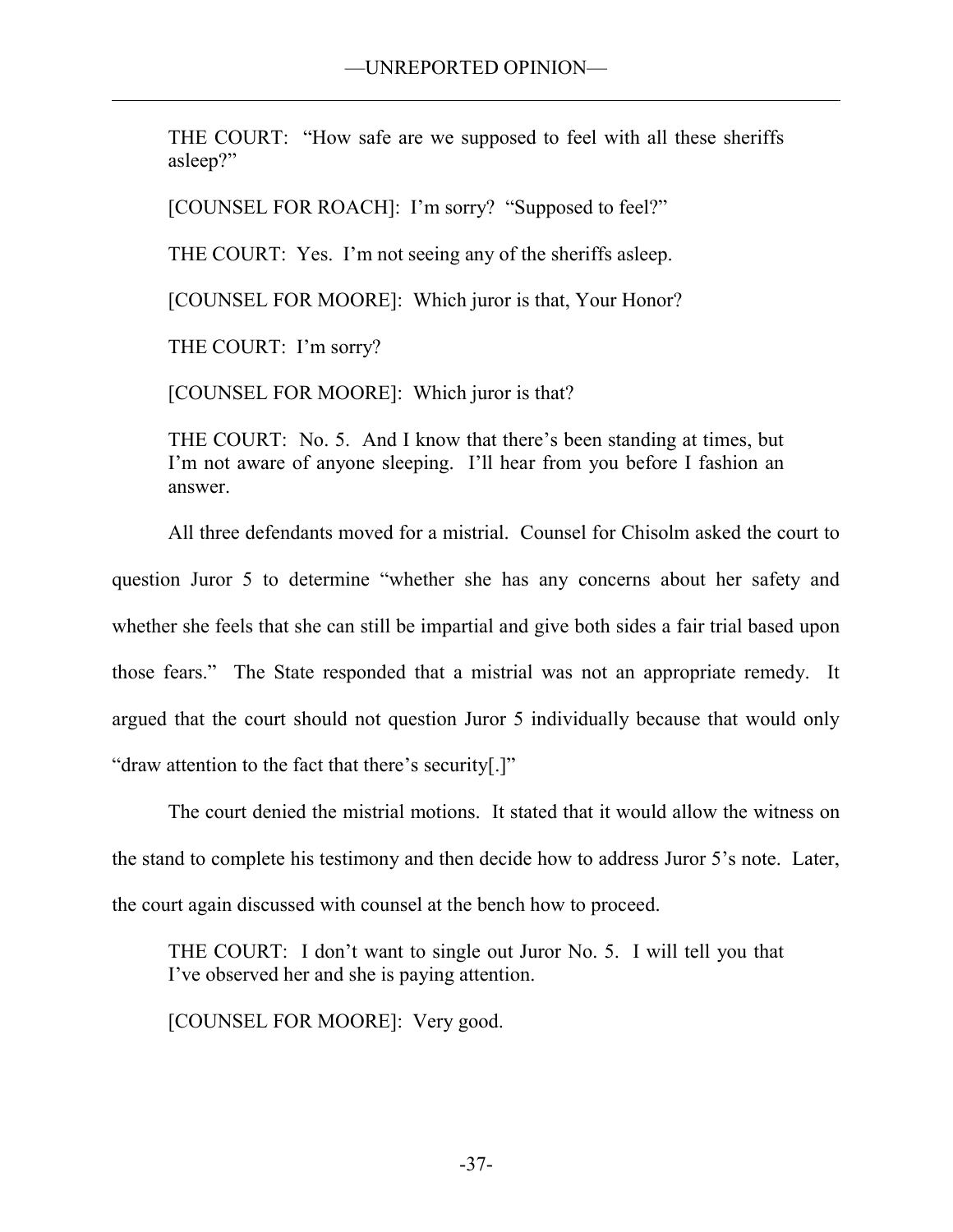THE COURT: And but I feel I need to respond to her concern and I brought you up here to get some thoughts before I decide what I'm going to do in response. Excuse me. Anyone?

[COUNSEL FOR MOORE]: Your Honor, I had just upon the jury entering after receiving the note, tried to pay a little bit of attention to Juror No. 5 and literally, I think she seems engaged. I don't think that she seems to be looking around the courtroom and more distracted by who might be in here and what's going on from the witness stand, so I --

THE COURT: Let me suggest this. Should I simply say, "I received the note and if there are any other concerns, please let me know?"

[COUNSEL FOR MOORE]: Yes.

THE COURT: Does anyone have a problem with that?

[COUNSEL FOR CHISOLM]: My request --

[THE STATE]: No. No.

[COUNSEL FOR CHISOLM]: Your Honor, my request, and it's still my request, was that the juror be *voir dired* about whether her concerns about courtroom safety can -- will effect [sic] her ability to be fair or not.

THE COURT: Okay.

[COUNSEL FOR ROACH]: I'm inclined to go with [Chisolm's lawyer]. I think she needs to be *voir dired*.

THE COURT: All right. What the Court is going to do is, and the record should reflect that, without the Court saying anything, the sheriffs have been standing the entire time since the break. But again, I'll reiterate this Court never saw any sheriff sleeping.

 What this Court will do is, since there is a split on what to do, the Court has to do what is the appropriate thing to do. Because Juror No. 5 appears to be engaged and appears to be unaffected by any concerns that she had before, the Court is not going to *voir dire* her now.

 The Court will simply say that the Court received the note and if there are other concerns about the contents of the note, to write another note. If you all still feel the same way before deliberations and before I -- I'm saying you all. If [Chisolm and Roach's lawyers feel] the same way,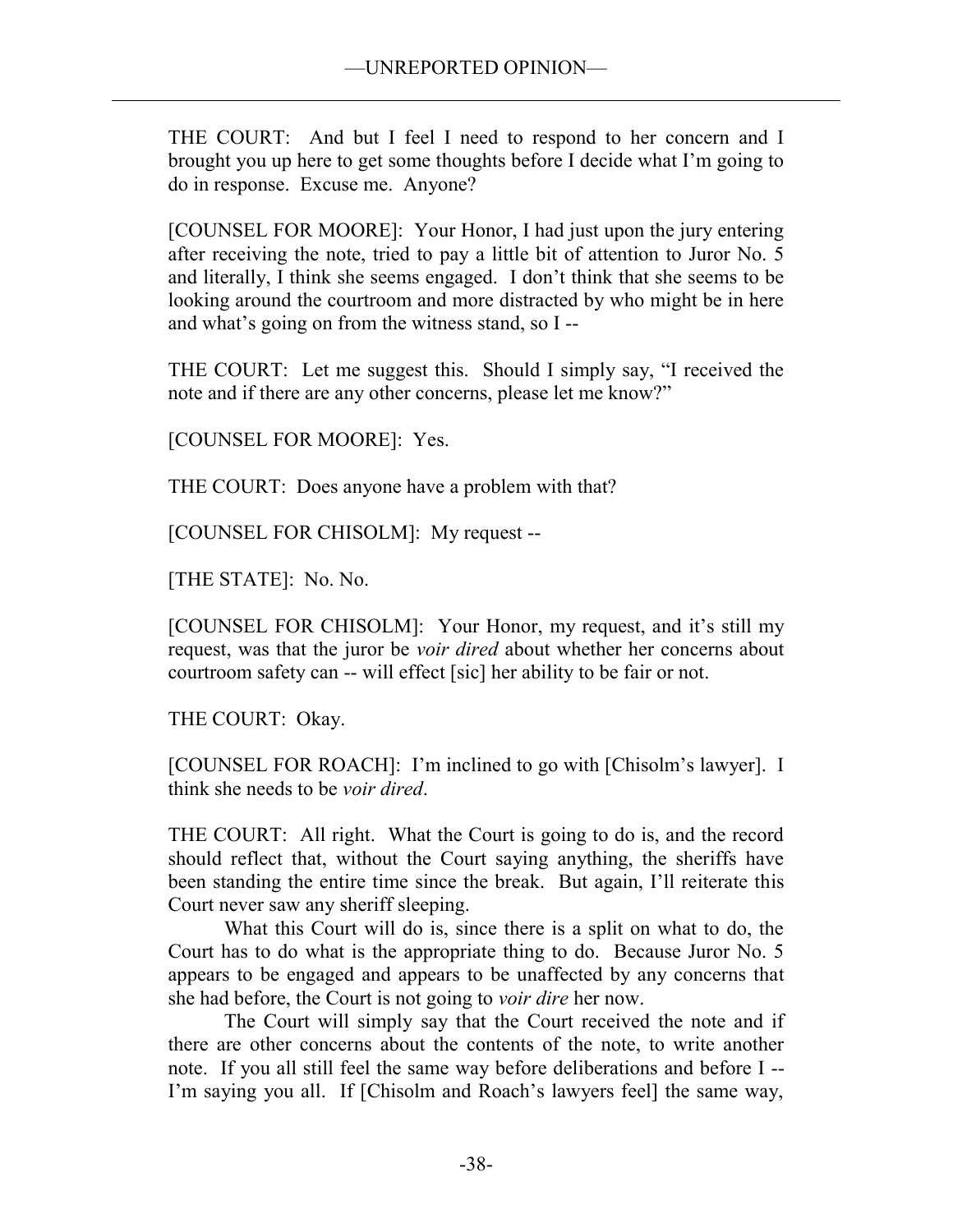what I will do is I will *voir dire*, possibly *voir dire*, the juror before dismissing the alternates. All right?

[COUNSEL FOR MOORE]: Your Honor, while I do recognize what the Court is saying and I, you know, visually believe I see what the Court sees, I would request that the Court would alter the language to say "ongoing concerns" as opposed to "new concerns."

THE COURT: I'm simply going to say "any concerns about the note."

[COUNSEL FOR MOORE]: Okay.

The court then informed the jury that it had received a note that it had "not responded to yet." The court stated, "If there are any concerns about the contents of this note, send me another note and I will address it." The court did not receive any additional notes from the jurors about safety concerns.

 On appeal, Moore argues that the trial court abused its discretion by not questioning Juror 5 about the note. This argument is not preserved for review. Moore's counsel stated that Juror 5 had been paying attention and did not appear distracted or concerned with her safety. He agreed with the trial court that it should address the jury collectively and not "single out" Juror 5. His only request was that the court "alter the language to say 'ongoing concerns' as opposed to 'new concerns.'"

 The court did not abuse its discretion by declining to question Juror 5 in any event. Rule  $4-326(d)(2)(C)$  mandates that upon receiving a communication from a juror which "pertains to the action," the court must, "before responding to the communication, direct that the parties be notified of the communication and invite and consider, on the record, the parties' position on any response." *See also State v. Harris*, 428 Md. 700, 716 (2012)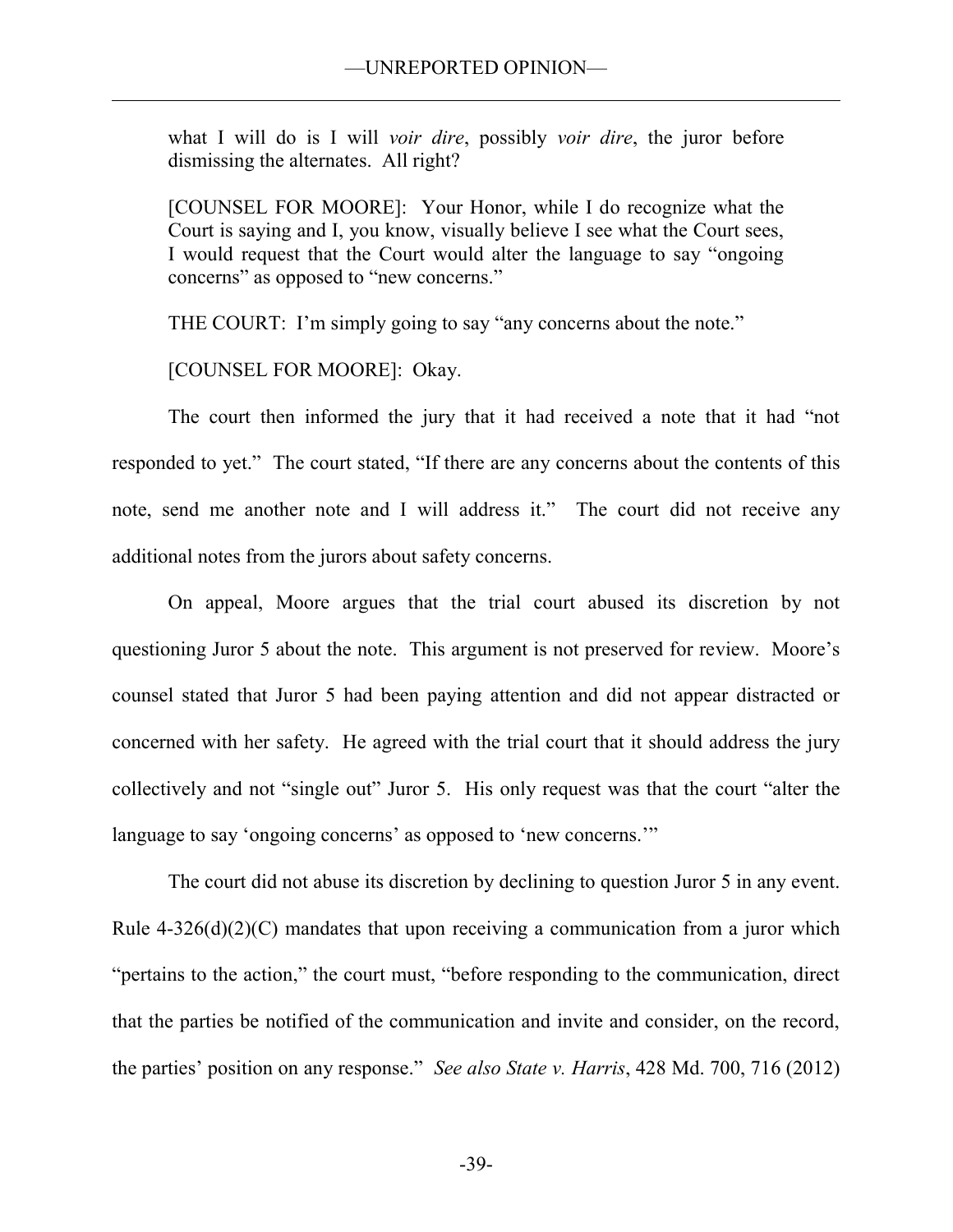(holding a juror's note "pertain[s] to the action" when its contents "implicates, and may impact, a juror's ability to continue deliberation"). The court fully complied with Rule 4- 326(d); after receiving Juror 5's note, it discussed the contents with counsel and provided counsel an opportunity to provide input as to how the court should respond.

The court is not bound by counsel's input, however. *See Choate v. State*, 214 Md. App. 118, 151 (2013) ("[T]he conduct of a criminal trial is committed to the sound discretion of the trial court[.]" (citations omitted)); *see also Bruce v. State*, 351 Md. 387, 393–94 (1998) (holding a trial court's decision to deny a request to interrogate members of an empaneled jury to ascertain prejudice is reviewed for abuse of discretion)."'Where the decision or order of the trial court is a matter of discretion it will not be disturbed on review except on a clear showing [that the decision was] manifestly unreasonable, or exercised on untenable grounds, or for untenable reasons.'" *Appraicio v. State*, 431 Md. 42, 51 (2013) (quoting *Atkins v. State*, 421 Md. 434, 447 (2011)).

Moore speculates that because Juror 5 was concerned with safety, she must have "had a prejudgment that [he] was violent, and ergo, predestined to being guilty," and that the court abused its discretion by denying Roach's and Chisolm's lawyers' requests to *voir dire* her. There is nothing in the record to support that claim. Juror 5's question did not reveal that she was presumptively prejudiced against the defendants because she feared for her safety. Indeed, after discussing the note, the court and Moore's counsel both observed Juror 5 and noted that she was engaged and did not appear distracted. The court monitored the sheriffs' conduct throughout the afternoon and observed that they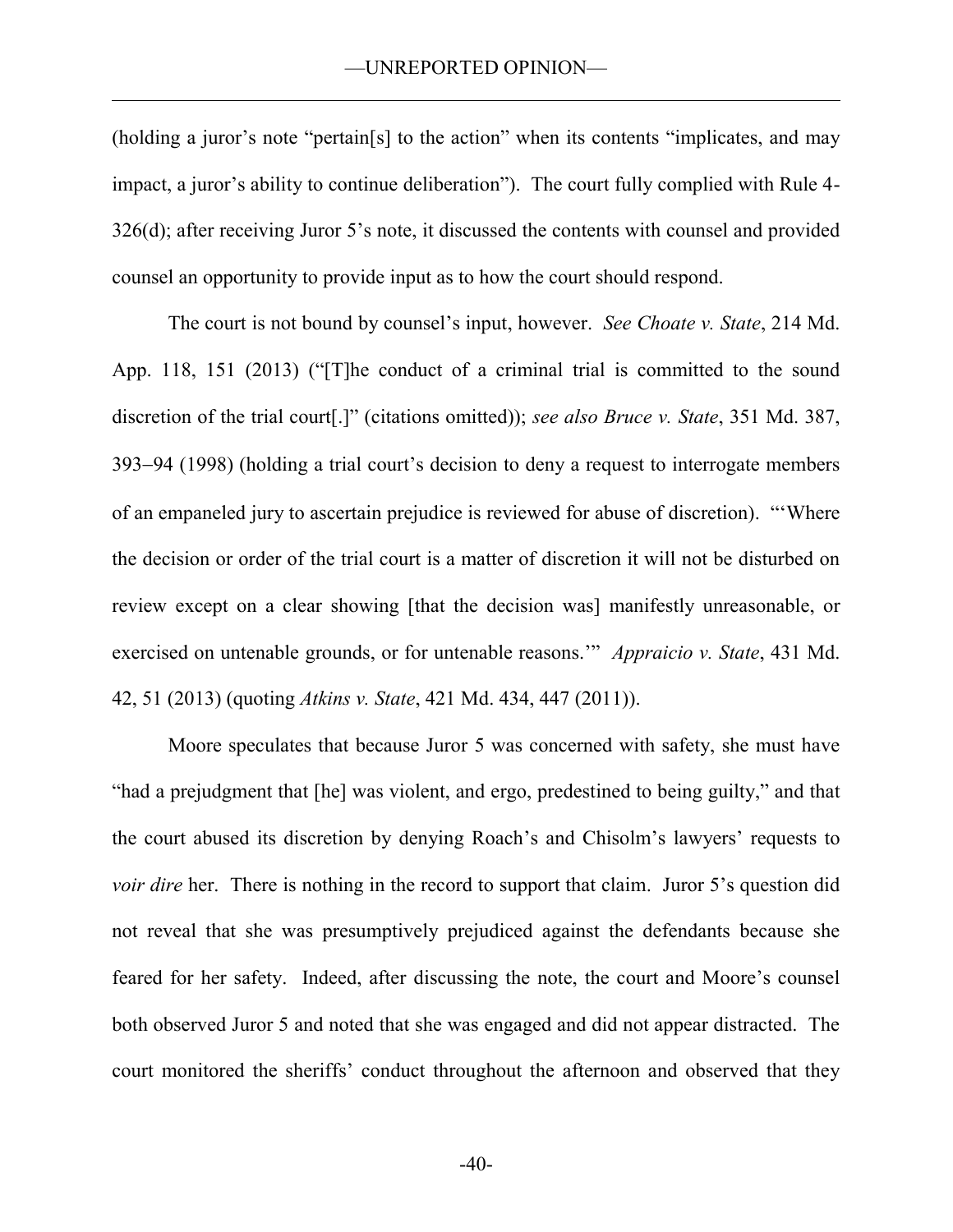had "been standing the entire time" and that it did not see any sheriffs sleeping. The court then instructed the jury that it received the note and if they had any further concerns, they should send additional notes. None of the jurors, including Juror 5, sent any additional notes. "Where there exists more than one reasonable course a trial judge may take with respect to a discretionary decision, our job is not to weigh merely whether one option is better than the other." *Nash v. State*, 439 Md. 53, 86 (2014). The court's actions were reasonable under the circumstances.

### (b)

 On November 5, 2013, during Deminds's testimony, the prosecutor revealed at a bench conference that she had noticed Juror 5 "on or off for the last two days . . . sleeping, not taking notes" and that she did not appear to "be paying attention." Moore contends the court erred in not removing Juror 5 at that time. Again, this argument was not preserved for review, and it lacks merit in any event. The court asked if defense counsel had noticed Juror 5 sleeping and Moore's lawyer responded, "I have not." Moore provides no citation to the record to show that his counsel moved to strike Juror 5 or sought to replace her with an alternate, nor does he provide any other cites to support his claim that Juror 5 "wasn't interested in the outcome of the case and didn't care to be a part of the deliberat[ion] process."

# (c)

 On November 14, 2013, during deliberations, Juror 5 sent a note stating, "Please send me home because I am having a problem." After conferring with counsel, the court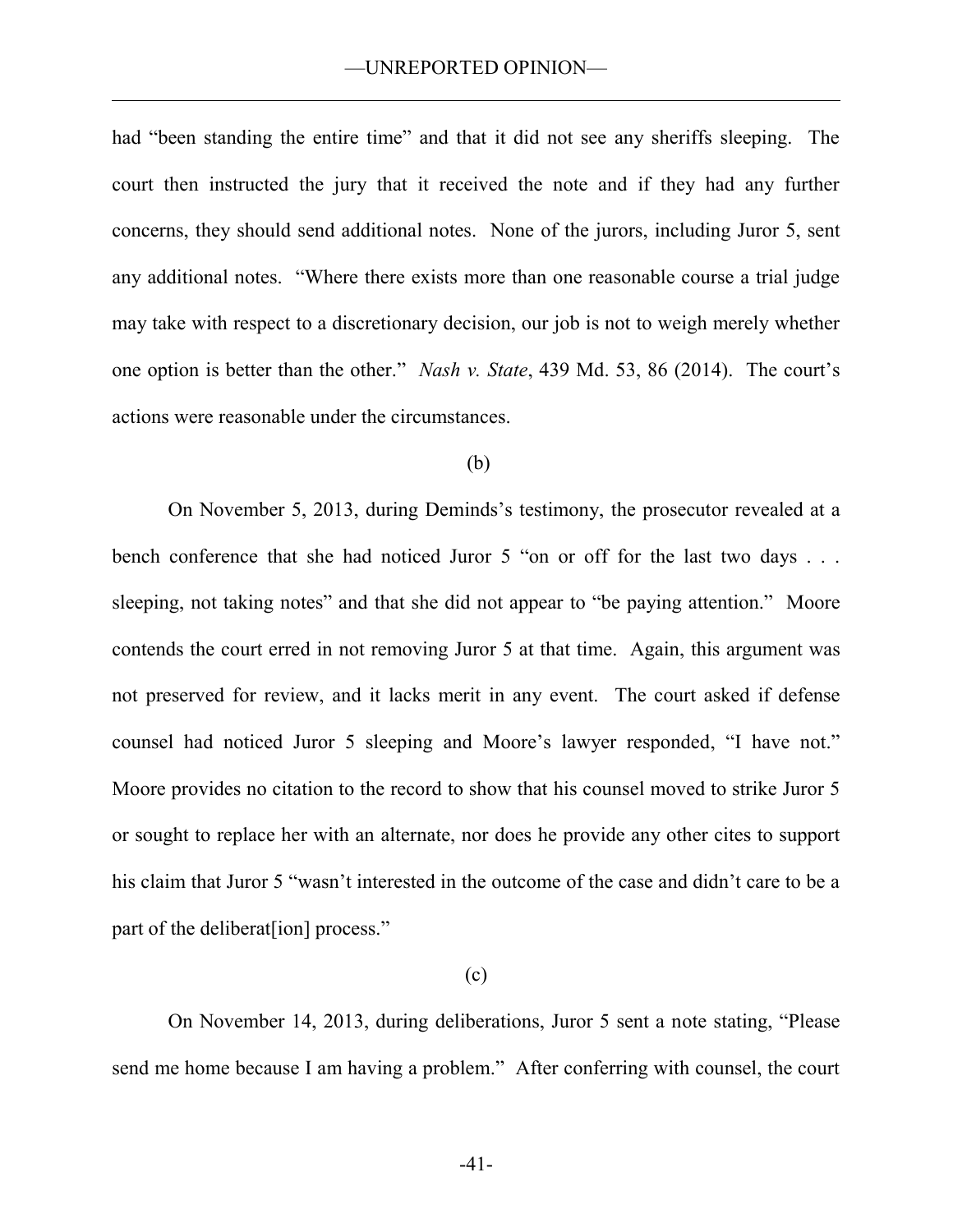brought the jurors into the courtroom and stated, "To the person who made a request to go home, that request is denied. Whoever that person is, you may not go home. You

must continue with this jury."

Later, the court received a second note that stated:

Juror No. 5 is being highly unruly and not cooperating with the other jurors and I don't feel comfortable with her yelling and swearing at me in front of the other jurors. I am trying to conduct civilized discussions but she's making it very hard.

The court conferred with counsel and responded:

Let me say that no juror can be excused until you have completed your assignment, all right. And this Court will not accept any juror being disrespected. This Court will not accept unruly conduct. This Court will not accept profanity used towards any juror or swearing at any juror. That is totally unacceptable. And this Court expects that you will treat each other with the same courtesy that I see here in the courtroom. If there are any further concerns about that please write a note and I will have to address it. But I trust that that will not be the case form this point forward. And that's all I'm going to say at this time, ok? All right.

 Moore contends the trial court abused its discretion by requiring Juror 5 to continue to deliberate. He argues that the "combination of [Juror 5's] misconducts and the Judge not *voir diring* Juror [5] to examine the multiple problems, and telling her to go back to deliberation was tantamount in coercing a verdict, in which [he] was convicted and sentenced to over six consecutive life sentences." The State responds that the court acted "well within its discretion in this case."

In *Roach & Chisolm*, we explained:

An "instruction given in response to a jury question" is reviewed for abuse of discretion. [*Appraicio*, 431 Md. at 51]. "Trial courts must avoid giving answers [to jury questions] that are 'ambiguous, misleading, or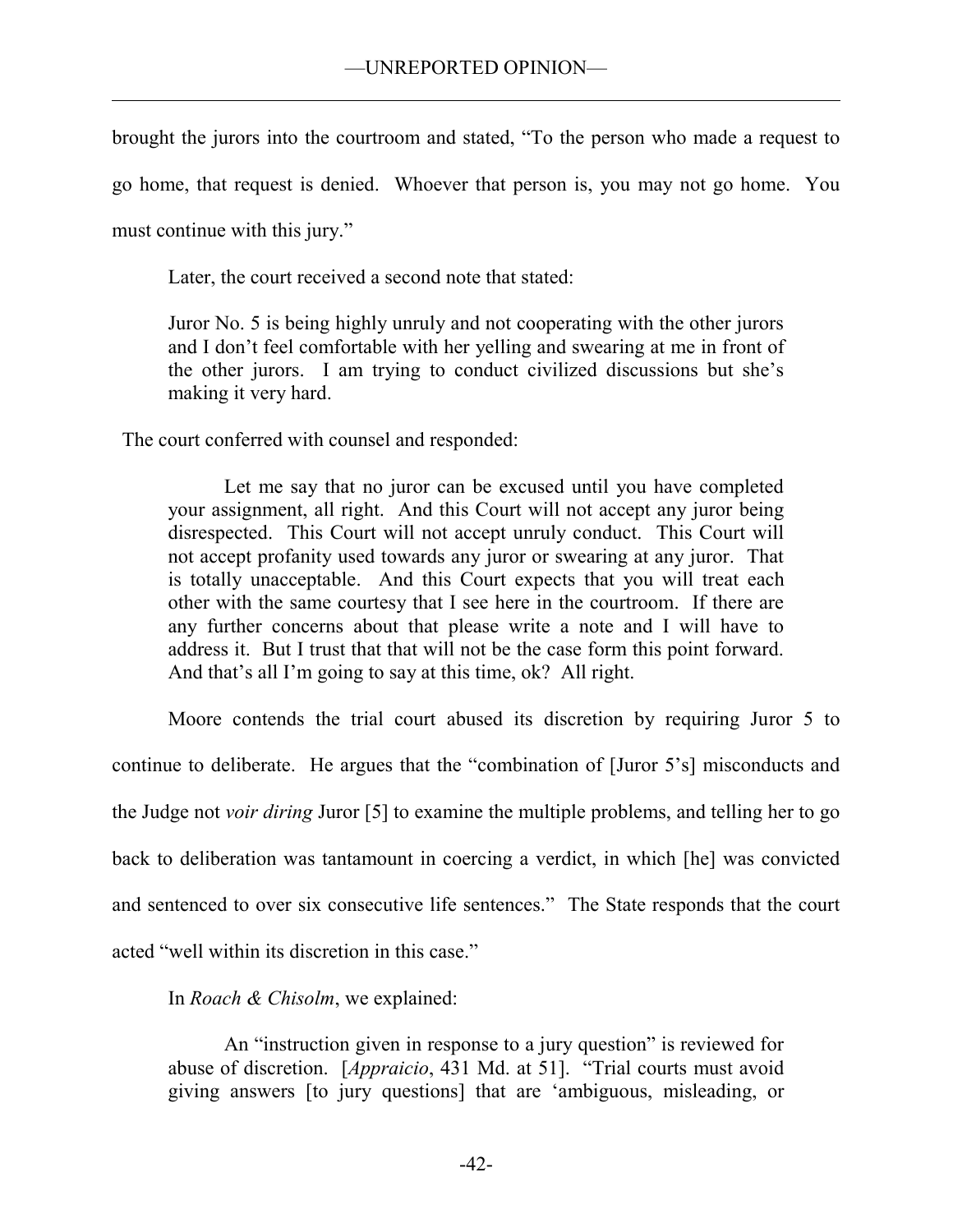confusing.'" *Id.* (quoting *Battle v. State*, 287 Md. 675, 685 (1980) (quoting *Midgett v. State*, 216 Md. 26, 41 (1958))).

Slip op. at 62 (second alteration in original). There, Chisolm similarly argued that the

court's responses to the questions sent from members of the jury on November 14, 2013,

were "confusing and coercive." We disagreed, holding that

the court's responses to the November 14, 2013 notes were appropriate. The notes do not reveal that any juror could not continue service; the jurors did not send further notes alerting the court to any problems with their deliberations; and the court's responses were in no way confusing or misleading.

*Id.* at 63. Moore's argument on appeal is virtually the same as Chisolm's and, for the same reasons, has no merit.

# **XI.**

On November 13, 2013, during deliberations, a juror sent a note stating:

I need help! We as a group are having a tough time coming to a conclusion on some of these charges. What should I do? *Is it possible to have a hung jury?* I really don't know how to handle this.

(Emphasis added.)

Moore's lawyer argued that the court should instruct the jury, "Yes, it is possible to have a hung jury," but that it should "continue to deliberate." The State objected to the court instructing the jury that it was possible to have a hung jury because it did not "want to give them an out so early on in deliberations." The court brought the jurors into the courtroom; read them the "Duty to Deliberate" instruction in Maryland Criminal Pattern Jury Instruction ("MCPJI") 2:01; and stated, "This court is encouraging you to continue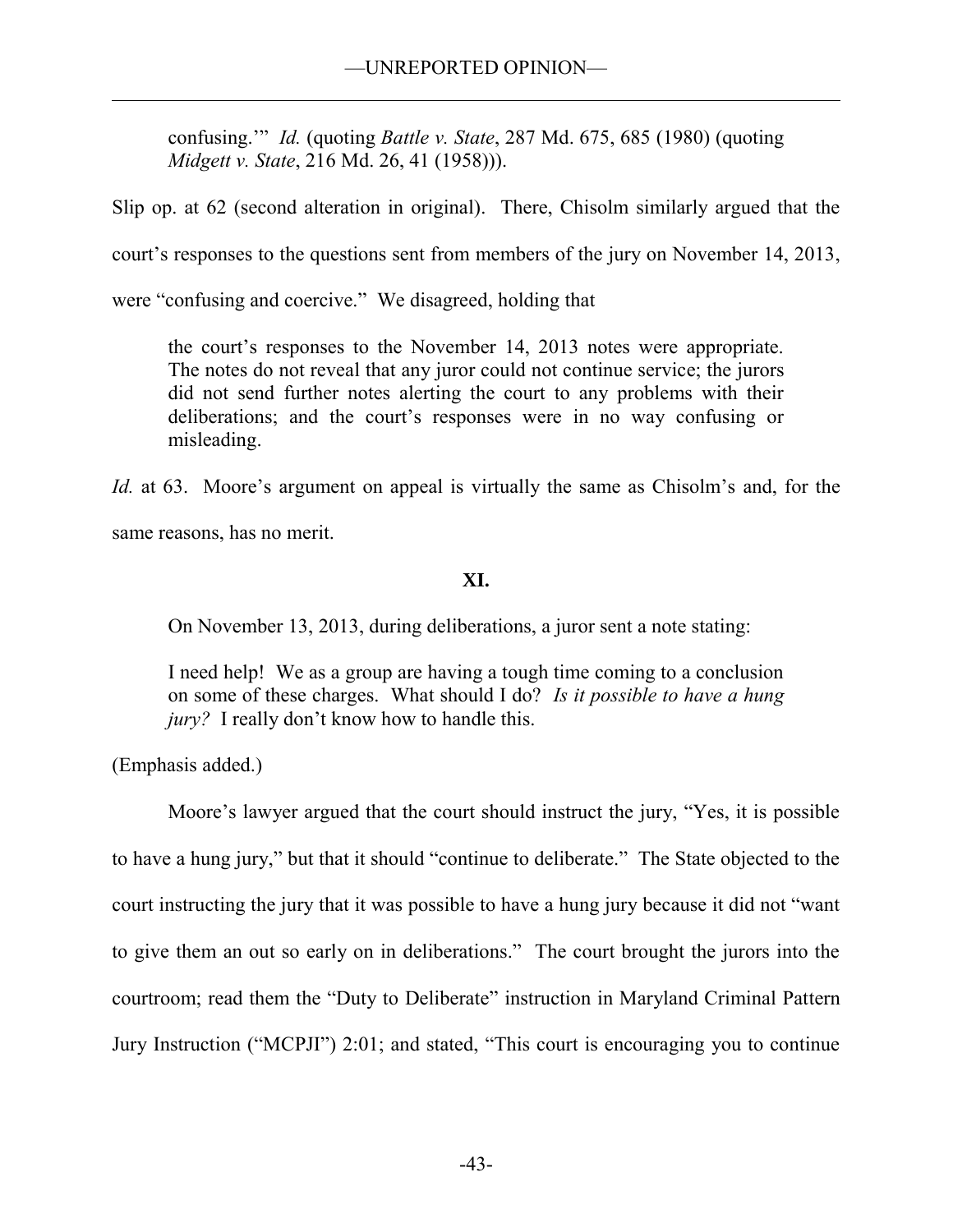to deliberate with a view of reaching a verdict. You will write additional notes as you deem necessary."<sup>13</sup>

Moore contends the trial court abused its discretion by so instructing the jury; rather, the court simply should have answered the jury's question in the affirmative.

The State counters that the court did not abuse its discretion by instructing the jury as it did because "[t]he jury had only been deliberating for a short period of time (less than three days) after hearing five weeks of evidence" and "there were no further notes indicating that the jury was unable to reach a verdict."

We stated in *Roach & Chisolm*:

 $\overline{a}$ 

MCPJI 2:01 is a standard *Allen* charge. A trial judge's decision to give that instruction is reviewed for abuse of discretion. [*Nash*, 439 Md. at 90]; *see also Kelly v. State*, 270 Md. 139, 144 (1973). "We have long held 'that the decisions as to whether . . . [an] *Allen*-type charge should be used and "when to employ it . . . are best left to the sound discretion of the trial judge."'" *Nash*, 439 Md. at 92 (quoting *Mayfield v. State*, 302 Md. 624, 630 (1985) (quoting *Kelly*, 270 Md. at 143)).

Slip op. at 62 (second alteration in original). We further held:

<sup>13</sup> Maryland Criminal Pattern Jury Instruction 2:01 reads:

The verdict must be the considered judgment of each of you. In order to reach a verdict, all of you must agree. In other words, your verdict must be unanimous. You must consult with one another and deliberate with a view to reaching an agreement, if you can do so without violence to your individual judgment. Each of you must decide the case for yourself, but do so only after an impartial consideration of the evidence with your fellow jurors. During deliberations, do not hesitate to reexamine your own views. You should change your opinion if convinced you are wrong, but do not surrender your honest belief as to the weight or effect of the evidence only because of the opinion of your fellow jurors or for the mere purpose of reaching a verdict.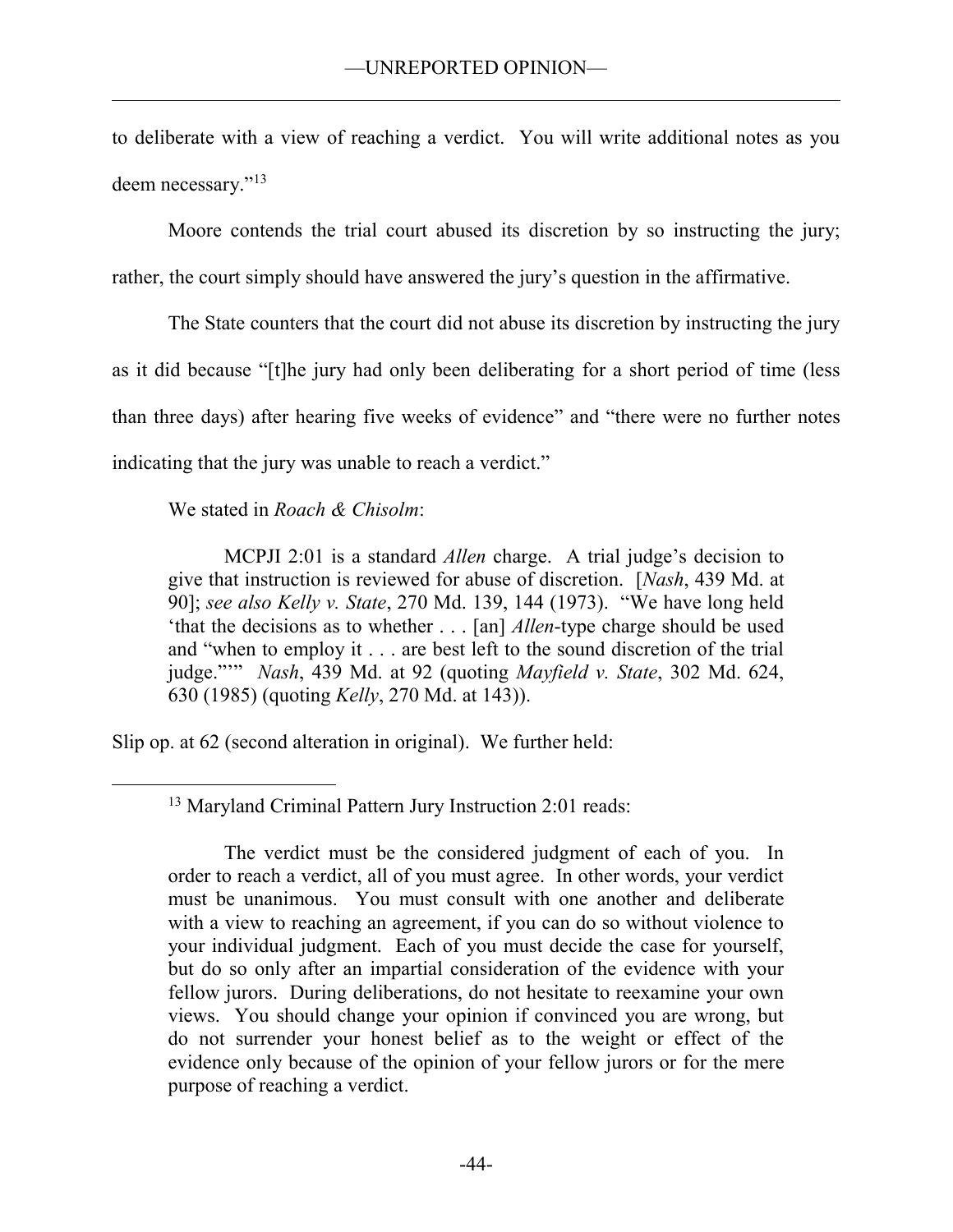Here, the court's response to the November 13, 2013 question, asking whether it was "possible to have a hung jury," was not an abuse of discretion. There was no indication that the jury was deadlocked, none of the jurors indicated that they could not reach a guilty or not guilty verdict, and giving the *Allen* charge instruction in response was appropriate under the circumstances. *See Nash*, 439 Md. at 93 (stating that a deadlock need not exist for the court to give an *Allen* charge).

*Id.* at 63. For those same reasons, the court's response to the jury's question, "Is it

possible to have a hung jury?" was not an abuse of discretion.

# **XII.**

On November 13, 2013, the court received another note from the jury that stated:

Your Honor,

 How are multiple victims of a single crime treated with respect to the charge of 1st Degree Murder/Attempted murder? If intent, willfulness, deliberation, and pre-meditation have been established for the shooting of one victim of the crime, do those elements need to be re-established individually for the shooting of each victim? Is it per victim or per incident?

(Emphasis in original.)

 The court and counsel discussed how to proceed. Their discussion focused solely on the April 28 Shooting, the only shooting that involved multiple victims, *i.e.*, Venable, McNeil, and Vaughn. The State argued that the court should provide a supplemental instruction on transferred intent or, alternatively, on concurrent intent. Moore's lawyer argued that the court should give a "floating mens rea instruction" and objected to "any reading of the instructions" requested by the State.

 The court agreed with the prosecutors and instructed the jury on concurrent intent. Counsel for all three codefendants moved for a mistrial, which the court denied. As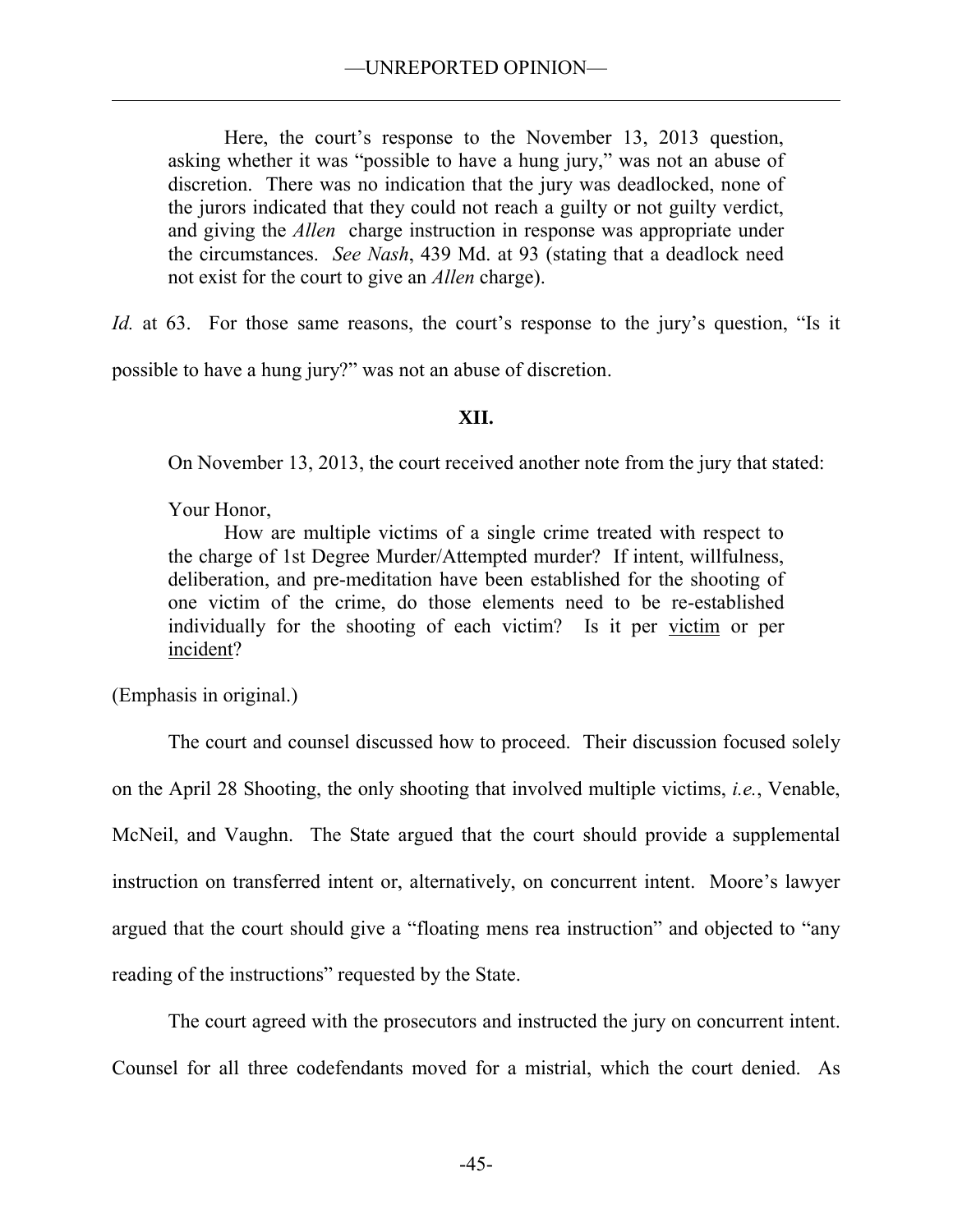mentioned, Moore was convicted of attempted first-degree murder of McNeil and Vaughn with respect to the April 28 Shooting.

Moore contends the facts did not support an instruction on concurrent intent, and

the trial court abused its discretion by providing that supplemental instruction to the jury.

We disagree.

Rule  $4-325(c)$  states:

The court may, and at the request of any party shall, instruct the jury as to the applicable law and the extent to which the instructions are binding. The court may give its instructions orally or, with the consent of the parties, in writing instead of orally. The court need not grant a requested instruction if the matter is fairly covered by instructions actually given.

In *Harrison v. State*, 382 Md. 477 (2004), the Court of Appeals explained the

difference between transferred intent and concurrent intent.

In transferred intent, the intended harm does not occur to the intended victim, but occurs instead to a second . . . victim. The actual result is an unintended, unanticipated consequence of intended harm. For example, consider a defendant who shoots a single bullet at the head of A, standing with B and C. If the defendant misses A and instead kills B, the defendant's intent to murder A will be transferred to allow his conviction for B's murder. *The intent is concurrent, on the other hand, when the nature and scope of the attack, while directed at a primary victim, are such that we can conclude the perpetrator intended to ensure harm to the primary victim by harming everyone in that victim's vicinity.*

*Id.* at 491 (emphasis added) (citations omitted). In other words, "[w]here the means employed to commit the crime against a primary victim create a zone of harm around that victim, the factfinder can reasonably infer that the defendant intended that harm to all who are in the anticipated zone." *Id.* at 492 (citations omitted.)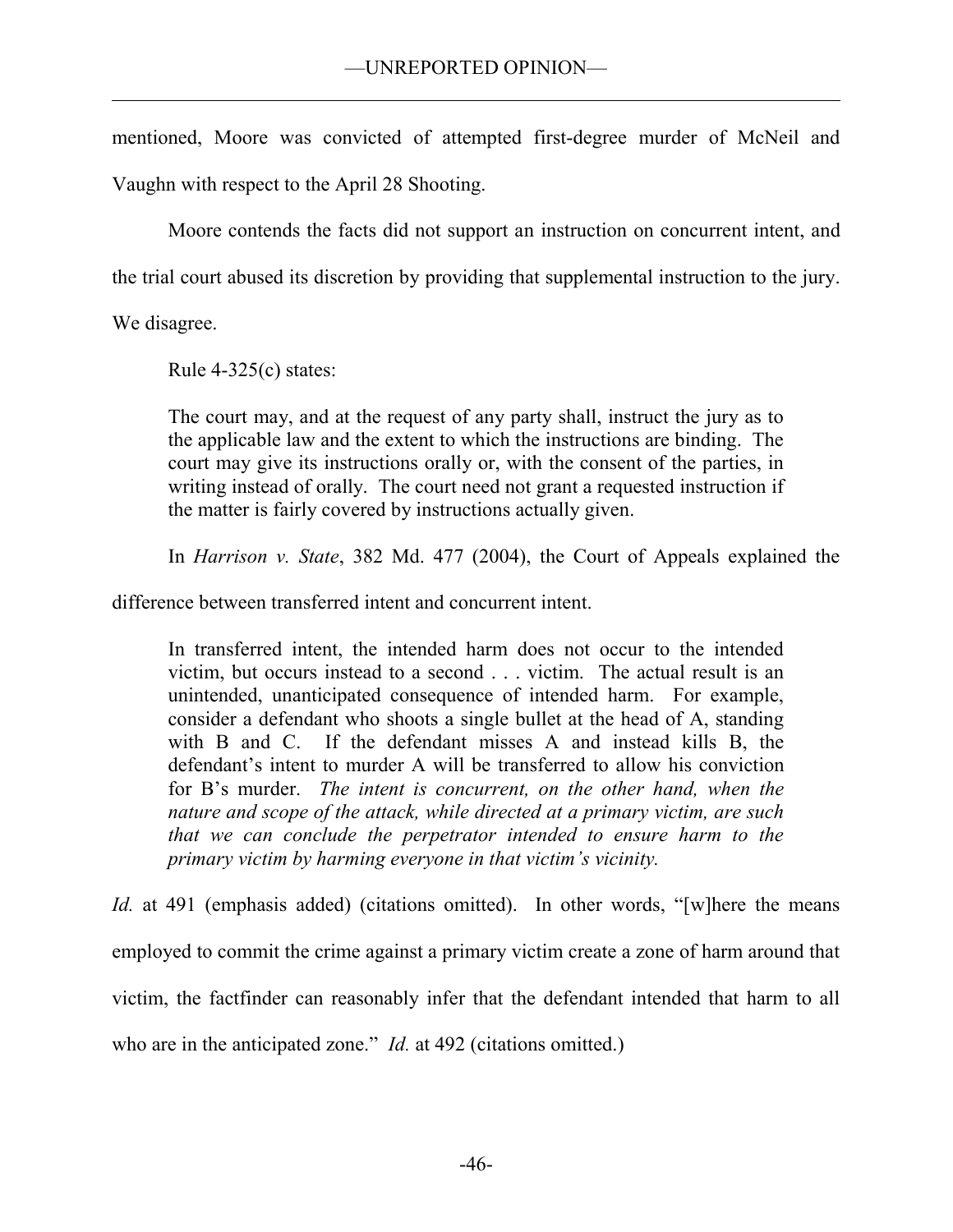In this case, the evidence adduced at trial established that on April 28, 2011, Hooker drove Moore, Adams, and Randle to the 1900 block of North Collington Avenue, between East 20<sup>th</sup> Street and North Avenue. The group stopped in front of a row house in the middle of the block and "four or five" people exited the row house and approached the SUV. Gloria Johnson testified that she saw Adams and another man get out of the vehicle and speak to Venable. Adams said he would "come back and spray the block." Adams and Hooker testified that Moore directed Roach and Price to shoot Venable. Later, Johnson saw someone come "out of  $20<sup>th</sup>$  onto Collington" and start shooting in the area where Venable was standing. The facts clearly show that Moore orchestrated the April 28 Shooting; that he ordered Roach to carry out the shooting; and that Roach and Price went to the 1900 block of North Collington and shot generally in the area where Venable was standing, creating a "zone of harm" in which McNeil and Vaughn were shot. As we held in *Roach & Chisolm*, "[a] concurrent intent instruction was generated by the facts surrounding the April 28 Shooting, and the instruction given by the court was a correct statement of the law." Slip op. at 46.

#### **XIII.**

Moore contends that the court abused its discretion by striking Jurors 8282, 8128 and 8318 for cause. He argues that none of the "challenges for cause were supported [by] any evidence that either the venire person was not qualified, or that the venire person would not be fair" and "the circuit court abused [its] discretion by granting the [S]tate's motions to strike them for cause."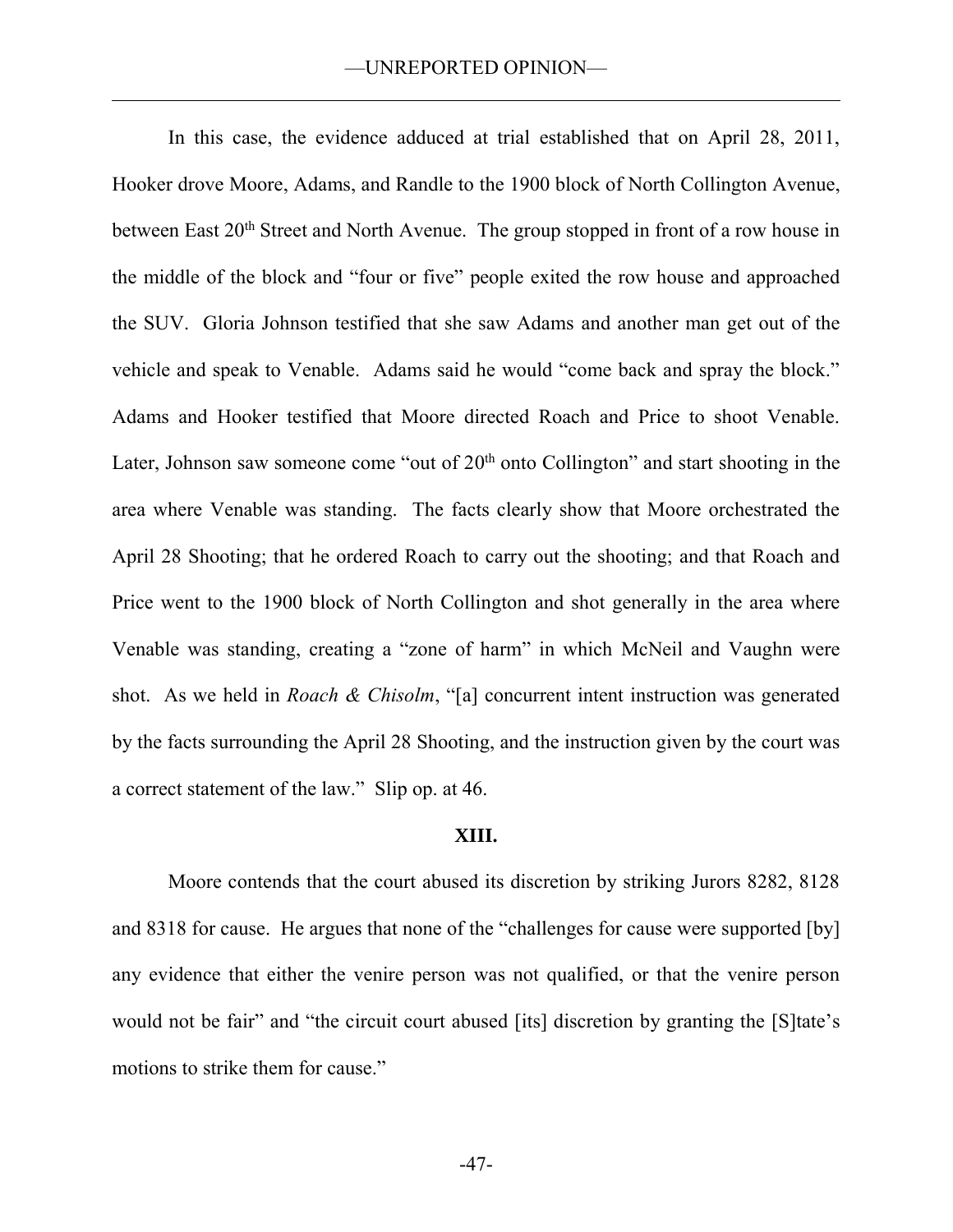The State responds that Moore's lawyer did not object to the State's motion to strike each of the three jurors below, and therefore the issue is not preserved for our review. On the merits, the State argues that the evidence was sufficient to establish that each of the three jurors harbored potential bias and the court did not abuse its discretion in striking each juror for cause.

It is clear from the record that Moore's trial counsel did not object to the State's moving to strike any of the three jurors. Indeed, when the State moved to strike each juror the court asked each defense counsel whether he or she had any exceptions. In each instance, counsel for Moore replied "No objection." Moore cannot now complain that the court abused its discretion by striking jurors when he failed to object below. *See* Md. Rule 8-131(a).

Even if preserved, as we held in *Roach & Chisolm*, the court had an "opportunity to question [each] juror and observe [each jurors'] demeanor," *State v. Cook*, 338 Md. 598, 615 (1995); it "adequate[ly] inquir[ed] into the likelihood of bias before electing to strike [each] juror," *Wyatt v. Johnson*, 103 Md. App. 250, 264 (1995) (citing *King v. State*, 287 Md. 530, 537 (1980)); and it had a reasonable basis to strike each juror. Specifically, Juror 8282 stated that she had been arrested and charged with drug possession; that she did not believe she was treated fairly by the police and prosecutors; and that her assigned public defender did not adequately represent her. Juror 8128 disclosed that she had a work assignment due that week; that her daughter is a lobbyist and is involved in "shielding of records of persons that have criminal backgrounds"; and